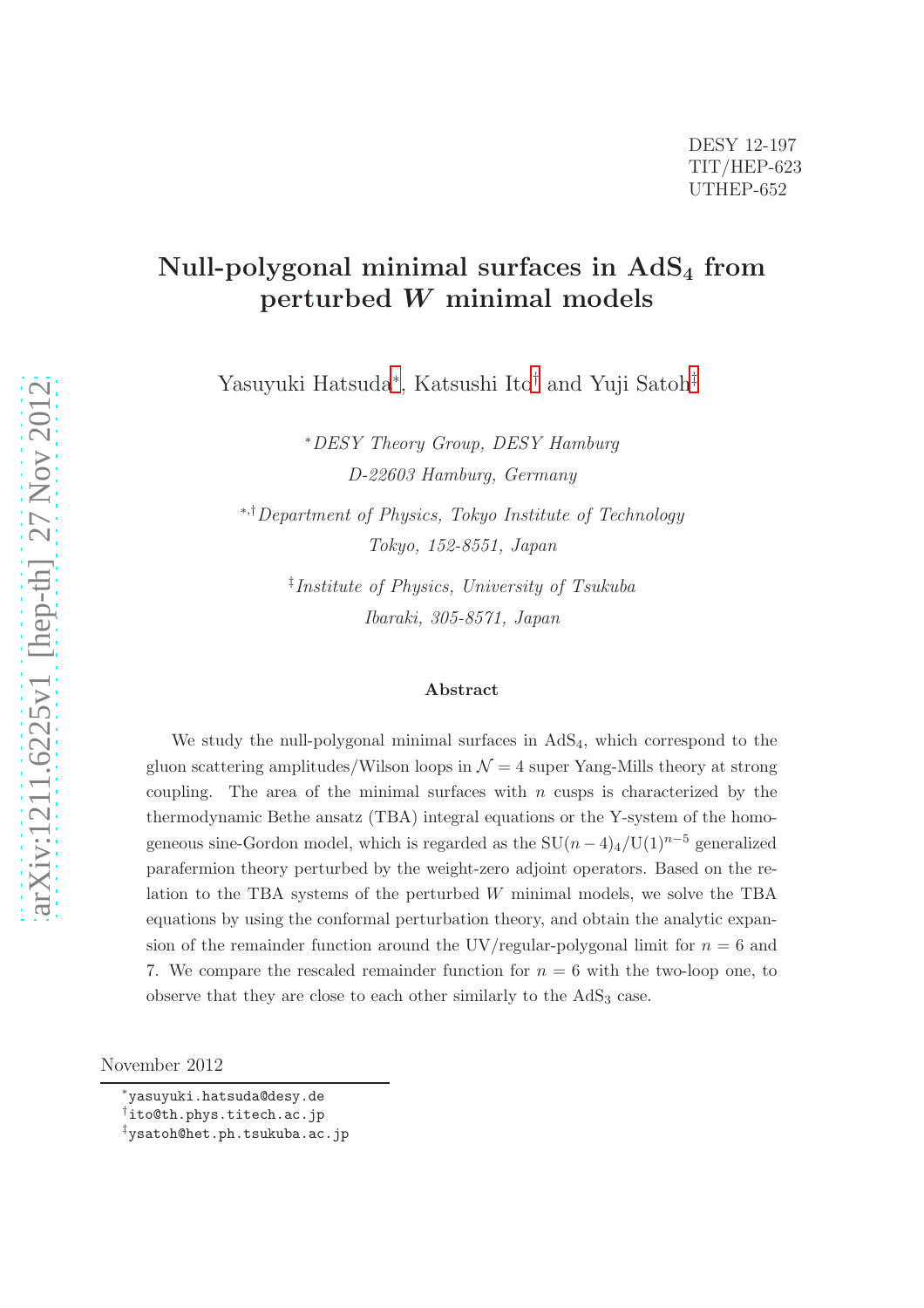## 1 Introduction

The AdS/CFT correspondence shows that minimal surfaces in AdS space-time are dual to the Wilson loops along their boundary  $[1,2]$  $[1,2]$ , where the area corresponds to the expectation value of the Wilson loops at strong coupling. When the boundary is null-polygonal/lightlike, the minimal surfaces also give the gluon scattering amplitudes of  $\mathcal{N} = 4$  super Yang-Mills theory [\[3\]](#page-39-2), implying the duality between the amplitudes and the Wilson loops [\[3](#page-39-2)[–5\]](#page-39-3) and hence the dual conformal symmetry  $[3,6,7]$  $[3,6,7]$  $[3,6,7]$ . This dual conformal symmetry completely fixes the *n*-point amplitudes/Wilson loops with *n* cusps up to  $n = 5$ . For  $n \geq 6$ , however, it allows deviation from the Bern-Dixon-Smirnov (BDS) formula [\[8\]](#page-39-6) by the remainder function [\[9–](#page-39-7)[11\]](#page-39-8), which is a function of the cross-ratios of the cusp coordinates on the boundary.

At strong coupling, the corresponding area of the minimal surfaces is evaluated with the help of integrability [\[12\]](#page-39-9). More concretely, one first solves a set of integral equations of the thermodynamic Bethe ansatz (TBA) form, or an associated Y-/T-system [\[13](#page-39-10)[–15\]](#page-39-11). The cross-ratios are then expressed by its solution, i.e., the Y- or T-functions, and consequently the main part of the remainder function is given by these  $Y$ -/T-functions as well as the free energy associated with the TBA system.

In a previous paper [\[15\]](#page-39-11), Sakai and the present authors pointed out that the TBA equations for the minimal surfaces with  $2\tilde{n}$  cusps in AdS<sub>3</sub> coincide with those of the SU( $\tilde{n} 2)_2$ /U(1)<sup> $\tilde{n}-3$ </sup> homogeneous sine-Gordon (HSG) model [\[16\]](#page-39-12) with purely imaginary resonance parameters. Similarly, it was inferred there that the TBA equations for the minimal surfaces with *n* cusps in AdS<sub>4</sub> are those of the HSG model associated with  $SU(n-4)_{4}/U(1)^{n-5}$ .

These observations allow us to solve the TBA systems around the UV/high-temperature limit, where the two-dimensional integrable (HSG) model reduces to a conformal field theory (CFT). The deviation from the UV limit then corresponds to an integrable relevant/mass perturbation of the CFT. The corrections to observables are also regarded as finite size effects of the two-dimensional system, which can be computed by using the conformal perturbation theory (CPT). By the standard procedure [\[17\]](#page-39-13), one can indeed derive an analytic expansion of the free energy around the UV limit. The Y-/T-functions are also expanded by the CPT with boundaries [\[18,](#page-39-14) [19\]](#page-39-15), based on the relation to the *q*-function (boundary entropy) [\[20\]](#page-40-0). Since the Wilson loops become regular polygonal in the UV limit, those expansions give an analytic expansion of the remainder function around this regular-polygonal limit. For the analysis in the opposite IR/large-mass regime, see  $[12, 13, 21-25]$  $[12, 13, 21-25]$  $[12, 13, 21-25]$  $[12, 13, 21-25]$ .

We have carried out the above program for the minimal surfaces embedded in  $AdS_3$ [\[26,](#page-40-3) [27\]](#page-40-4). In this case, the relevant CFT is the SU( $\tilde{n} - 2$ )<sub>2</sub>/U(1)<sup> $\tilde{n}-3$ </sup> generalized parafermion theory [\[28\]](#page-40-5) and, by turning off some mass parameters so as to leave only one mass scale,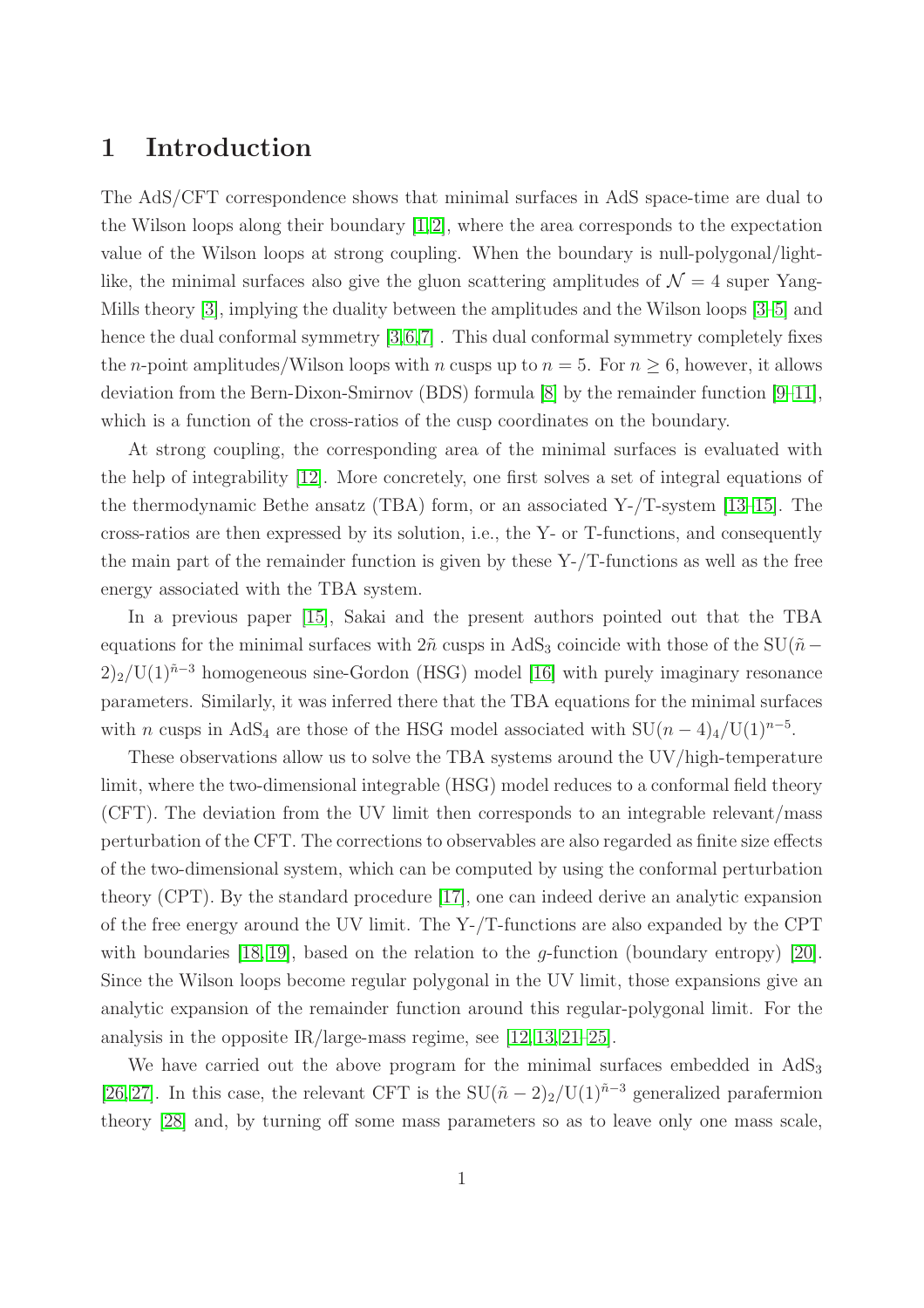the TBA system is reduced to simpler ones for the perturbed SU(2) diagonal coset and minimal models. This is a key step which enables us to find precise values of the expansion coefficients in terms of the mass parameters in the TBA system, through the relation to the coupling of the relevant perturbation (mass-coupling relation) and the correlation functions. We then derived the expansion of the 8- and 10-point remainder functions in [\[26\]](#page-40-3), and that of the general  $2\tilde{n}$ -point remainder function in [\[27\]](#page-40-4). We observed that the appropriately rescaled remainder functions are close to those evaluated at two loops [\[29](#page-40-6)[–31\]](#page-40-7).

The purpose of the present work is to study the analytic expression of the regularized area of the null-polygonal minimal surfaces in  $AdS<sub>4</sub>$  by extending the above results in the  $AdS<sub>3</sub>$  case. In particular, we derive the analytic expansion of the remainder function around the UV limit by using the underlying integrable models and the CPT. In this case, the corresponding TBA or Y-system is obtained by a projection from that for the minimal surfaces in AdS<sub>5</sub> [\[14\]](#page-39-16). The relevant CFT in the UV limit for the *n*-cusp surfaces is now the SU $(n-4)$ <sub>4</sub>/U(1)<sup>n–5</sup> generalized parafermion theory. The TBA systems with only one mass parameter are given by those for the perturbed unitary  $SU(4)$  diagonal coset models and W minimal models. We also argue that a similar correspondence to the perturbed nonunitary diagonal coset and  $W$  minimal models holds for the systems with a pair of equal mass parameters. These generalize the reduction in the AdS<sub>3</sub> case, and are used to find the precise expansion coefficients. Explicitly, we work out the leading-order expansion for  $n = 6$  and 7. In these cases, the input from the perturbed W minimal models completely determines the leading-order expansion. For  $n = 6$ , we also compare the rescaled remainder function with the two-loop one which is read off from [\[32–](#page-40-8)[35\]](#page-40-9), to observe that they are close to each other.

This paper is organized as follows: In section 2, we review the remainder function corresponding to the minimal surfaces in  $AdS<sub>4</sub>$ , and the associated TBA system. We explicitly check that the TBA equations for the  $n$ -cusp minimal surfaces are obtained from the  $SU(n-4)_4/U(1)^{n-5}$  homogeneous sine-Gordon model. In section 3, we discuss the TBA systems in the single-mass cases in relation to the perturbed SU(4) diagonal coset and W minimal models. In section 4, we discuss the expansion of the free energy, and derive the leading-order expansion for  $n = 6$  and 7. In section 5, we extend the formalism of the expansion of the  $T$ -/Y-functions to the AdS<sub>4</sub> case, and derive the leading-order expansion for  $n = 6$  and 7. Combining those results, we derive the analytic expansion of the remainder function for  $n = 6$  and 7 in section 6. We also compare the rescaled remainder function for  $n = 6$  with the two-loop one. In the appendix, we summarize a computation of a three-point function in a non-unitary  $W$  minimal model.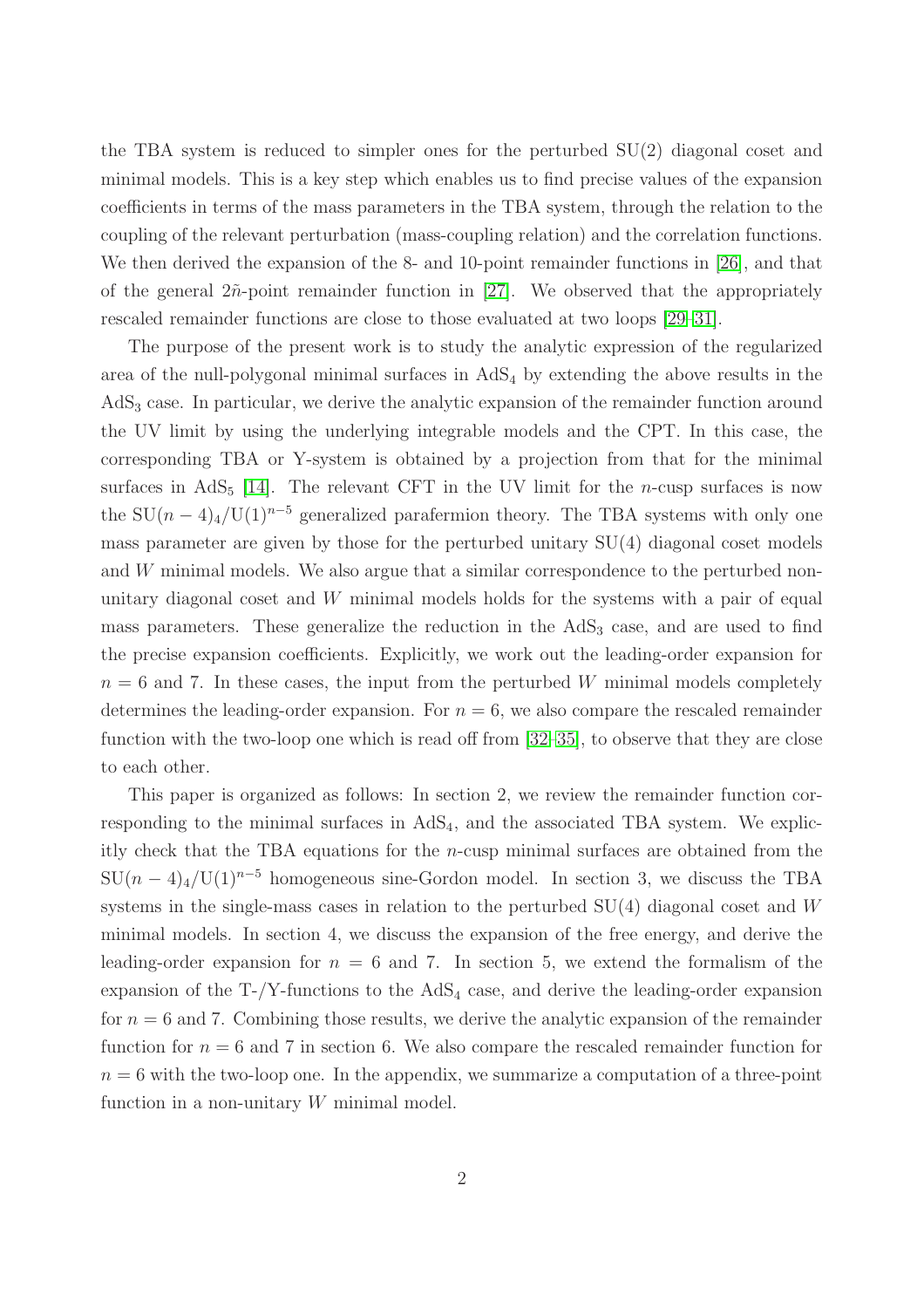## <span id="page-3-1"></span>2 TBA equations for minimal surfaces in  $AdS_4$

In this section, we review the computation of the regularized area of the minimal surfaces in the AdS space with a null polygonal boundary using integrability. As studied in [\[13–](#page-39-10)[15\]](#page-39-11), such an area is governed by a set of non-linear integral equations of the TBA form or the associated  $T-\gamma$ -systems. Those equations coincide with the TBA equations of the homogeneous sine-Gordon model.

## 2.1 Functional relations and TBA equations

The basic idea to compute the area of the minimal surfaces is as follows. We start with the non-linear sigma model that describes the classical strings in AdS<sub>5</sub>. After the Pohlmeyer reduction, the equations of motion for classical strings are mapped to a linear system of differential equations. Due to the integrability of the linear system, one can introduce a spectral parameter  $\theta$ . Using the bispinor representation, this system is brought to the  $SU(4)$  Hitchin system with a  $\mathbb{Z}_4$ -symmetry. Solutions of this linear problem show the Stokes phenomena [\[12\]](#page-39-9). The smallest solution is uniquely determined in each Stokes sector. Their Wronskians evaluated at special values of the spectral parameter form the cross-ratios of the cusp coordinates. From the Plücker relations, these Wronskians satisfy certain functional relations called the T-system.

For AdS<sub>5</sub>, it reads as the following relations among the T-functions  $T_{a,s}(\theta)$ ,

<span id="page-3-4"></span>
$$
T_{a,s}^+ T_{4-a,s}^- = T_{4-a,s+1} T_{a,s-1} + T_{a+1,s} T_{a-1,s} \,, \tag{2.1}
$$

where  $a = 1, 2, 3$ ;  $s = 1, 2, \dots, n-5$  for the *n*-cusp minimal surfaces and  $f^{\pm}(\theta) := f(\theta \pm \frac{i\pi}{4})$  $\frac{2\pi}{4}$ . The boundary conditions for the T-functions are

<span id="page-3-2"></span>
$$
T_{a,0} = 1 \ (a = 1, 2, 3), \quad T_{0,s} = T_{4,s} = 1 \ (s \in \mathbb{Z}). \tag{2.2}
$$

At the boundary  $s = n - 4$ , we have also to impose the boundary condition related to the formal monodromy [\[14\]](#page-39-16). For  $n \notin 4\mathbb{Z}$ , the condition is simply given by

$$
T_{1,n-4} = \mu^{-(1+(-1)^n)/2}, \quad T_{2,n-4} = 1, \quad T_{3,n-4} = \mu^{(1+(-1)^n)/2}, \tag{2.3}
$$

where  $\mu$  is a constant. In this work, we focus on this  $n \notin 4\mathbb{Z}$  case, where we do not need to consider extra monodromy factors. From the T-functions, the Y-functions are defined by

<span id="page-3-3"></span><span id="page-3-0"></span>
$$
Y_{a,s} = \frac{T_{a,s+1}T_{4-a,s-1}}{T_{a+1,s}T_{a-1,s}}.\tag{2.4}
$$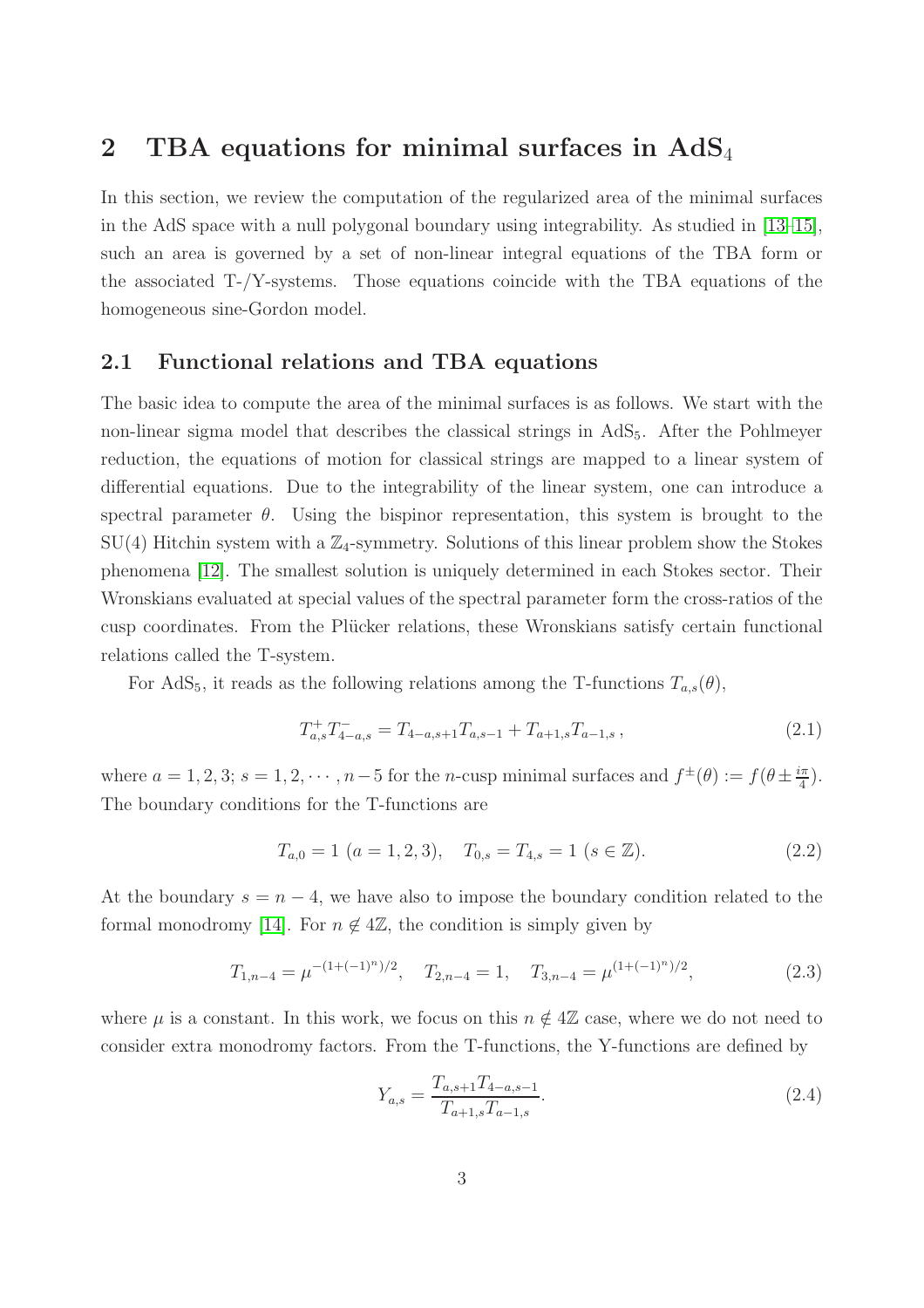They satisfy a set of functional relations called the Y-system:

<span id="page-4-2"></span>
$$
\frac{Y_{a,s}^{-}Y_{4-a,s}^{+}}{Y_{a+1,s}Y_{a-1,s}} = \frac{(1+Y_{a,s+1})(1+Y_{4-a,s-1})}{(1+Y_{a+1,s})(1+Y_{a-1,s})}.
$$
\n(2.5)

The boundary conditions for the Y-functions are  $Y_{a,0} = Y_{a,n-4} = 0$   $(a = 1, 2, 3)$  and  $Y_{0,s} =$  $Y_{4,s} = \infty$  (s = 1,  $\cdots$  , n – 5). The Y-system has many solutions in general. To determine a solution of the Y-system, we need to know the analytic structure of the Y-functions including their asymptotics for large  $|\theta|$ , which has been studied in [\[14\]](#page-39-16). The asymptotics is specified by auxiliary complex (mass) parameters  $m_s$  and constants  $C_s$ ,  $D_s$ . For real  $m_s$ , it is given by

<span id="page-4-0"></span>
$$
\log Y_{1,s}(\theta) \to -m_s \cosh \theta - C_s \pm D_s ,
$$
  

$$
\log Y_{2,s}(\theta) \to -\sqrt{2}m_s \cosh \theta ,
$$
  

$$
\log Y_{3,s}(\theta) \to -m_s \cosh \theta + C_s \mp D_s ,
$$
 (2.6)

as  $\theta \to \pm \infty$ . One can show that the Y-system can be rewritten into a set of integral equations of the TBA form. Those equations for the minimal surfaces in the  $AdS<sub>5</sub>$  space are given by

$$
\log Y_{1,s}(\theta) = -m_s \cosh \theta - C_s - K_1 * \alpha_s - \frac{1}{2} K_2 * \beta_s - \frac{1}{2} K_3 * \gamma_s,
$$
  

$$
\log Y_{2,s}(\theta) = -\sqrt{2} m_s \cosh \theta - K_2 * \alpha_s - K_1 * \beta_s,
$$
  

$$
\log Y_{3,s}(\theta) = -m_s \cosh \theta + C_s - K_1 * \alpha_s - \frac{1}{2} K_2 * \beta_s + \frac{1}{2} K_3 * \gamma_s,
$$
\n(2.7)

where  $*$  stands for the convolution,  $f * g := \int_{-\infty}^{\infty} d\theta f(\theta - \theta') g(\theta')$ . The functions  $\alpha_s$ ,  $\beta_s$  and  $\gamma_s$  are defined by

$$
\alpha_s = \log \frac{(1 + Y_{1,s})(1 + Y_{3,s})}{(1 + Y_{2,s-1})(1 + Y_{2,s+1})}, \qquad \gamma_s = \log \frac{(1 + Y_{1,s-1})(1 + Y_{3,s+1})}{(1 + Y_{1,s+1})(1 + Y_{3,s-1})},
$$
  

$$
\beta_s = \log \frac{(1 + Y_{2,s})^2}{(1 + Y_{1,s-1})(1 + Y_{1,s+1})(1 + Y_{3,s-1})(1 + Y_{3,s+1})},
$$
(2.8)

and the kernels are by

<span id="page-4-1"></span>
$$
K_1(\theta) = \frac{1}{2\pi \cosh \theta}, \qquad K_2(\theta) = \frac{\sqrt{2} \cosh \theta}{\pi \cosh 2\theta}, \qquad K_3(\theta) = \frac{i}{\pi} \tanh 2\theta.
$$
 (2.9)

The constants  $D_s$  are obtained from  $\gamma_s$  by  $D_s = \frac{i}{\pi}$  $\frac{i}{\pi} \int d\theta \gamma_s(\theta)$ , whereas the constant  $\mu$  in  $(2.3)$  is related to  $C_s$ .

In this paper, we particularly focus on the minimal surfaces in the  $AdS<sub>4</sub>$  subspace, which correspond to the amplitudes with the four-momenta of the external particles lying in a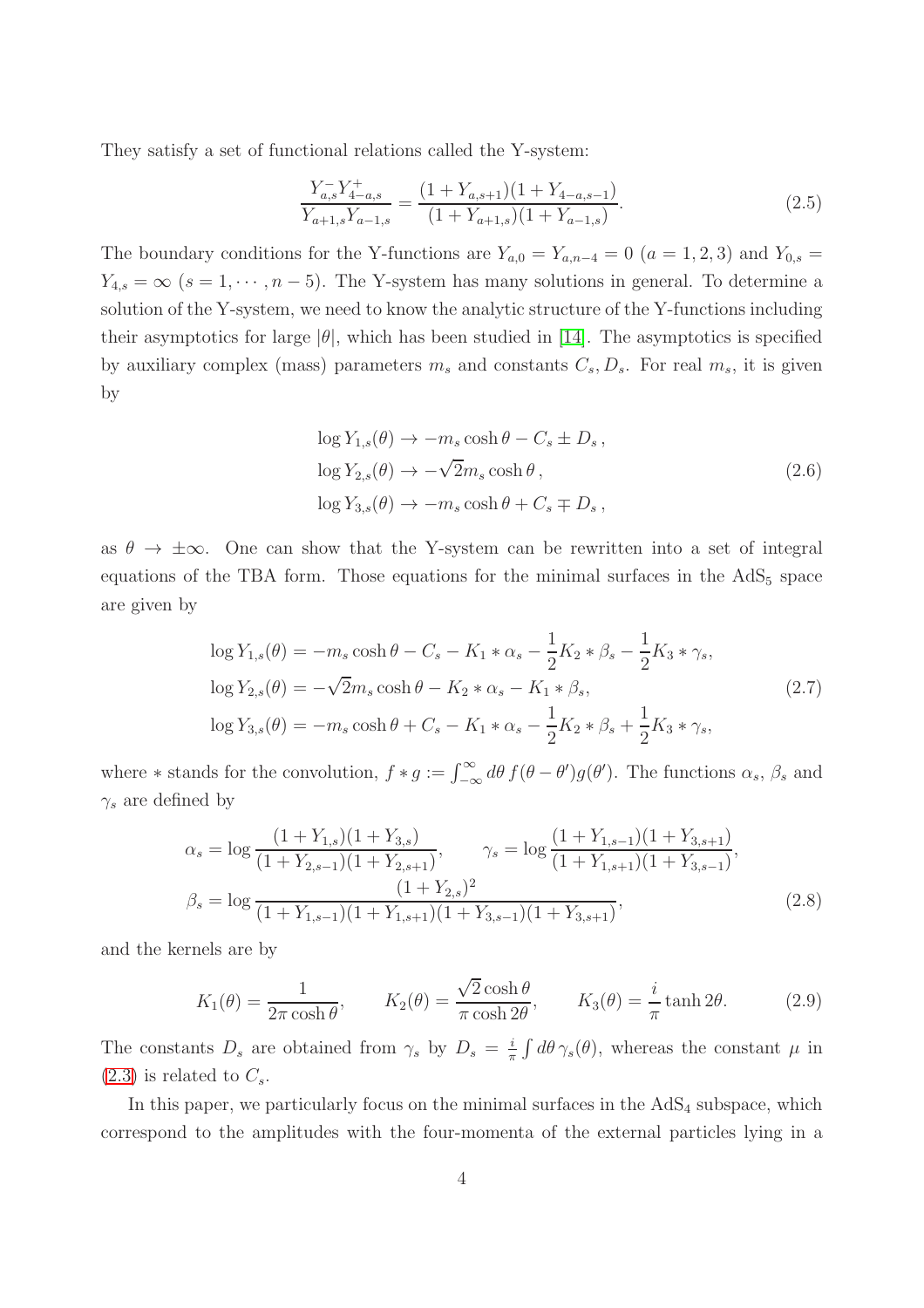three-dimensional subspace. In this case, the above integral equations are simplified to the TBA equations of a known integrable system. To reduce the problem into  $AdS_4$ , we need a projection of the original system for the  $AdS_5$  space. This projection relates the smallest solutions of the linear problem to those for the inverse problem via a gauge transformation. This relation results in the following conditions in the TBA system,

<span id="page-5-2"></span>
$$
T_{1,s}(\theta) = T_{3,s}(\theta), \qquad Y_{1,s}(\theta) = Y_{3,s}(\theta), \tag{2.10}
$$

where the latter relation leads to  $\mu^2 = 1$ . In this paper, we particularly consider the case with  $\mu = 1$  and  $C_s = 0$ , so that one can analyze the area for small  $m_s$  by the underlying integrable models and conformal field theories. Then, we obtain the simplified integral equations,

<span id="page-5-0"></span>
$$
\log Y_{1,s}(\theta) = -m_s \cosh \theta - K_1 * \alpha_s - \frac{1}{2} K_2 * \beta_s,
$$
  

$$
\log Y_{2,s}(\theta) = -\sqrt{2} m_s \cosh \theta - K_2 * \alpha_s - K_1 * \beta_s,
$$
 (2.11)

where  $\alpha_s$  and  $\beta_s$  reduce to

$$
\alpha_s = \log \frac{(1 + Y_{1,s})^2}{(1 + Y_{2,s-1})(1 + Y_{2,s+1})}, \qquad \beta_s = 2 \log \frac{(1 + Y_{2,s})}{(1 + Y_{1,s-1})(1 + Y_{1,s+1})}.
$$
(2.12)

So far, we have focused on the real mass  $(m_s)$  case. One can generalize these results to the complex-mass case as in [\[14\]](#page-39-16). If the masses in the TBA equations are complex,  $m_s = |m_s|e^{i\varphi_s}$ , the driving terms of the TBA equations are modified as

$$
-m_{a,s}\cosh\theta \to -\frac{1}{2}(\bar{m}_{a,s}e^{\theta} + m_{a,s}e^{-\theta}) = -\frac{|m_{a,s}|}{2}(e^{\theta - i\varphi_s} + e^{-(\theta - i\varphi_s)}),
$$
(2.13)

where  $m_{1,s} = m_{2,s}/\sqrt{2} = m_s$ . Thus, defining  $\tilde{Y}_{a,s}(\theta) = Y_{a,s}(\theta + i\varphi_s)$ , the TBA equations become

$$
\log \tilde{Y}_{1,s} = -|m_s| \cosh \theta - 2K_1 * \log(1 + \tilde{Y}_{1,s}) \n+ K_1^{s,s-1} * \log(1 + \tilde{Y}_{2,s-1}) + K_1^{s,s+1} * \log(1 + \tilde{Y}_{2,s+1}) \n- K_2 * \log(1 + \tilde{Y}_{2,s}) + K_2^{s,s-1} * \log(1 + \tilde{Y}_{1,s-1}) + K_2^{s,s+1} * \log(1 + \tilde{Y}_{1,s+1}), \n\log \tilde{Y}_{2,s} = -\sqrt{2}|m_s| \cosh \theta - 2K_2 * \log(1 + \tilde{Y}_{1,s}) \n+ K_2^{s,s-1} * \log(1 + \tilde{Y}_{2,s-1}) + K_2^{s,s+1} * \log(1 + \tilde{Y}_{2,s+1}) \n- 2K_1 * \log(1 + \tilde{Y}_{2,s}) + 2K_1^{s,s-1} * \log(1 + \tilde{Y}_{1,s-1}) + 2K_1^{s,s+1} * \log(1 + \tilde{Y}_{1,s+1}),
$$
\n(2.14)

where

<span id="page-5-1"></span>
$$
K_j^{s,s'}(\theta) = K_j(\theta + i\varphi_s - i\varphi_{s'}) \qquad (j = 1, 2). \tag{2.15}
$$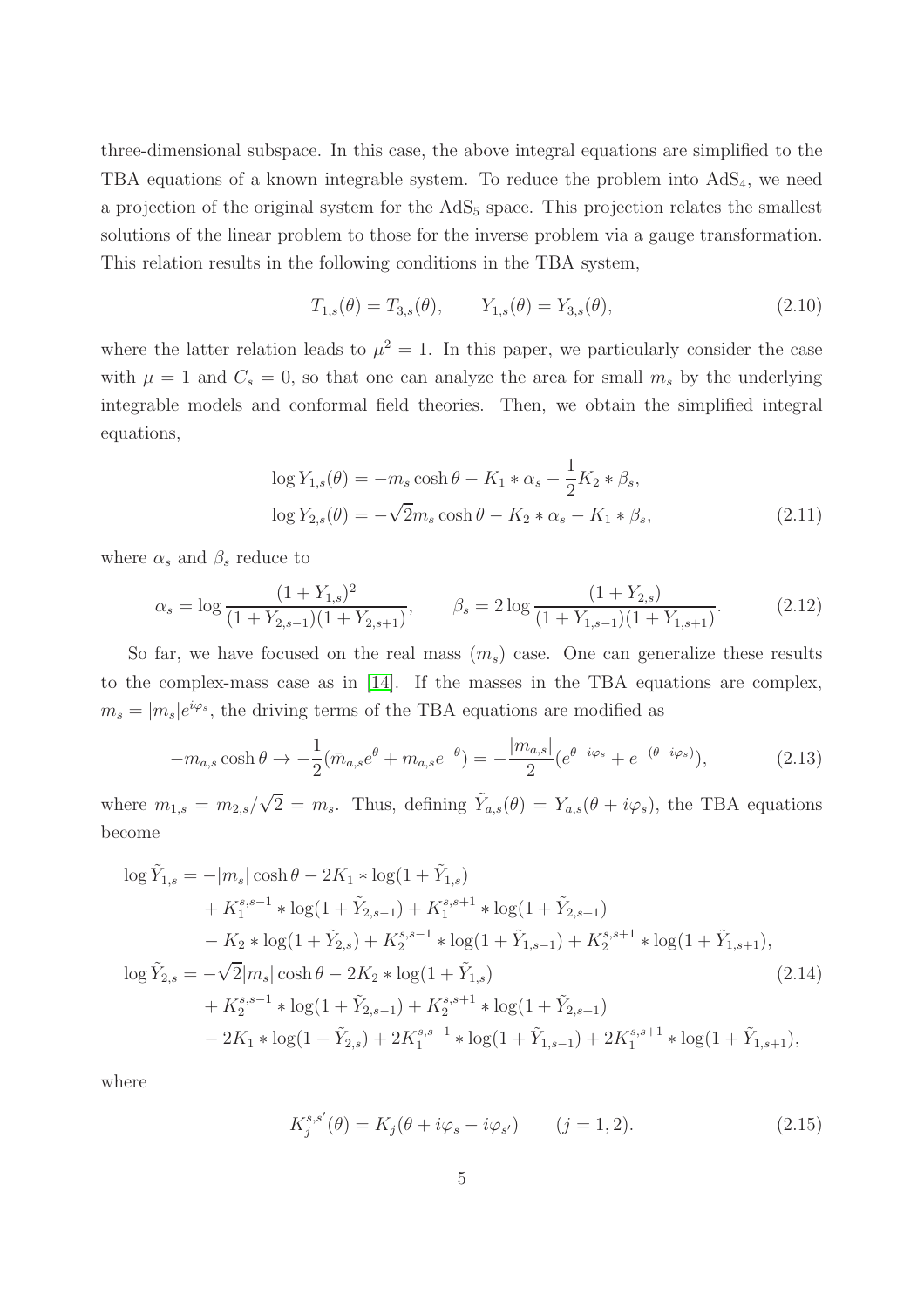Note that this integral equations are valid only when  $|\varphi_s - \varphi_{s'}| < \pi/4$  for all s, s'. If at least one of  $|\varphi_s - \varphi_{s'}|$  is greater than  $\pi/4$ , we need to modify the TBA equations due to the poles in the kernels. The complex masses  $m_s$  provide  $2(n-5)$  independent real parameters for the TBA system, which match the number of the independent cross-ratios formed by the cusp coordinates of the  $AdS<sub>4</sub>$  minimal surfaces.

# 2.2 TBA equations for  $SU(N)_4/U(1)^{N-1}$  HSG model

In [\[15\]](#page-39-11), the integral equations for the  $2\tilde{n}$ -cusp null-polygonal minimal surfaces in AdS<sub>3</sub> were identified with the TBA equations of the  $SU(\tilde{n}-2)_2/U(1)^{\tilde{n}-3}$  HSG model with purely imaginary resonance parameters  $\sigma_s = i\varphi_s$ , where the masses of the particles are regarded as complex parameters. The corresponding relation was also inferred in the same paper between the present n-cusp minimal surfaces in AdS<sub>4</sub> and the  $SU(n-4)_4/U(1)^{n-5}$  HSG model. The relation is indeed confirmed by comparing the integral equations in the previous subsection with the TBA equations of this HSG model, which are read off from the general expression in [\[36\]](#page-40-10). Let us see this explicitly below.

For this purpose, we first recall that the HSG model associated with the  $SU(N)$  coset is defined as an integrable perturbation of the  $SU(N)_k/U(1)^{N-1}$  gauged WZNW/generalized parafermion model by the weight-zero primary fields in the adjoint representation of  $\mathfrak{su}(N)$ . Here, we denote the SU(N) affine Lie algebra at level k by  $SU(N)_k$ . This  $SU(N)_k/U(1)^{N-1}$ coset CFT has the central charge,

<span id="page-6-1"></span>
$$
c\left(\frac{\text{SU}(N)_k}{\text{U}(1)^{N-1}}\right) = \frac{(k-1)N(N-1)}{k+N},\tag{2.16}
$$

and its primary field  $\Phi_{\lambda}^{\Lambda}(z)$  with weight  $\lambda$  in the highest-weight representation labeled by  $\Lambda$  has the conformal dimension,

$$
\Delta_{\lambda}^{\Lambda} = \frac{\Lambda(\Lambda + 2\rho_{\mathfrak{su}(N)})}{2(k+N)} - \frac{\lambda^2}{2k}.
$$
\n(2.17)

 $\rho_{\mathfrak{su}(N)}$  is half the sum of the positive roots (the Weyl vector) of the Lie algebra  $\mathfrak{su}(N)$ . The action of the HSG model then takes the form,

<span id="page-6-0"></span>
$$
S_{\text{HSG}} = S_{\text{gWZNW}} + \lambda \int d^2 x \, \Phi \,, \tag{2.18}
$$

where  $\Phi$  is a combination of the weight-zero adjoint operators  $\Phi_0^{\omega_1+\omega_{N-1}}$ , which is parametrized by the N – 1 real mass parameters  $M_s$  ( $s = 1, \dots, N-1$ ) and the real resonance parameters σs. This perturbing operator Φ has the dimension,

$$
\Delta = \bar{\Delta} := \Delta_0^{\omega_1 + \omega_{N-1}} = \frac{N}{N+k} \,. \tag{2.19}
$$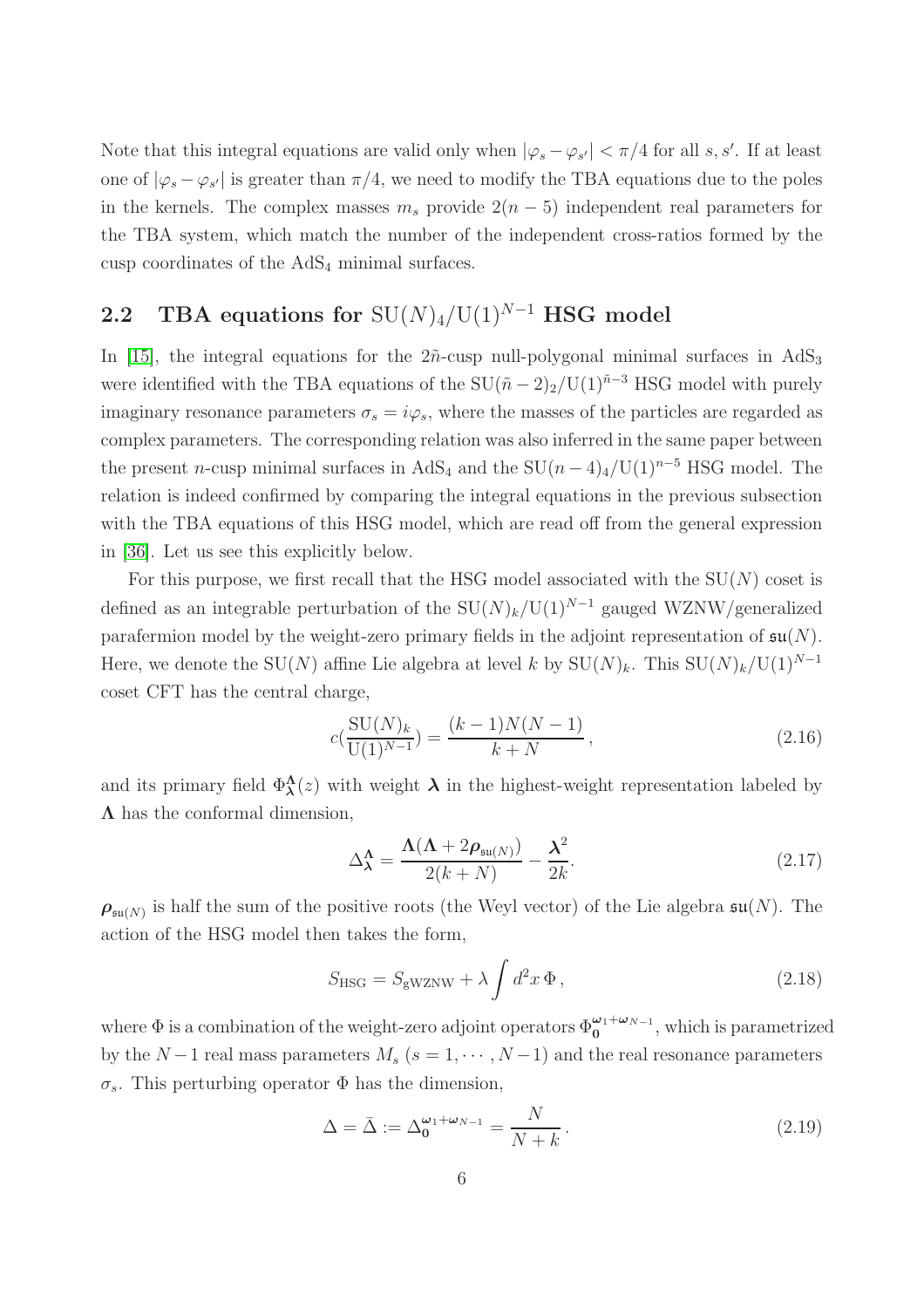On dimensional grounds, the coupling of the integrable relevant/mass perturbation is expressed by the dimensionless coupling  $\kappa$  and the mass scale M as

<span id="page-7-0"></span>
$$
\lambda = -\kappa M^{2-\Delta-\bar{\Delta}}.
$$
\n(2.20)

We note that the above action describes a multi-parameter integrable perturbation, which is a notable feature of the HSG model.

The particles in this model are labeled by two quantum numbers  $(a, s)$  and have masses

<span id="page-7-1"></span>
$$
M_{a,s} = M_s \sin\left(\frac{\pi a}{k}\right) / \sin\left(\frac{\pi}{k}\right),\tag{2.21}
$$

where  $a = 1, ..., k - 1$ . The S-matrix of the diagonal scattering between the particles  $(a, r)$ and  $(b, s)$  is then given by [\[37\]](#page-40-11)

<span id="page-7-2"></span>
$$
S_{ab}^{rs}(\theta; \sigma_{rs}) = \left[S_{ab}^{\min}(\theta)\right]^{\delta_{r,s}} \left[ (\eta_{r,s})^{-ab} S_{ab}^F(\theta + \sigma_{rs}) \right]^{-I_{rs}}, \tag{2.22}
$$

where  $\sigma_{rs} := \sigma_r - \sigma_s$ , and

$$
S_{ab}^{\min}(\theta) = \prod_{j=0}^{\min(a,b)-1} (a+b-2j)_{\theta}(a+b-2-2j)_{\theta}
$$
 (2.23)

with

$$
(x)_{\theta} := \frac{\sinh\frac{1}{2}\left(\theta + \frac{i\pi}{k}x\right)}{\sinh\frac{1}{2}\left(\theta - \frac{i\pi}{k}x\right)}\tag{2.24}
$$

is the S-matrix of the  $A_{k-1}$  minimal affine Toda field theory (ATFT) [\[38,](#page-40-12)[39\]](#page-40-13). In the second factor,  $I_{rs} = \delta_{r,s+1} + \delta_{r,s-1}$  is the incidence matrix of the Lie algebra  $\mathfrak{su}(N)$ ,  $\eta_{r,s} (= \eta_{s,r}^{-1})$  are arbitrary  $k^{\text{th}}$  roots of  $-1$ , and  $S_{ab}^F$  is given by

<span id="page-7-3"></span>
$$
S_{ab}^{F}(\theta) = \prod_{j=0}^{\min(a,b)-1} (a+b-1-2j)_{\theta}.
$$
 (2.25)

The parity-invariance of  $S_{ab}^{rs}$  is broken due to  $\eta_{r,s}$  and  $\sigma_{rs}$ .

Next, we recall that, for a diagonal scattering theory with the S-matrix  $S_{AB}$ , the TBA equations in the fermionic case take the form (see for example [\[40\]](#page-40-14)),

$$
\log Y_A(\theta) = -m_A \cosh \theta + \sum_B K_{AB} * \log(1 + Y_B), \qquad (2.26)
$$

where  $K_{AB}(\theta)$  are the kernels defined by

$$
K_{AB}(\theta) = \frac{1}{2\pi i} \frac{\partial}{\partial \theta} \log S_{AB}(\theta) \,. \tag{2.27}
$$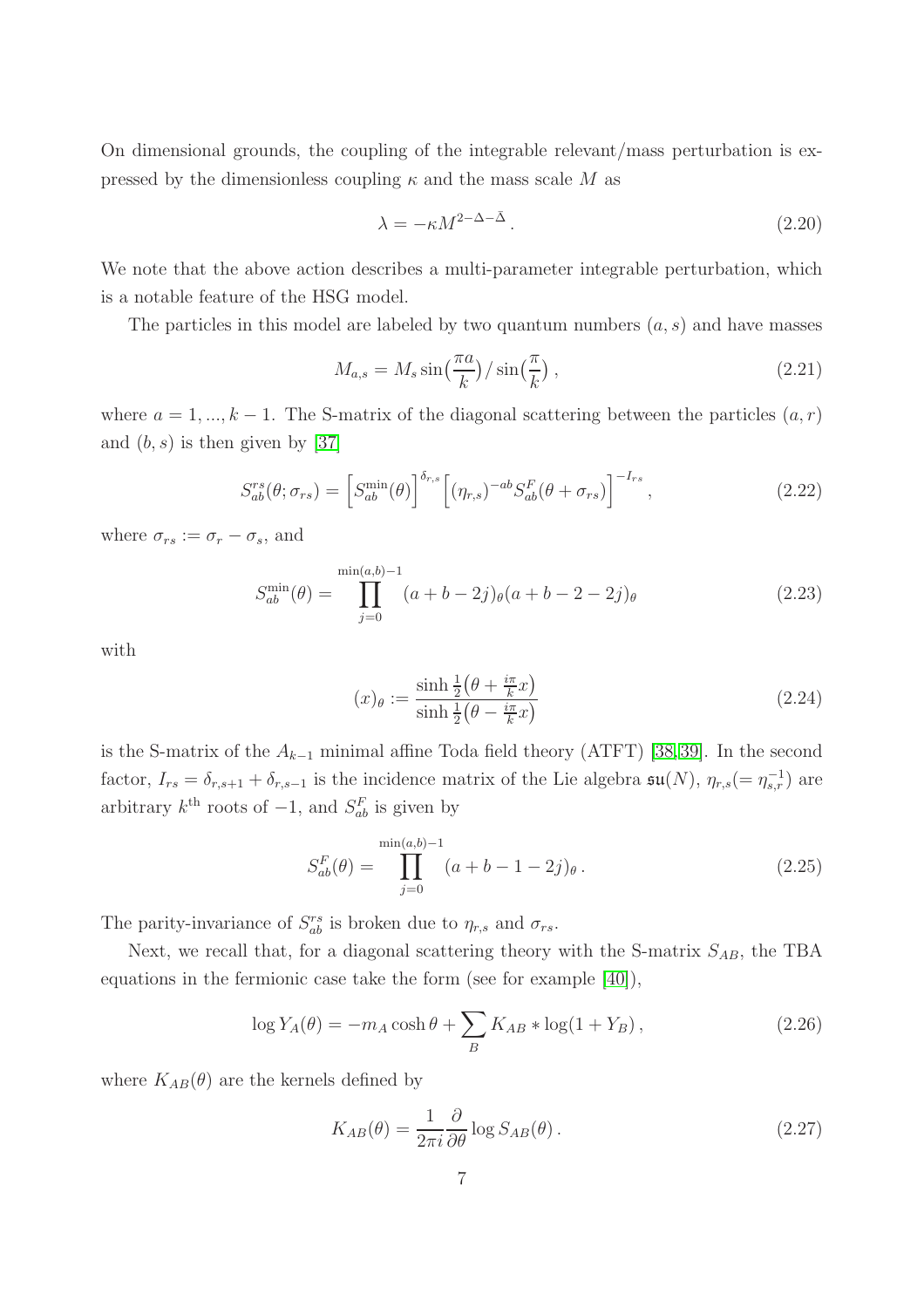On the right-hand side,  $m_A = M_A L$  is the dimensionless combination of the mass parameter  $M_A$  and the length scale/inverse temperature L. We have also assumed above that the kernels are symmetric:  $K_{AB}(\theta) = K_{BA}(\theta)$ . Once the resonance parameters are set to be vanishing,  $\sigma_{rs} = 0$ , the kernels for the HSG model are indeed symmetric and one can apply this formula.

From the resultant TBA equations, one can show that  $Y_{1,s} = Y_{3,s}$  for  $k = 4$ . After imposing this condition, we find that the TBA equations of the  $SU(N)_4/U(1)^{N-1}$  HSG model with vanishing  $\sigma_s$  are just the same as the integral equations [\(2.11\)](#page-5-0) for the  $(N + 4)$ cusp minimal surfaces in  $AdS_4$  with real mass parameters. Here, the correspondences of the parameters are  $m_{1,s} = m_{3,s} = m_{2,s}/\sqrt{2} = m_s$  for the masses  $m_A = m_{a,s}$ , and

$$
K_{12}^{rs} = K_{23}^{rs} = K_1, \quad K_{22}^{rs} = K_{11}^{rs} + K_{13}^{rs} = K_{33}^{rs} + K_{13}^{rs} = K_2, \tag{2.28}
$$

for the kernels  $K_{AB} = K_{ab}^{rs}$ . When the mass parameters are complex,  $m_s = |m_s|e^{i\varphi_s}$ , the phases correspond to the purely imaginary resonance parameters  $\sigma_s = i\varphi_s$ . One finds that the TBA equations in this case are given by [\(2.14\)](#page-5-1).

## 2.3 Remainder function

In the previous two subsections, we have seen that the null-polygonal minimal surfaces with n cusps in AdS<sub>4</sub> are characterized by the TBA equations for the  $SU(n-4)_{4}/U(1)^{n-5}$  HSG model. We would like to know the area of such minimal surfaces. Here we see that the area can be expressed in terms of the T-/Y-functions, the free energy and the mass parameters associated with the TBA system.

The area shows divergence, since the surfaces extend to the boundary of AdS at infinity and have the cusp points there. Introducing the radial-cutoff, the regularized area is given by the Stokes data of the linear problem. For the n-cusp minimal surfaces, it takes the form,

$$
A_n = A_{\text{div}} + A_{\text{BDS-like}} + A_{\text{periods}} + A_{\text{free}},\tag{2.29}
$$

where  $A_{div}$  is the divergent part,  $A_{periods}$  is the period part which depends on the mass parameters governing the asymptotics of the Y-functions.  $A_{\text{BDS}-\text{like}}$  is given by distances among the cusp points, which is similar to the BDS expression but different.  $A_{\text{free}}$  is the free energy associated with the TBA system.

The remainder function is now defined by the difference between the regularized area and the BDS formula,

$$
A_n = A_{\text{div}} + A_{\text{BDS}} + R_n. \tag{2.30}
$$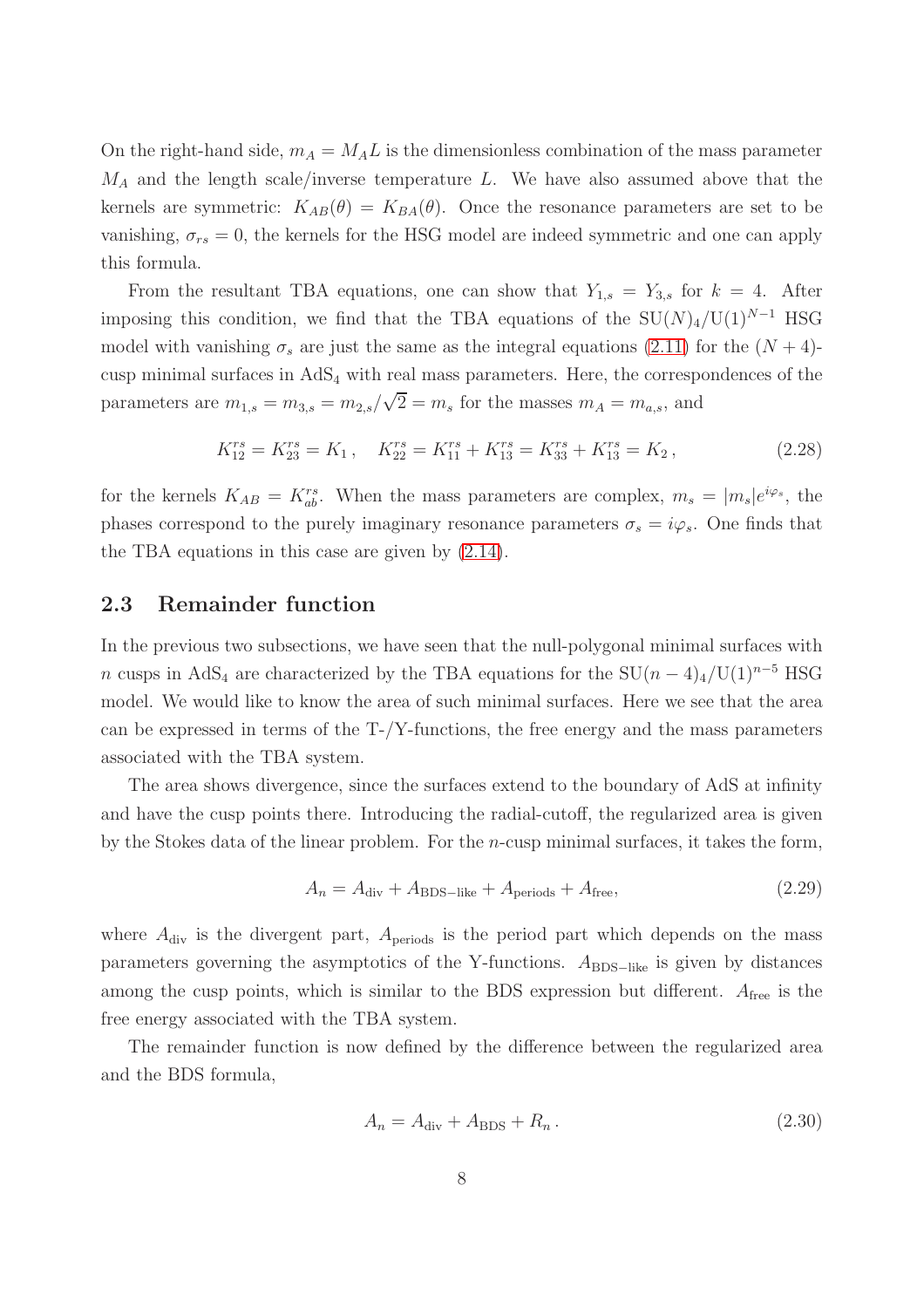The explicit form of the remainder function at strong coupling is then given by

$$
R_n = \Delta A_{\rm BDS} + A_{\rm periods} + A_{\rm free} \,. \tag{2.31}
$$

The first term  $\Delta A_{\rm BDS} := A_{\rm BDS-like} - A_{\rm BDS}$  is expressed in terms of the cross-ratios, and its general expression for  $n \notin 4\mathbb{Z}$  is found in [\[13\]](#page-39-10). Here, we list the expressions for  $n = 6$  and 7, which are used in the following sections:

<span id="page-9-1"></span>
$$
\Delta A_{\rm BDS}^{(n=6)} = -\frac{1}{4} \sum_{i=1}^{3} \left[ \frac{1}{2} \log^2 u_{i,i+3} + \text{Li}_2(1 - u_{i,i+3}) \right] = \frac{1}{4} \sum_{i=1}^{3} \text{Li}_2\left(1 - \frac{1}{u_{i,i+3}}\right), \quad (2.32)
$$

for  $n = 6$  and

<span id="page-9-2"></span>
$$
\Delta A_{\rm BDS}^{(n=7)} = -\frac{1}{4} \sum_{i=1}^{7} \left[ \log^2 u_{i,i+3} - \frac{1}{2} \log u_{i,i+3} \log \frac{u_{i+2,i+5} u_{i+1,i+5}}{u_{i+3,i+6} u_{i,i+4}} + \text{Li}_2(1 - u_{i,i+3}) \right], \quad (2.33)
$$

for  $n = 7$  (see also [\[23\]](#page-40-15)). The cross-ratios  $u_{i,j}$  above are defined by

$$
u_{i,j} := \frac{x_{i,j+1}^2 x_{i+1,j}^2}{x_{i,j}^2 x_{i+1,j+1}^2},\tag{2.34}
$$

and the cusps are labeled modulo  $n$ . These cross-ratios are concisely expressed by the Y-/T-functions through

<span id="page-9-0"></span>
$$
U_s^{[r]} := 1 + \frac{1}{Y_{2,s}^{[r]}} = \frac{T_{2,s}^{[r+1]} T_{2,s}^{[r-1]}}{T_{2,s+1}^{[r]} T_{2,s-1}^{[r]}}\tag{2.35}
$$

with  $f^{[r]} := f(\theta = i\pi r/4)$  as follows [\[14\]](#page-39-16),

$$
U_{2k-2}^{[0]} = \frac{1}{u_{k-1,-k-1}}, \qquad U_{2k-1}^{[-1]} = \frac{1}{u_{k-1,-k-2}}.
$$
\n(2.36)

Other cross-ratios are generated by the  $\mathbb{Z}_n$ -symmetry,  $x_i^{\mu} \to x_{i+1}^{\mu}$ , which corresponds to the shift of the argument

$$
Y_{a,s}^{[r]} \to Y_{a,s}^{[r+2]} \,, \qquad T_{a,s}^{[r]} \to T_{a,s}^{[r+2]} \,. \tag{2.37}
$$

In addition, other parts  $A_{\text{periods}}$  and  $A_{\text{free}}$  are given by

$$
A_{\text{periods}} = \sum_{s,s'=1}^{n-5} \mathcal{K}_{ss'} m_s \bar{m}_{s'},
$$
  

$$
A_{\text{free}} = \sum_{s=1}^{n-5} \int_{-\infty}^{\infty} \frac{d\theta}{2\pi} |m_s| \cosh \theta \log \left[ (1 + \tilde{Y}_{1,s}(\theta))^2 (1 + \tilde{Y}_{2,s}(\theta))^{\sqrt{2}} \right].
$$
 (2.38)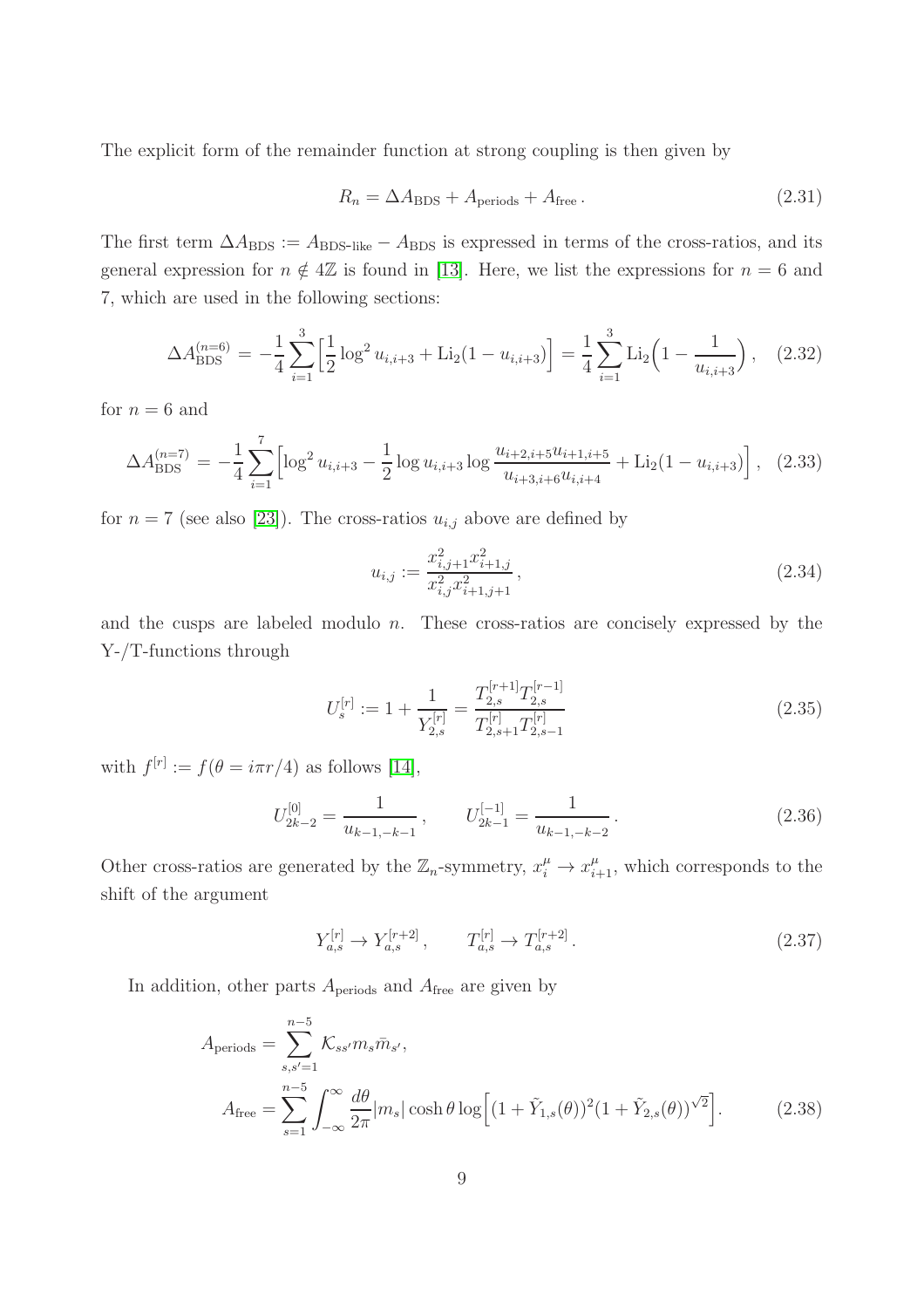The explicit forms of  $\mathcal{K}_{ss'}$  are found in [\[14\]](#page-39-16) for  $n \notin 4\mathbb{Z}$ , and are conjectured in [\[21\]](#page-40-1) for  $n \in 4\mathbb{Z}$ . Here we list the results for  $n = 6, 7$  only:

$$
\mathcal{K}^{(n=6)} = \frac{1}{4}, \qquad \mathcal{K}^{(n=7)} = \frac{1}{2\sqrt{2}} \begin{pmatrix} \sqrt{2} & 1\\ 1 & \sqrt{2} \end{pmatrix}.
$$
 (2.39)

Although  $\Delta A_{\rm BDS}$  is given by the cross-ratios directly,  $A_{\rm periods}$  and  $A_{\rm free}$  are related to the cross-ratios indirectly through the Y-/T-functions and the mass parameters. Indeed, the Y-functions are uniquely determined by solving the TBA equations for given masses and, once  $Y_{a,s}$  are obtained in terms of  $m_s$ , the mass parameters and hence the Y-/T-functions are related to the cross-rations through [\(2.35\)](#page-9-0). As a result, the remainder function at strong coupling is expressed as a function of the cross-ratios.

## 2.4 UV expansion

In the following sections, we discuss an analytic expansion of the remainder function around the high-temperature/UV limit, where the mass parameters  $m_s$  become vanishing and the corresponding Wilson loops become regular-polygonal. This is achieved by several steps: First, we note that around this limit the deformation term in [\(2.18\)](#page-6-0) is treated as a smallmass perturbation for the coset/generalized parafermion CFT [\[28\]](#page-40-5). Then, the free energy of the TBA system, which is given by the ground-state energy in the mirror channel, is obtained analytically by the conformal perturbation theory [\[17\]](#page-39-13). It is expanded in terms of the correlation functions of the deformation operator  $\Phi$ . Next, we use the relation between the Y-/T-function and the g-function [\[20\]](#page-40-0). The g-function is regarded as a boundary contribution to the free energy, and analytically expanded by the CPT with boundaries [\[18,](#page-39-14) [19\]](#page-39-15). In the course of the discussion, we first set the mass parameters to be real to keep the boundary integrability. Their phases are recovered after the expansion is obtained, so that the  $\mathbb{Z}_n$ -symmetry is maintained.

These expansions are first given in terms of the coupling  $\lambda$ . To find the expansion in terms of the mass parameters, we need the precise form of  $\Phi$  and the relation between  $\lambda \Phi$ and  $m_s$ . Once this mass-coupling relation is found, one can obtain the expansion in terms of the cross-ratios through [\(2.35\)](#page-9-0) as discussed in the previous subsection.

Since there are multiple deformation operators in our case, it is a rather difficult problem to find the exact mass-coupling relation due to operator mixing. However, when some mass parameters are turned off so as to leave only one mass scale (single-mass case), the TBA system reduces to simpler ones and the problem becomes tractable.

In the next section, we begin our discussion of the UV expansion by considering the perturbation with single mass scale for the  $AdS<sub>4</sub>$  minimal surfaces. We see that the TBA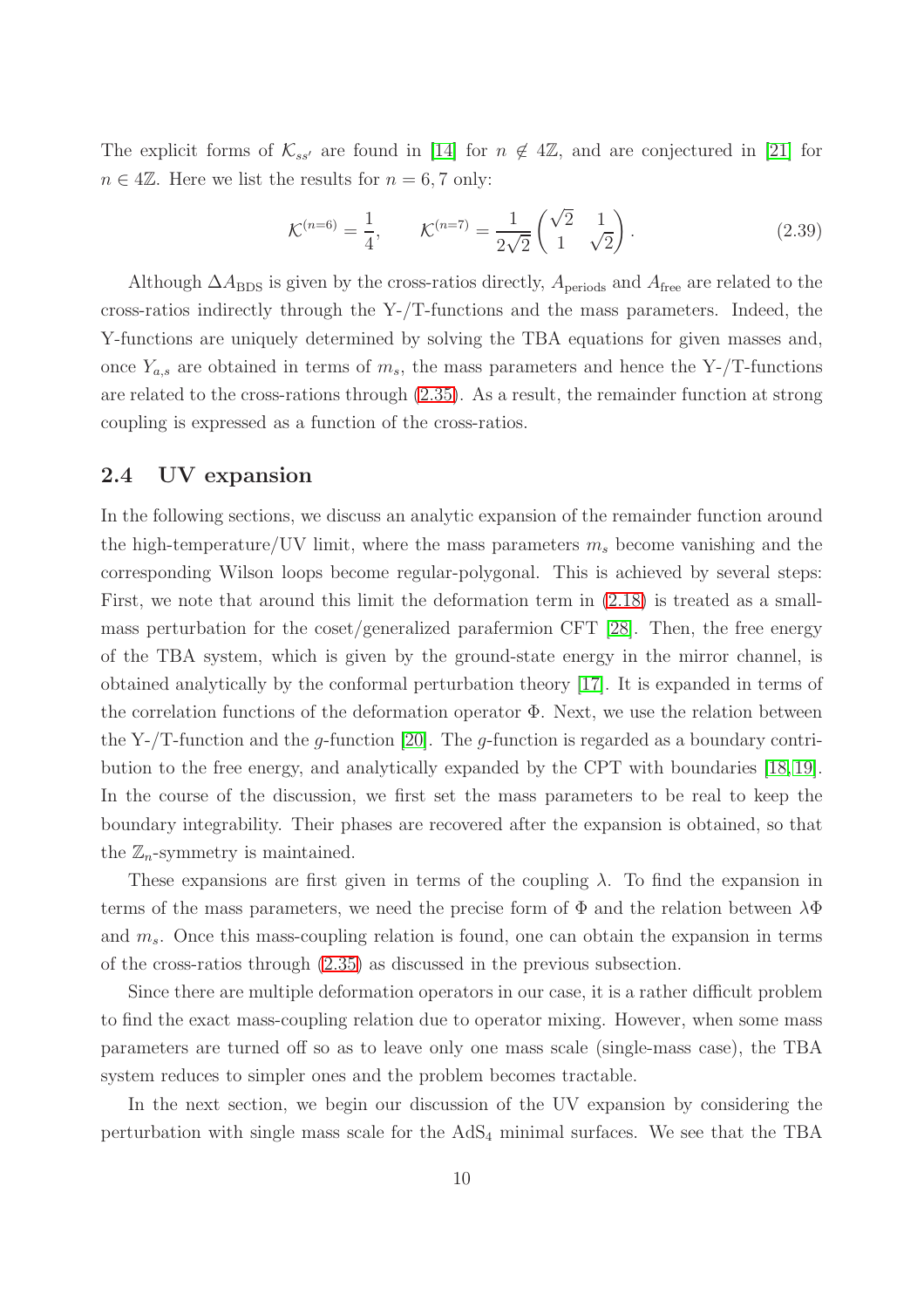systems in such cases reduce to those of the perturbed  $SU(4)$  diagonal coset models or W minimal models. For the 6- and 7-cusp cases  $(n = 6, 7)$ , it turns out that the input from the W minimal models is enough to completely determine the leading-order expansion.

# <span id="page-11-0"></span>3 Perturbation with single mass scale and  $W$  minimal models

Before discussing the perturbation with single mass scale for the  $AdS<sub>4</sub>$  minimal surfaces, let us first recall those for the  $AdS_3$  case  $[26, 27]$  $[26, 27]$ . The minimal surfaces embedded in AdS<sub>3</sub> with  $2\tilde{n}$  cusps are described by the TBA system of the SU( $\tilde{n} - 2$ )<sub>2</sub>/U(1)<sup> $\tilde{n}$ -3 HSG</sup> model, which is obtained as the perturbed  $SU(\tilde{n} - 2)_2/U(1)^{\tilde{n}-3}$  generalized parafermion model by the weight-zero  $\mathfrak{su}(\tilde{n} - 2)$  adjoint operators with dimension  $\Delta = \Delta = (\tilde{n} -$ 2)/ $\tilde{n}$ . The TBA system is characterized by the  $A_{\tilde{n}-3}$  Dynkin diagram, where the mass parameters  $m_s = M_s L$  are associated to each node. When only one mass parameter is non-zero,  $M_s = \delta_{s,r} M$  ( $r = 1, ..., \tilde{n} - 3$ ), the TBA equations reduce to those for the unitary  $\text{SU}(2)_r\times \text{SU}(2)_{\tilde{n}-2-r}/\text{SU}(2)_{\tilde{n}-2}$  diagonal coset model perturbed by the  $\phi_{(1,1,\text{adj})}$  operator with dimension  $h_{(1,1,\text{adj})} = \bar{h}_{(1,1,\text{adj})} = (\tilde{n} - 2)/\tilde{n}$  [\[41\]](#page-41-0). In particular, when  $r = 1$ , they become those of the unitary minimal model  $\mathcal{M}_{\tilde{n}-1,\tilde{n}}$  perturbed by the  $\phi_{(1,3)}$  operator [\[42,](#page-41-1)43].

Furthermore, when the mass parameters are non-vanishing only at a pair of nodes,  $M_s = (\delta_{s,r} + \delta_{s,\tilde{n}-2-r})M$ , with  $\tilde{n}$  odd, the TBA system admits an orbifolding by the  $\mathbb{Z}_2$ action, and is characterized by the  $T_{(\tilde{n}-3)/2} = A_{\tilde{n}-3}/\mathbb{Z}_2$  tadpole diagram with a mass parameter only at the  $r<sup>th</sup>$  node. The TBA equations then reduce to those for the non-unitary  $\text{SU}(2)_r \times \text{SU}(2)_{\tilde{n}/2-2-r}/\text{SU}(2)_{\tilde{n}/2-2}$  diagonal coset model perturbed by  $\phi_{(1,1,\text{adj})}$  with dimension  $h_{(1,1,\text{adj})} = \bar{h}_{(1,1,\text{adj})} = (\tilde{n}-4)/\tilde{n}$  [\[44\]](#page-41-3). The exponents of the UV expansion of observables are given by the dimension of the the perturbing operator (see the following sections). The relation  $1 - h_{(1,1,adj)} = 2(1 - \Delta)$  assures a consistency between the UV expansions from the generalized parafermion and the diagonal coset model, respectively. In particular, when  $r = 1$ , this perturbed diagonal coset model becomes equivalent to the non-unitary minimal model  $\mathcal{M}_{\tilde{n}-2,\tilde{n}}$  perturbed by  $\phi_{(1,3)}$ . For the 10-point remainder function, the results from these unitary and non-unitary minimal models and their continuation to complex masses are enough to completely determine the leading-order analytic expansion around the UV limit [\[26\]](#page-40-3).

As discussed in the previous section, the *n*-cusp minimal surfaces in  $AdS<sub>4</sub>$  are described by the TBA system of the  $SU(n-4)_4/U(1)^{n-5}$  HSG model, which is obtained as the perturbed SU $(n-4)$ <sub>4</sub>/U(1)<sup>n-5</sup> generalized parafermion model by the weight-zero  $\mathfrak{su}(n-4)$ adjoint operators with dimension  $\Delta = \bar{\Delta} = (n-4)/n$ . The TBA system is characterized by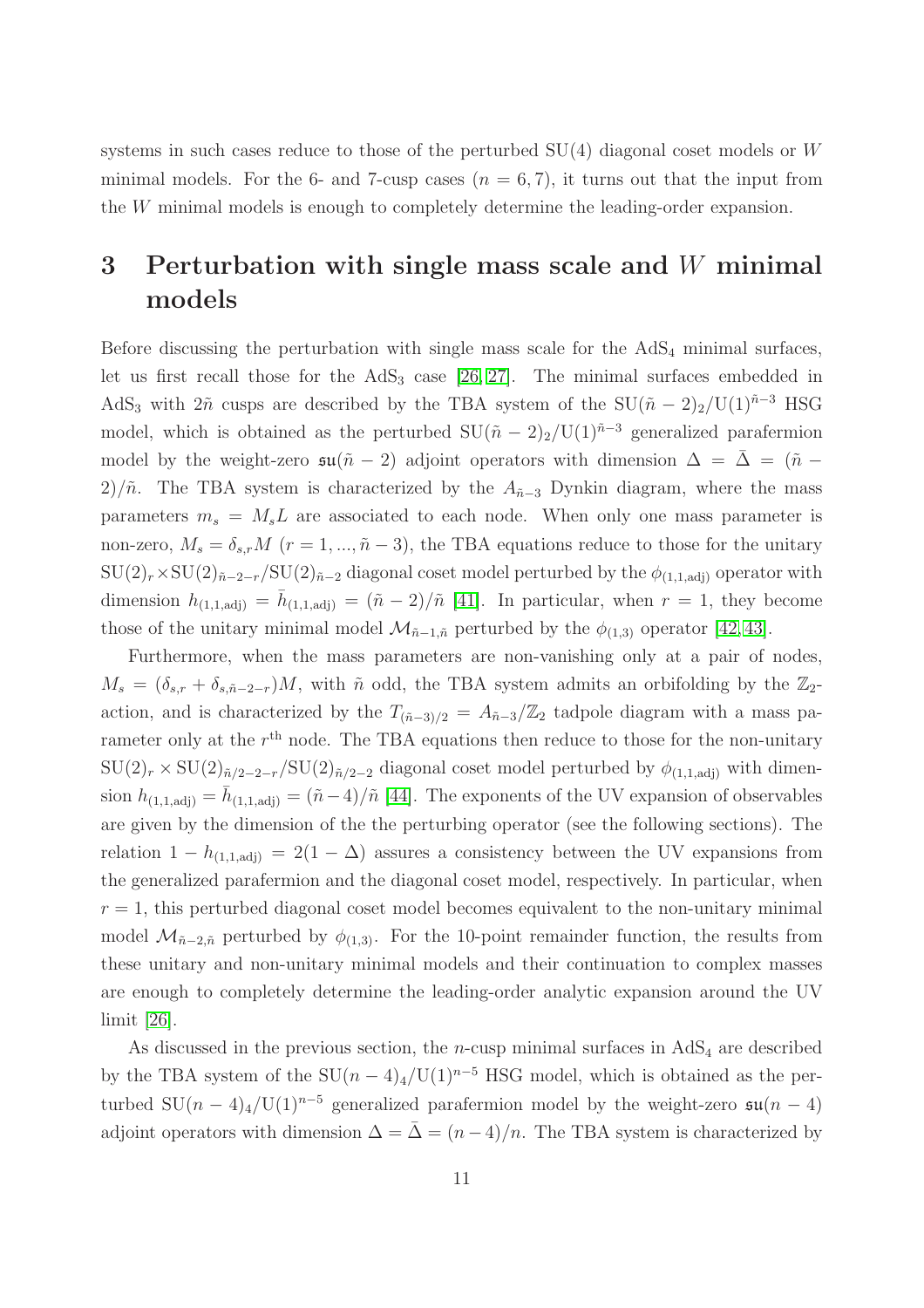

<span id="page-12-0"></span>Figure 1:  $A_3 \times A_{n-5}$  diagram of the TBA system for the *n*-cusp minimal surfaces in AdS<sub>4</sub>.

the rectangular diagram  $A_3 \times A_{n-5}$ , where one has the  $A_3$  Dynkin diagram in the vertical direction and the  $A_{n-5}$  Dynkin diagram in the horizontal direction (Fig. [1\)](#page-12-0). The mass parameters  $m_s = M_s L$  are associated to each node of the  $A_{n-5}$  diagram. Compared with the AdS<sub>3</sub> case, we notice that the level  $k = 2$  is replaced with  $k = 4$  in the AdS<sub>4</sub> case.

## <span id="page-12-1"></span>3.1 Perturbed unitary diagonal coset/W minimal models

When only one mass parameter is turned on,  $M_s = \delta_{s,r} M$ , one expects from the AdS<sub>3</sub> case that the TBA system of the HSG model reduces to that for the unitary

$$
SU(4)_r \times SU(4)_{n-4-r}/SU(4)_{n-4}
$$
\n(3.1)

diagonal coset model perturbed by  $\phi_{(1,1,\text{adj})}$  with dimension  $h_{(1,1,\text{adj})} = \bar{h}_{(1,1,\text{adj})} = (n-4)/n$ . In particular, when  $r = 1$ , the above model becomes equivalent to the perturbed unitary W minimal model,

$$
WA_3^{(n-1,n)}.\t\t(3.2)
$$

Here, we have used the relations [\(3.11\)](#page-14-0) and [\(3.12\)](#page-14-1).

This expectation is also supported by an observation that the TBA system of the  $SU(N)$ Gross-Neveu model, which is characterized by the  $A_{N-1} \times A_m$  diagram with  $m \to \infty$ , is given by the TBA system of the perturbed  $SU(N)_1 \times SU(N)_m/SU(N)_{1+m}$  diagonal coset model [\[45\]](#page-41-4). Indeed, one can explicitly check that the above correspondences of the TBA systems are correct by comparing the TBA equations of the HSG model and those of the  $G_k \times G_k / G_{k+l}$  diagonal coset model perturbed by  $\phi_{(1,1,adj)}$  [\[46\]](#page-41-5).

## <span id="page-12-2"></span>3.2 Perturbed non-unitary diagonal coset/W minimal models

When a pair of the mass parameters are turned on,  $M_s = (\delta_{s,r} + \delta_{s,n-4-r})M$ , with n odd, the TBA system is characterized by the diagram  $(A_3 \times T_{(n-5)/2})_r$ , namely, the  $A_3 \times T_{(n-5)/2}$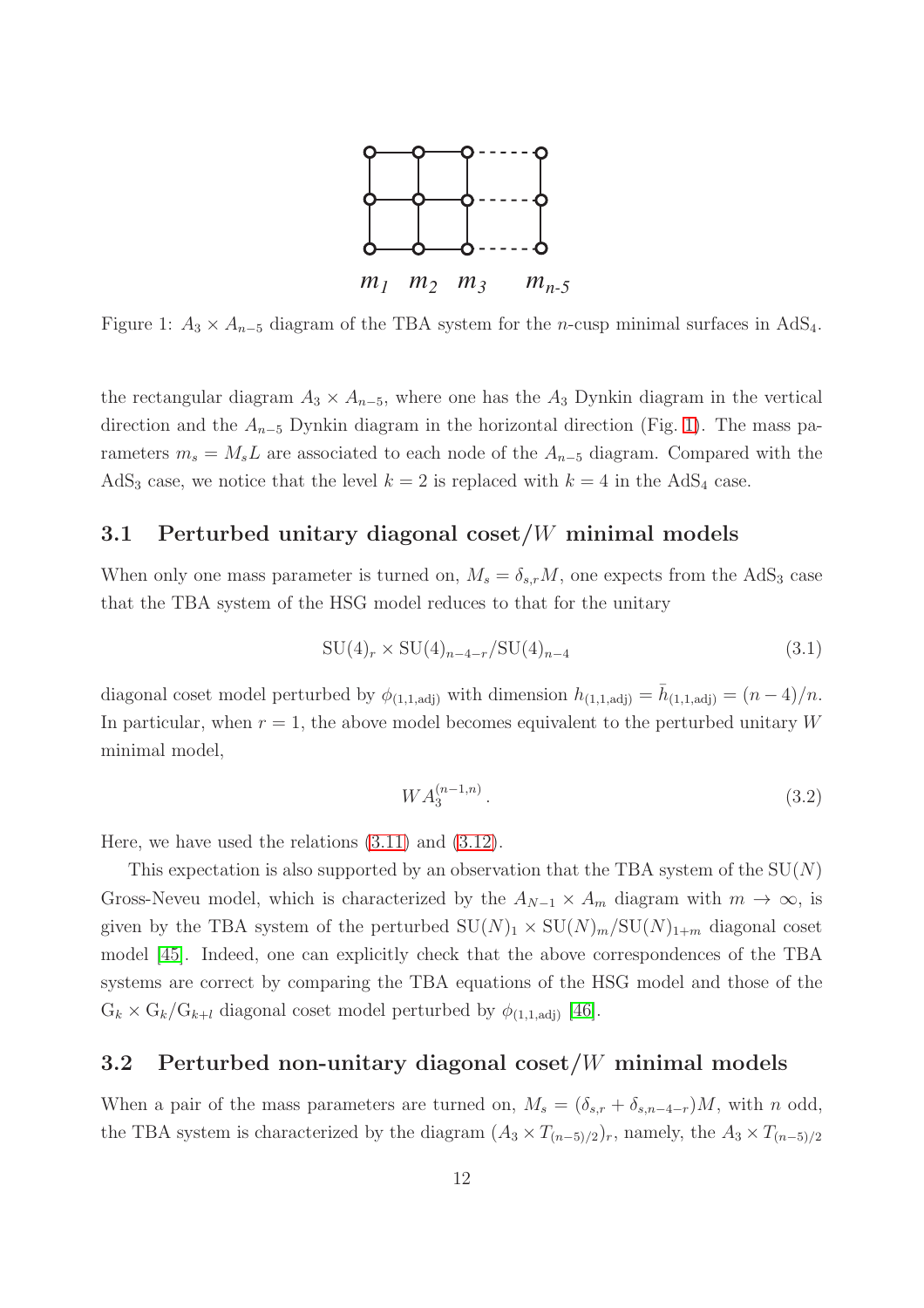diagram with a mass parameter only for the  $r<sup>th</sup>$  column. Taking into account the above and  $AdS<sub>3</sub>$  cases, one then expects that the TBA system in this case reduces to that for the non-unitary

$$
SU(4)_r \times SU(4)_{n/2-4-r}/SU(4)_{n/2-4}
$$
\n(3.3)

diagonal coset model perturbed by  $\phi_{(1,1,\text{adj})}$  with dimension  $h_{(1,1,\text{adj})} = \bar{h}_{(1,1,\text{adj})} = (n-8)/n$ . The relation  $1-h_{(1,1,\text{adj})} = 2(1-\Delta)$  is consistent with the UV expansion. In particular, when  $r = 1$ , this perturbed diagonal coset model becomes equivalent to the perturbed non-unitary W minimal model,

$$
WA_3^{(n-2,n)}.\t\t(3.4)
$$

These are particular examples of the correspondence between the TBA system characterized by the diagram  $(G \times T_l)_r$  and the non-unitary diagonal coset model for G, which has been suggested in [\[47\]](#page-41-6). In the following sections, assuming, in particular, the correspondence for the 7-cusp  $(n = 7)$  case, we derive the analytic expansion of the remainder function around the UV limit, to find a good agreement with the results from the numerical computation. We regard this also as a non-trivial check of the above correspondence.

#### 3.3 W minimal models

In the previous subsections, we observed/argued that the TBA systems for the  $AdS_4$  minimal surfaces in the single-mass cases reduce to those for the diagonal coset/W minimal models. As mentioned, we consider the cases corresponding to the W minimal models to determine the UV expansion of the remainder function for  $n = 6$  and 7. For later use, we thus summarize the W minimal model below.

In the following, we focus on the  $WA_{k-1}^{(p,q)}$  minimal model [\[48\]](#page-41-7), where  $p, q \ (p \lt q)$  are positive and relatively prime integers. The central charge of the model is

<span id="page-13-1"></span>
$$
c(WA_{k-1}^{(p,q)}) = (k-1)\left(1 - \frac{k(k+1)(p-q)^2}{pq}\right). \tag{3.5}
$$

The primary fields  $\Phi_{l,l'}$  have the dimensions

<span id="page-13-0"></span>
$$
h_{l,l'} = \frac{12\Lambda_{l,l'}^2 - k(k^2 - 1)(p - q)^2}{24pq}.
$$
\n(3.6)

Here,  $l = (l_1, \dots, l_{k-1})$  and  $l' = (l'_1, \dots, l'_{k-1})$  are vectors of positive integers satisfying

$$
\sum_{i=1}^{k-1} l_i \le q - 1, \quad \sum_{i=1}^{k-1} l'_i \le p - 1.
$$
 (3.7)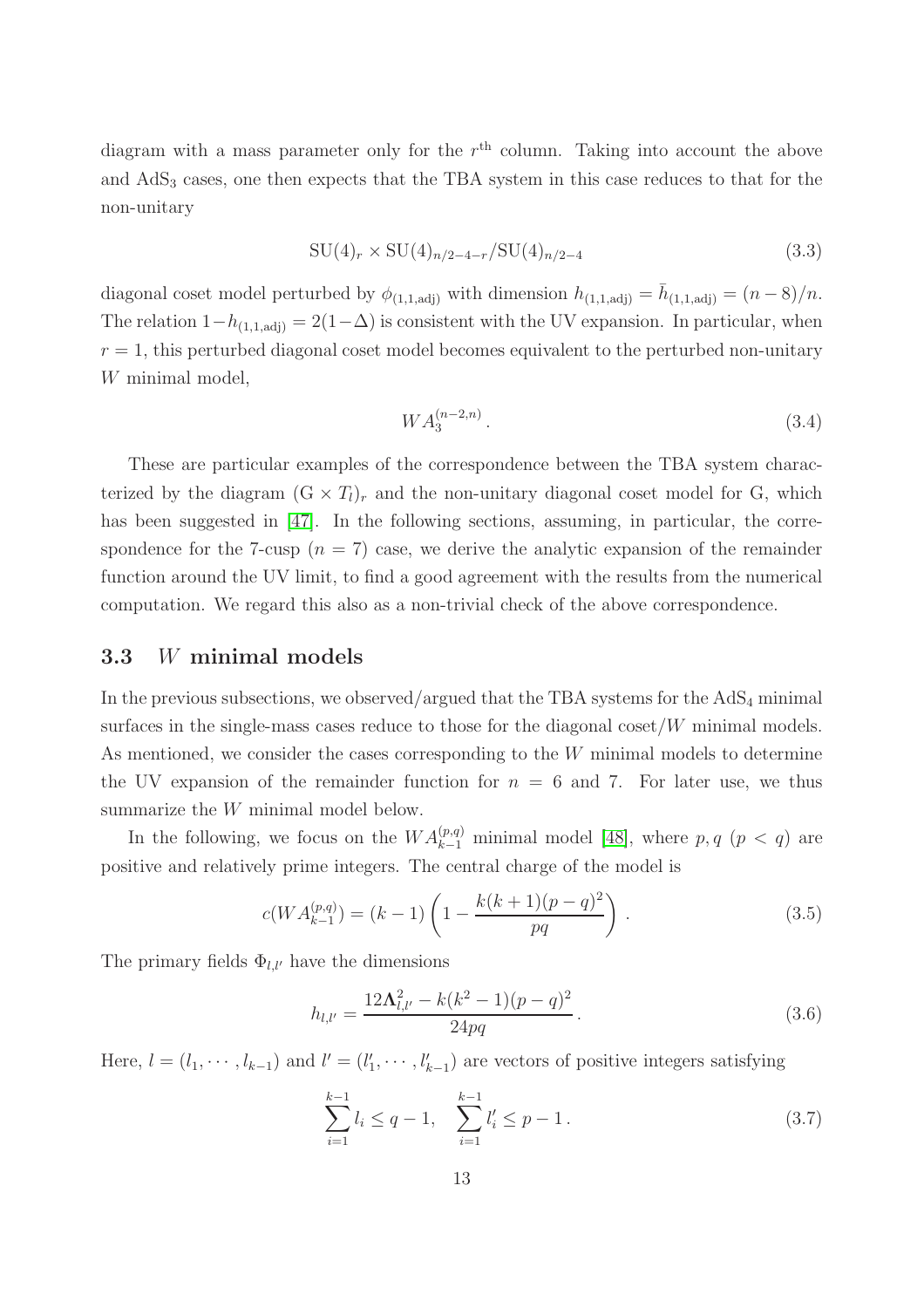$\Lambda_{l,l'}$  is given by

$$
\mathbf{\Lambda}_{l,l'} = \sum_{i=1}^{k-1} (pl_i - ql'_i)\boldsymbol{\omega}_i , \qquad (3.8)
$$

where  $\omega_i$  (i = 1, · · · , k − 1) are the fundamental weights of  $A_{k-1}$  normalized as

$$
\omega_i \cdot \omega_j = \frac{i(k-j)}{k} \quad \text{for} \quad i \le j. \tag{3.9}
$$

We also define the effective central charge by  $c_{\text{eff}}(WA_{k-1}^{(p,q)}):=c(WA_{k-1}^{(p,q)})-24h_0$ , where  $h_0$ denotes the lowest conformal weight. For the unitary model with  $q = p + 1$ , the lowest weight is 0, but otherwise it is evaluated as [\[49\]](#page-41-8)

$$
c_{\text{eff}}(WA_{k-1}^{(p,q)}) = (k-1)\left(1 - \frac{k(k+1)}{pq}\right). \tag{3.10}
$$

The  $WA_{k-1}^{(p,q)}$  minimal model is represented by the coset model as [\[50\]](#page-41-9)

<span id="page-14-0"></span>
$$
WA_{k-1}^{(p,q)} = \frac{\text{SU}(k)_1 \times \text{SU}(k)_m}{\text{SU}(k)_{1+m}},
$$
\n(3.11)

where

<span id="page-14-1"></span>
$$
m + k = \frac{p}{q - p}.
$$
\n
$$
(3.12)
$$

We note that  $m$  is not generally a non-negative integer corresponding to an integrable representation. Instead, the general  $m$  corresponds to an admissible representation. Let  $(\mu_1, \mu_m, \mu_{m+1})$  be the weighs of  $\mathfrak{su}(k)$  for  $\mathrm{SU}(k)_1$ ,  $\mathrm{SU}(k)_m$  and  $\mathrm{SU}(k)_{m+1}$ , respectively. Since  $\mu_1$  is determined by other two weights [\[49](#page-41-8)[–51\]](#page-41-10), one can label the fields in the coset model by

$$
(\Lambda_+,\Lambda_-):=(\mu_m,\mu_{m+1}).
$$
\n(3.13)

Then, the dimension of the field is given by

<span id="page-14-2"></span>
$$
h_{(\mathbf{\Lambda}_{+},\mathbf{\Lambda}_{-})} = \frac{\left[q\mathbf{\Lambda}_{+} - p\mathbf{\Lambda}_{-} + (q-p)\boldsymbol{\rho}\right]^{2} - (q-p)^{2}\boldsymbol{\rho}^{2}}{2pq},
$$
\n(3.14)

where  $\rho$  is the Weyl vector of  $\mathfrak{su}(k)$ , i.e.,

$$
\rho = \sum_{i=1}^{k-1} \omega_i \,. \tag{3.15}
$$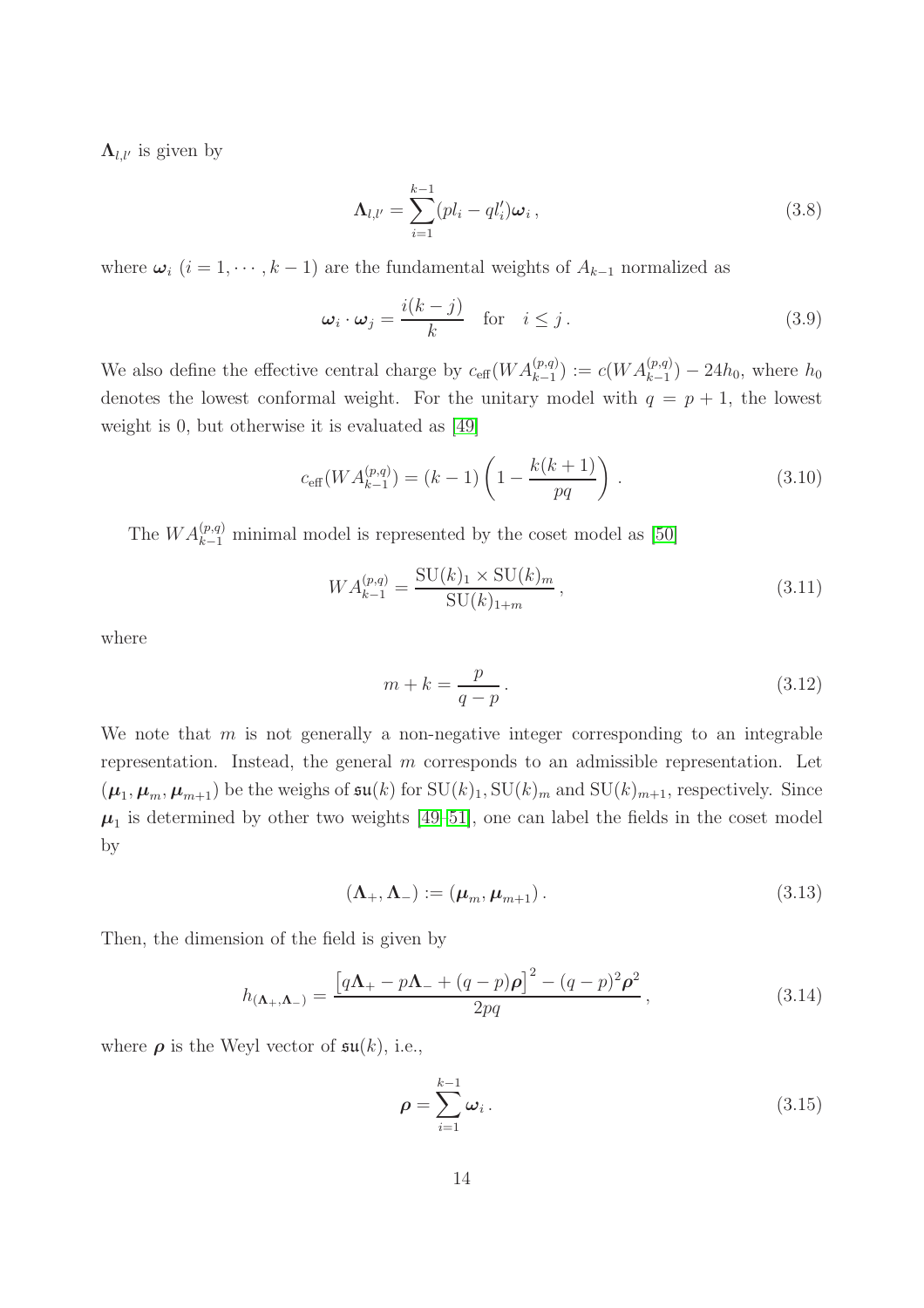Since  $\rho^2 = k(k^2 - 1)/12$ , comparing [\(3.14\)](#page-14-2) and [\(3.6\)](#page-13-0) gives

$$
\pm \Lambda_{l,l'} = q\Lambda_+ - p\Lambda_- + (q-p)\rho \,, \tag{3.16}
$$

up to field identifications.

For example, the perturbing operator  $\phi_{(1,1,\text{adj})}$  for the single-mass cases is labeled by

<span id="page-15-2"></span>
$$
\left(\mathbf{\Lambda}_{+},\mathbf{\Lambda}_{-}\right)=\left(0,\boldsymbol{\omega}_{1}+\boldsymbol{\omega}_{k-1}\right),\tag{3.17}
$$

and has the dimension

<span id="page-15-0"></span>
$$
h_{(1,1,\text{adj})} = \frac{p - (k-1)(q-p)}{q} = \frac{m+1}{m+k+1}.
$$
\n(3.18)

In addition, for the non-unitary model  $WA_3^{(n-2,n)}$  with n odd, which is used later, the vacuum or ground-state operator is labeled by

<span id="page-15-3"></span>
$$
(\mathbf{\Lambda}_{+}, \mathbf{\Lambda}_{-}) = \left(\frac{n-7}{2}\boldsymbol{\omega}_{2}, \frac{n-5}{2}\boldsymbol{\omega}_{2}\right), \tag{3.19}
$$

and has the dimension

$$
h_0 = -\frac{15}{2n(n-2)}.\t(3.20)
$$

The effective central charge is then  $c_{\text{eff}} = 3\left(1 - \frac{20}{n(n-2)}\right)$ .

## 3.4 Level-rank duality and decomposition of coset models

In subsection [3.1,](#page-12-1) we discussed the relation between the TBA systems of the HSG model in the single-mass cases and those of the perturbed unitary W minimal models. This relation is directly found by using a decomposition of the generalized parafermion model into a product of the diagonal coset models based on the level-rank duality [\[52,](#page-41-11) [53\]](#page-41-12).

Let us start with a simple example of the  $SU(2)_k/U(1)$  coset or the  $\mathbb{Z}_k$ -parafermion theory [\[54,](#page-41-13)[55\]](#page-41-14), which has the central charge  $c = 2(k-1)/(k+2)$  according to [\(2.16\)](#page-6-1). The perturbing operator, i.e., weight-zero adjoint operator, has the conformal dimension  $2/(k+2)$ . By the level-rank duality, this parafermion CFT is equivalent to the  $SU(k)_1 \times SU(k)_1 / SU(k)_2$ diagonal coset CFT or the  $WA_{k-1}^{(k+1,k+2)}$  minimal model which has the same central charge [\[56\]](#page-41-15). The perturbing field on the dual side is  $\phi_{(1,1,\text{adj})}$  with the dimension [\(3.18\)](#page-15-0) for  $m=1$ , which indeed coincides with  $2/(k+2)$ .

The above equivalence between the perturbed parafermion and diagonal coset/ $W$  minimal models can be generalized to the case of  $SU(N)_k/U(1)^{N-1}$ . We see that

<span id="page-15-1"></span>
$$
\frac{\mathrm{SU}(N)_k}{\mathrm{U}(1)^{N-1}} = \frac{(\mathrm{SU}(k)_1)^N}{\mathrm{SU}(k)_1 \times \mathrm{SU}(k)_1} \times \frac{\mathrm{SU}(k)_1 \times \mathrm{SU}(k)_2}{\mathrm{SU}(k)_3} \times \cdots \times \frac{\mathrm{SU}(k)_1 \times \mathrm{SU}(k)_{N-1}}{\mathrm{SU}(k)_N}.
$$
(3.21)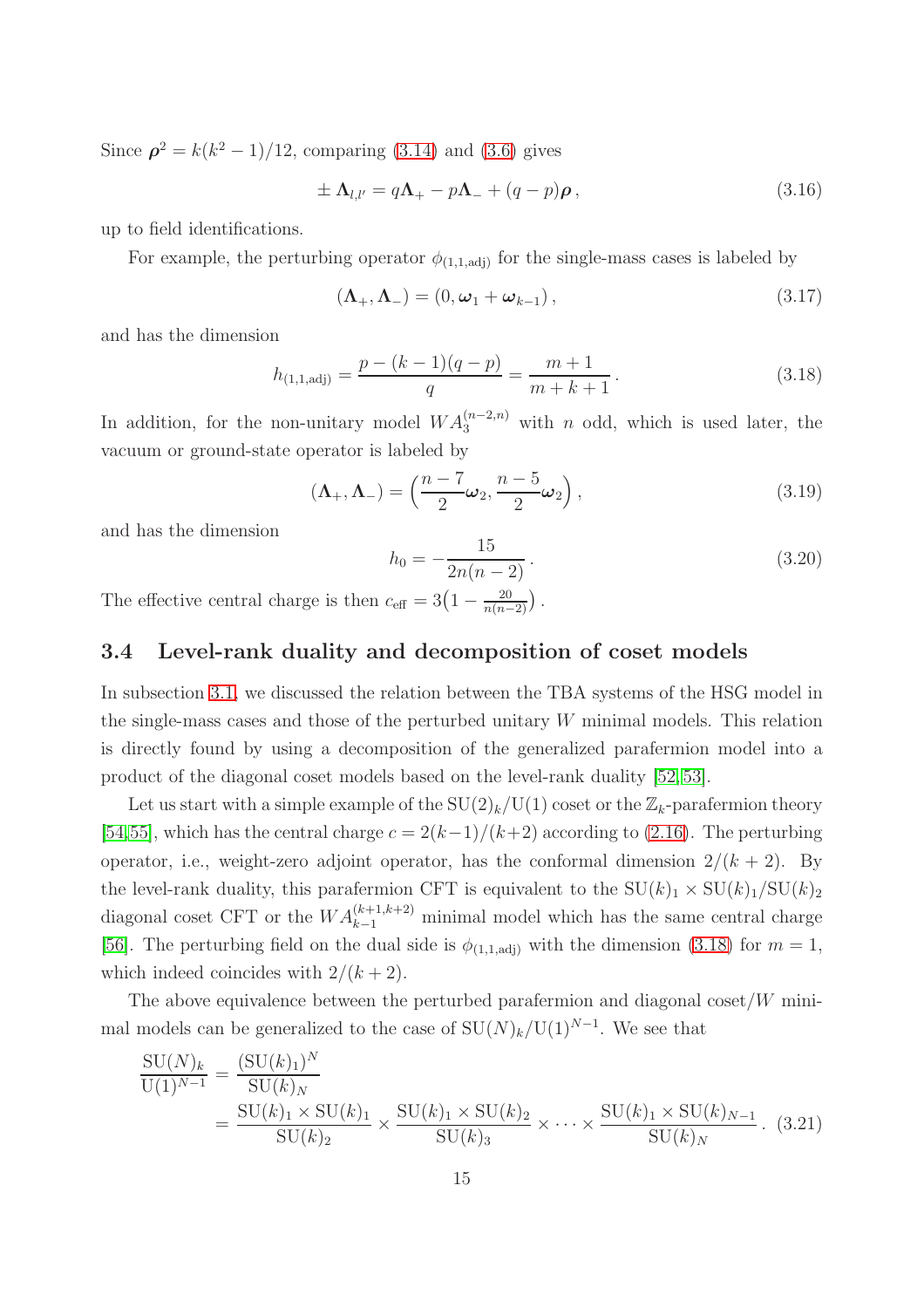The first equation is due to [\[57\]](#page-41-16), and the second expression is due to [\[58\]](#page-41-17). The matching of the central charges follows from

$$
c\left(\frac{\text{SU}(N)_k}{\text{U}(1)^{N-1}}\right) - c\left(\frac{\text{SU}(N-1)_k}{\text{U}(1)^{N-2}}\right) = c(WA_{k-1}^{(k+N-1,k+N)}).
$$
\n(3.22)

In the decomposition  $(3.21)$ , the dimension of the perturbing operator on the left-hand side is  $\Delta = N/(N + k)$ , which coincides with that of  $\phi_{(1,1,\text{adj})}$  in the rightmost model on the right-hand side. This means that a weight-zero operator on the l.h.s. is represented solely by the  $\phi_{(1,1,\text{adj})}$  operator in the rightmost model, and thus the corresponding single-mass case is described by the  $SU(k)_1 \times SU(k)_{N-1}/SU(k)_N = WA_{k-1}^{(N+k-1,N+k)}$  model perturbed by  $\phi_{(1,1,\text{adj})}$ .

For example, for the level  $k = 2$  corresponding to the AdS<sub>3</sub> case, one has a product of the unitary minimal models in [\(3.21\)](#page-15-1), and the relation has also been confirmed by the decomposition of the characters [\[59,](#page-41-18) [60\]](#page-41-19). Further setting  $N = \tilde{n} - 2$  for the  $2\tilde{n}$ -cusp minimal surfaces, the rightmost model becomes the unitary  $\mathcal{M}_{n-1,n}$  minimal model, as already discussed. For  $k = 4$  and  $N = n - 4$ , we indeed have the unitary  $WA_3^{(n-1,n)}$  minimal model.

One finds a similar "decomposition" also for the TBA system characterized by the  $A_{k-1}\times$  $T_{(N-1)/2}$  diagram with N odd. To see this, we first note the relation among the central charges,

$$
c\left(\frac{\text{SU}(N)_k}{\text{U}(1)^{N-1}}\right) - c\left(\frac{\text{SU}(N-2)_k}{\text{U}(1)^{N-3}}\right) = 2c_{\text{eff}}\left(WA_{k-1}^{(k+N-2,k+N)}\right),\tag{3.23}
$$

and then denote the relation after a successive use of it by

<span id="page-16-0"></span>
$$
\frac{\text{SU}(N)_k}{\text{U}(1)^{N-1}} \sim (WA_{k-1}^{(k+1,k+3)})^2 \star (WA_{k-1}^{(k+3,k+5)})^2 \star \cdots \star (WA_{k-1}^{(k+N-2,k+N)})^2. \tag{3.24}
$$

In parallel with the decomposition  $(3.21)$ , we find that the rightmost factor on the r.h.s.,  $WA_{k-1}^{(k+N-2,k+N)} = SU(k)_1 \times SU(k)_{(k+N)/2-k-1}/SU(k)_{(k+N)/2-k}$ , is the non-unitary diagonal  $\coset/W$  minimal model describing the TBA system in the single-mass case which is characterized by  $(A_{k-1} \times T_{(N-1)/2})_1$ . In particular, for the *n*-cusp minimal surfaces in AdS<sub>4</sub> with *n* odd, we have  $WA_3^{(n-2,n)} = SU(4)_1 \times SU(4)_{n/2-5}/SU(4)_{n/2-4}$ , as already observed in subsection [3.2.](#page-12-2)

We note that, in the rank 2 cases with  $N = 3$ , there is only one factor of  $(WA_{k-1}^{(k+1,k+3)})^2$ on the r.h.s. of [\(3.24\)](#page-16-0), which means that the central charge of the model on the l.h.s. is twice that on the r.h.s.. This is in accord with the fact that the free energy for the  $A_{k-1} \times A_2$  TBA system with equal mass parameters is twice that for  $(A_{k-1} \times T_1)_1$  (see the next section). Explicitly, in the AdS<sub>3</sub> case with  $\tilde{n} = N + 2 = 5$ , the relation [\(3.24\)](#page-16-0) reads as  $SU(3)_2/U(1)^2 \sim (WA_1^{(3,5)})^2 = (M_{3,5})^2$ . This was used to determine the UV expansion of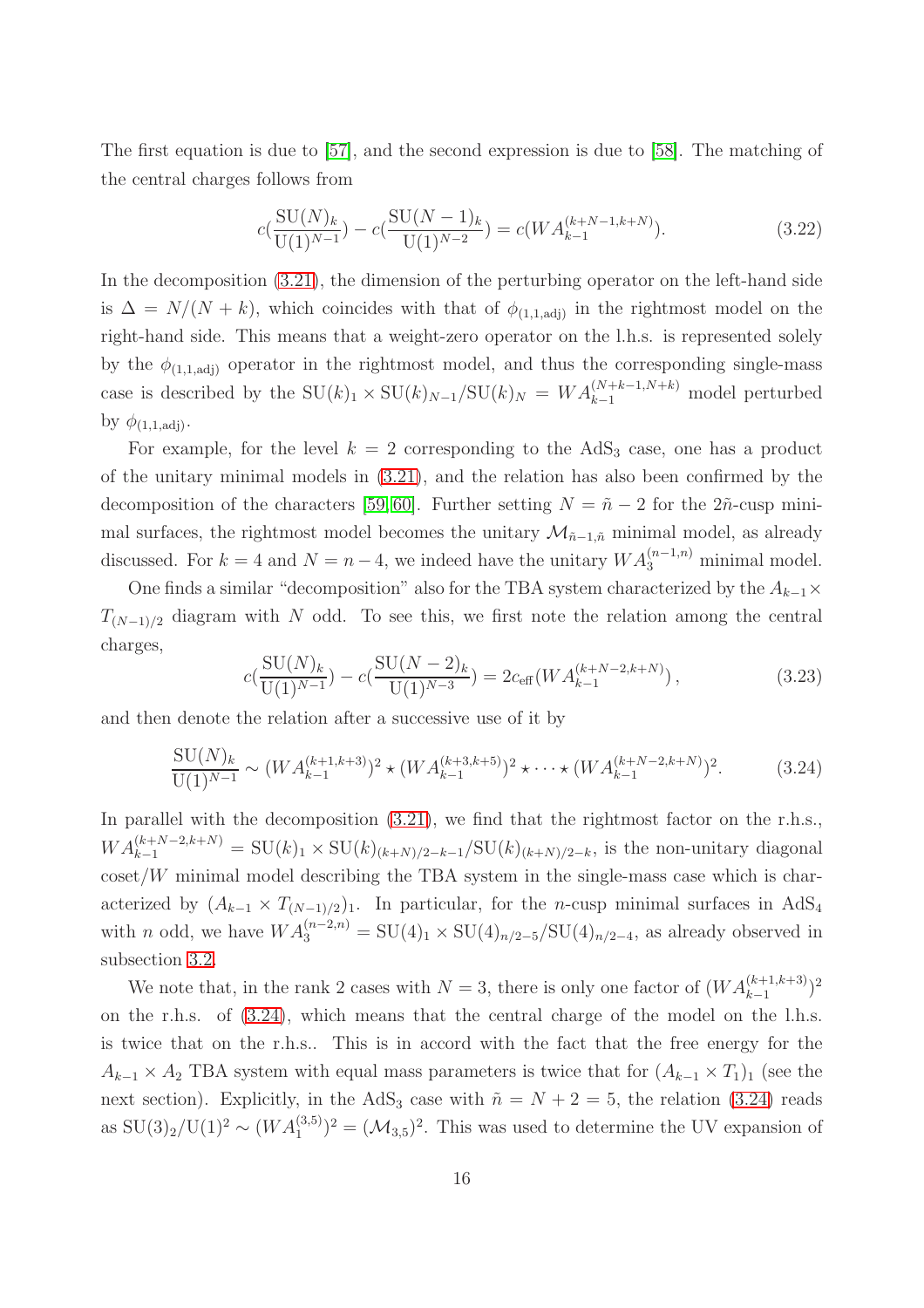the remainder function for the 10-cusp minimal surfaces [\[26\]](#page-40-3). In the next section, we use the relation for the AdS<sub>4</sub> case with  $n = N + 4 = 7$ ,

$$
\frac{\mathrm{SU}(3)_4}{\mathrm{U}(1)^3} \sim (WA_3^{(5,7)})^2\,,\tag{3.25}
$$

to determine the UV expansion for the 7-cusp minimal surfaces.

The "decomposition" [\(3.24\)](#page-16-0) based on the counting of the central charges tells us which W minimal model appears in the single-mass case. It would be of interest to substantiate this relation at a more fundamental level.

# <span id="page-17-0"></span>4 UV expansion of free energy

As explained in section [2,](#page-3-1) the HSG model is regarded as an integrable perturbation of the generalized parafermion theory. Near the UV fixed point, we can thus analyze it by using the 2d CFT technique. In this section, we consider the UV expansion of the free energy for the SU $(n-4)$ <sub>4</sub>/U(1)<sup>n–5</sup> HSG model. In particular, we write down the analytic expression of the UV expansion for  $n = 6, 7$ . The connection between the generalized parafermions and the W minimal models in the previous section is useful. The expansion of the T-functions will be considered in the next section. Before proceeding to detailed analysis, we note our notation for the mass parameters:

$$
m_s = M_s L = \tilde{M}_s l, \qquad l = ML,\tag{4.1}
$$

where  $\tilde{M}_s$  are the relative masses, M is the overall mass scale, and L is the circumference of the cylinder on which the HSG model is defined.

Since the weight-zero adjoint operators of the  $SU(n-4)_4/U(1)^{n-5}$  generalized parafermion theory have the dimension  $\Delta = \bar{\Delta} = (n-4)/n$ , the free energy is expanded around the UV fixed point  $l = 0$  as [\[17\]](#page-39-13)

$$
A_{\text{free}} = \frac{\pi}{6}c_n + f_n^{\text{bulk}} + \sum_{p=2}^{\infty} f_n^{(p)} l^{8p/n}, \qquad (4.2)
$$

where  $c_n$  is the central charge and  $f_n^{\text{bulk}}$  is the bulk contribution. In the case of our interest,  $SU(n-4)<sub>4</sub>/U(1)<sup>n-5</sup>$ , the central charge is given by

$$
c_n = \frac{3(n-4)(n-5)}{n}.\tag{4.3}
$$

The general form of the bulk term is not known. Here we assume, as in the  $AdS_3$  case [\[26,](#page-40-3)[27\]](#page-40-4), that this term just cancels the period term  $A_{\text{periods}}$  around the UV limit, i.e.,

$$
f_n^{\text{bulk}} = -A_{\text{periods}}.\tag{4.4}
$$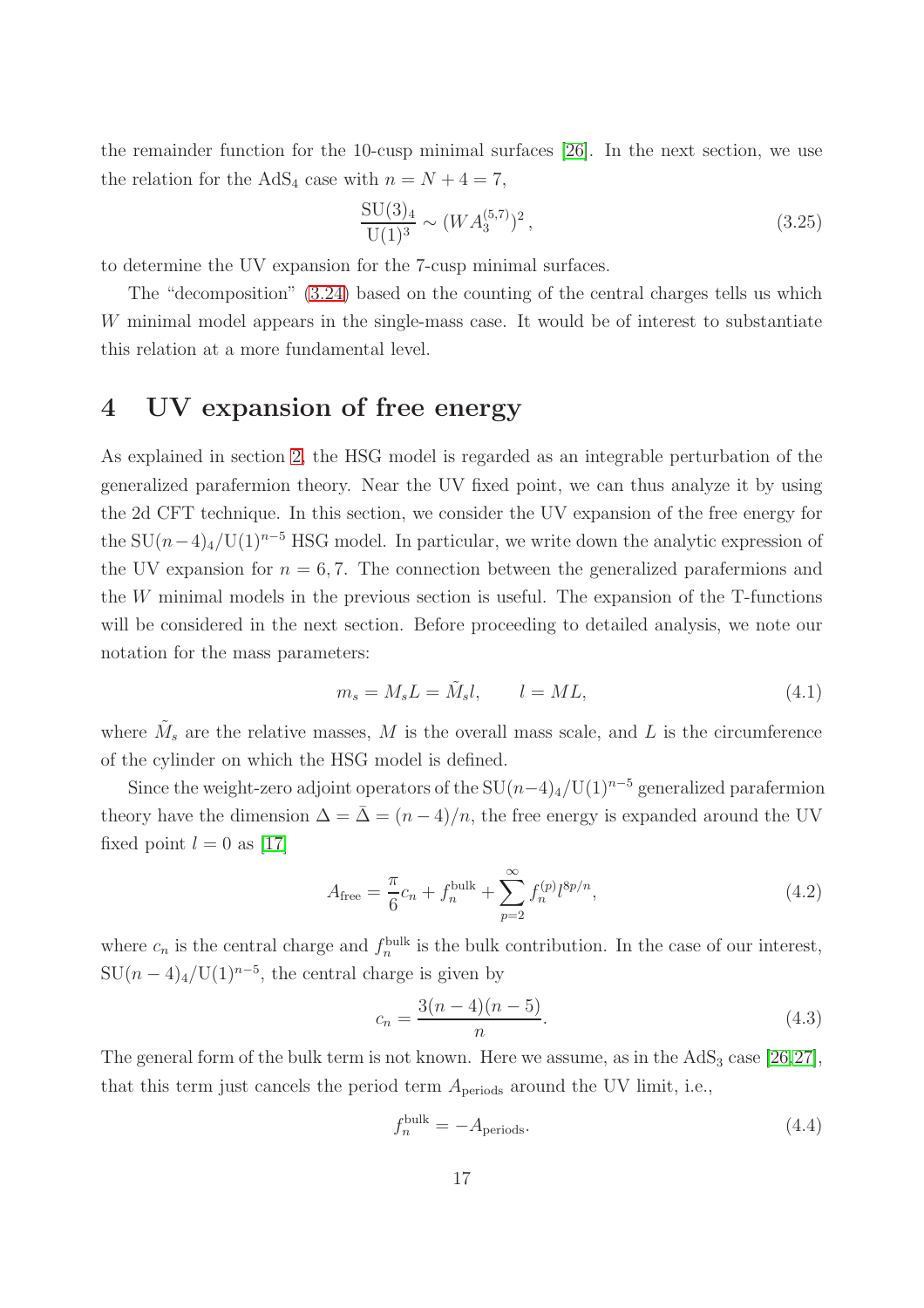This is equivalent to requiring that the remainder function is expanded by  $l^{4p/n}$  for  $n \notin 4\mathbb{Z}$ , as is the case for the T-/Y-functions discussed in the next section. For  $n = 6$ , this is indeed the case [\[22\]](#page-40-16), and we argue below that this holds also for  $n = 7$ . We expect it to be true for any  $n \notin 4\mathbb{Z}$ .

The expansion coefficients  $f_n^{(p)}$  are obtained from the connected *n*-point correlation functions of the perturbing operator  $\Phi$  at the CFT point. In particular,  $f_n^{(2)}$  is given by

$$
f_n^{(2)} = \frac{\pi}{6} (\kappa_n G(\tilde{M}_s))^2 C_n^{(2)},
$$
\n(4.5)

where we have denoted the dimensionless coupling in [\(2.20\)](#page-7-0) by  $\kappa_n$ . The function  $G(\tilde{M}_s)$  is introduced as the normalization of the two-point function of the perturbing operator  $\Phi$  in [\(2.18\)](#page-6-0) parametrized by  $\tilde{M}_s$ ,

<span id="page-18-0"></span>
$$
\langle \Phi(z)\Phi(0)\rangle = \frac{G^2(\tilde{M}_s)}{|z|^{4\Delta}},\tag{4.6}
$$

and  $C_n^{(2)}$  is given by

$$
C_n^{(2)} = 3(2\pi)^{2-16/n} \gamma^2 \left(1 - \frac{4}{n}\right) \gamma \left(\frac{8}{n} - 1\right),\tag{4.7}
$$

with  $\gamma(x) = \Gamma(x)/\Gamma(1-x)$ . We still need to determine the function  $G(\tilde{M}_s)$ . As discussed below, it is trivial for  $n = 6$ , whereas for  $n = 7$  it is determined by using the relation between the TBA system and the W minimal models in the previous section.

## 4.1 Case of six-cusp minimal surfaces  $(n = 6)$

In this case, there is only one mass scale. Thus the above function is trivially given by  $G(\tilde{M}_1) = \tilde{M}_1$ , which is equal to 1 for real  $m_1$ . As discussed in the previous section, the HSG model for  $n = 6$  is equivalent to a perturbed  $\mathbb{Z}_4$ -parafermion or  $SU(4)_1 \times SU(4)_1/SU(4)_2 =$  $WA_3^{(5,6)}$  model. The constant  $\kappa_6$  is thus read from the exact mass-coupling relation in [\[61\]](#page-41-20)

<span id="page-18-1"></span>
$$
\kappa_6 G = \frac{1}{2\pi} \gamma^{1/2} \left(\frac{1}{6}\right) \left[\sqrt{\pi} \gamma \left(\frac{3}{4}\right)\right]^{4/3}.
$$
 (4.8)

We thus obtain

$$
f_6^{(2)} = \frac{\pi}{6} \kappa_6^2 G^2 C_6^{(2)} = \frac{\pi}{2} \gamma^3 \left(\frac{1}{3}\right) \gamma \left(\frac{1}{6}\right) \left[\frac{1}{2\sqrt{\pi}} \gamma \left(\frac{3}{4}\right)\right]^{\frac{8}{3}}.
$$
 (4.9)

This is indeed obtained by setting  $\mu = 1$  in the results in [\[26\]](#page-40-3). As discussed in [26], this expression is continued to the complex-mass case as  $G^2(\tilde{M}_s) \to |G(\tilde{M}_s e^{i\varphi_s})|^2$  so as to maintain the  $\mathbb{Z}_n$ -symmetry. The continuation in this case is, however, trivial, to give  $|G|^2 = 1.$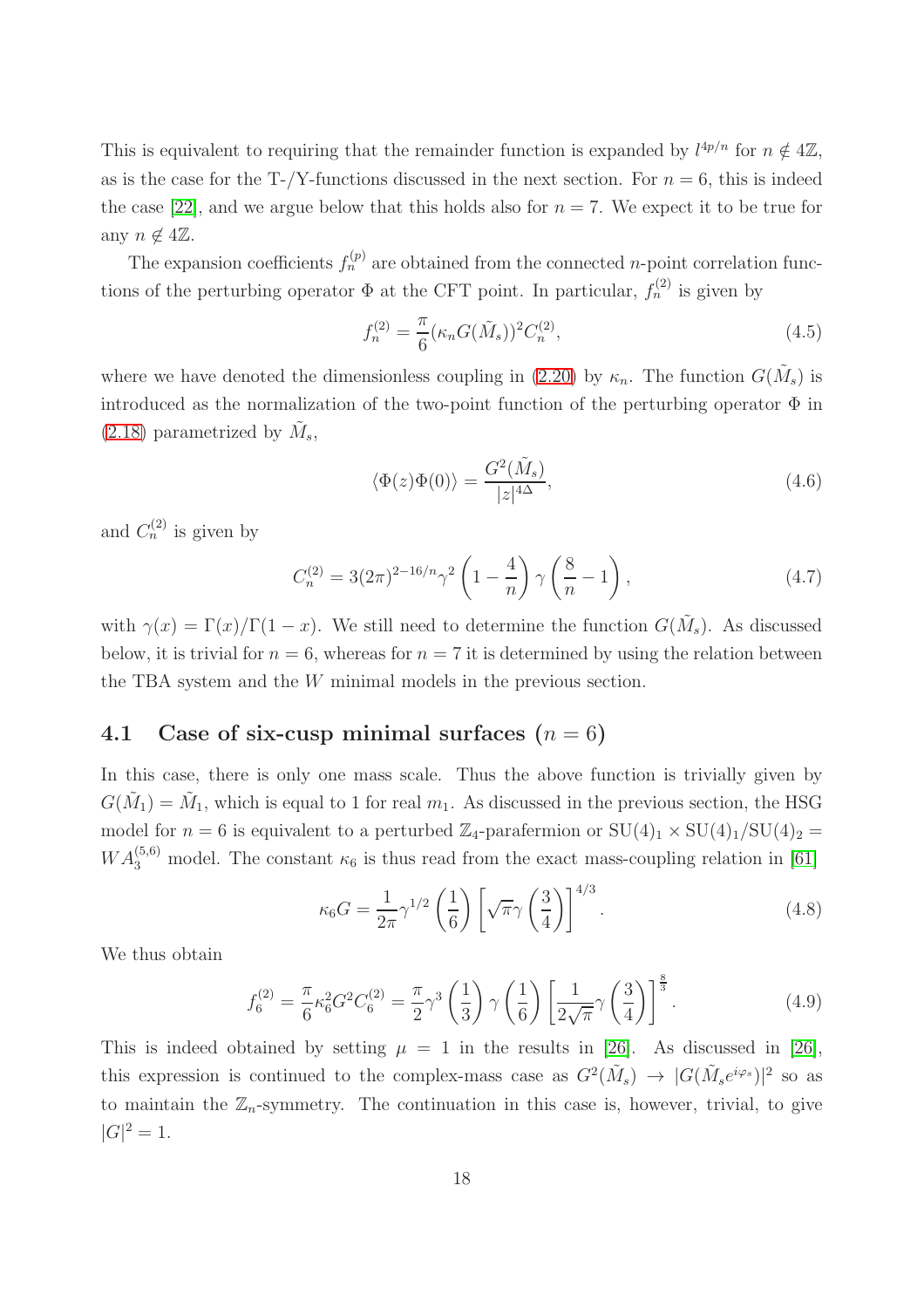## 4.2 Case of seven-cusp minimal surfaces  $(n = 7)$

In this case, there are two mass parameters  $(m_1, m_2)$ , which we first set to be real. To fix the function  $G(\tilde{M}_1, \tilde{M}_2)$ , we use the strategy explained in the previous section (see also [\[26\]](#page-40-3)). From the symmetry and the dimensional analysis, we see that this function takes the form

<span id="page-19-0"></span>
$$
G(\tilde{M}_1, \tilde{M}_2) = \sum_{r,s=1}^{2} F_{rs} \tilde{M}_r^{4/7} \tilde{M}_s^{4/7},
$$
\n(4.10)

where  $F_{11} = F_{22}$  and  $F_{12} = F_{21}$ . We would like to fix such coefficients. For this purpose, we consider the following two cases.

Let us first consider the case where  $(m_1, m_2) \rightarrow (l, 0)$ . In this case, the TBA equations reduce to those for an integrable perturbation of the W minimal model,

$$
WA_3^{(6,7)} = SU(4)_1 \times SU(4)_2 / SU(4)_3.
$$
\n(4.11)

The perturbing operator is the relevant operator  $\Phi$  with dimension  $\Delta = \overline{\Delta} = 3/7$ . The bulk term in this TBA system is [\[62\]](#page-41-21)

<span id="page-19-2"></span><span id="page-19-1"></span>
$$
f^{\text{bulk}} = -\frac{1}{2}l^2. \tag{4.12}
$$

We can also read off the mass-coupling relation for this perturbed model from [\[61\]](#page-41-20):

$$
\kappa_7 G(1,0) = \kappa_7 F_{11} = \frac{2}{3\pi} \left[ \gamma \left( \frac{2}{7} \right) \gamma \left( \frac{4}{7} \right) \right]^{1/2} \left[ \frac{3}{4\sqrt{2}} \Gamma^2 \left( \frac{3}{4} \right) \right]^{8/7} . \tag{4.13}
$$

To fix  $F_{12}$ , let us next consider the case with  $m_1 = m_2$ . As argued in the previous section, the TBA equations in this case may be equivalent to those for an integrable perturbation of the non-unitary W minimal model,

$$
WA_3^{(5,7)} = SU(4)_1 \times SU(4)_{-3/2}/SU(4)_{-1/2}.
$$
 (4.14)

The central charge and the effective central charge of this CFT are given, respectively, by

$$
c(WA_3^{(5,7)}) = -\frac{27}{7}, \qquad c_{\text{eff}}(WA_3^{(5,7)}) = \frac{9}{7}.
$$
 (4.15)

The perturbing operator  $\hat{\Phi} = \phi_{(1,1,\text{adj})}$  labeled by the weight [\(3.17\)](#page-15-2) has the conformal dimension  $\hat{\Delta} = \bar{\hat{\Delta}} = -1/7$ , while the vacuum operator  $\hat{\Phi}_0$  labeled by [\(3.19\)](#page-15-3) has the dimension  $\Delta_0 = \bar{\Delta}_0 = -3/14.$ 

Now, let us consider the UV expansion of the free energy for this TBA system. The mass-coupling relation [\[61\]](#page-41-20) reads as

$$
\hat{\lambda} = \hat{\kappa} M^{32/7},\tag{4.16}
$$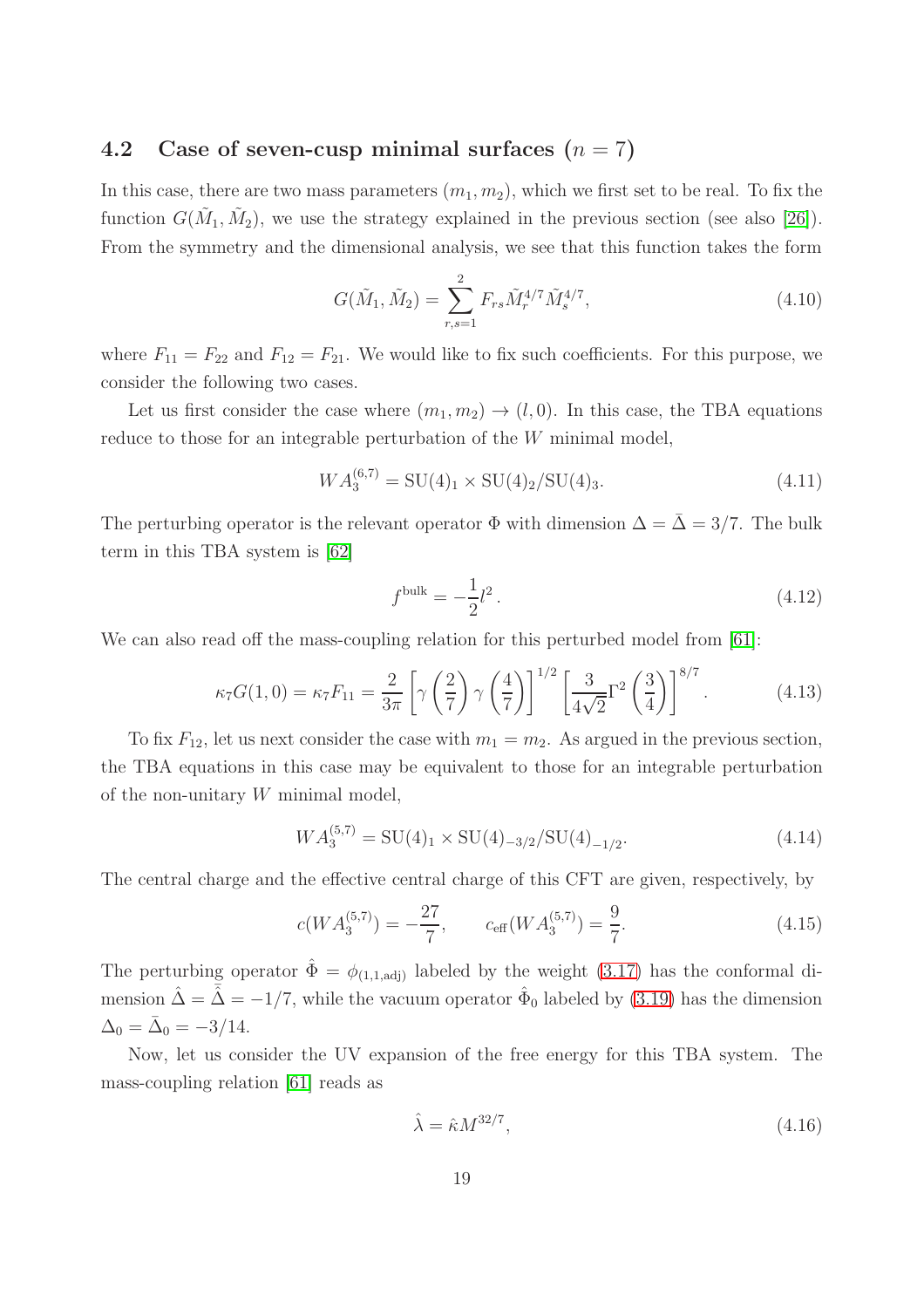where

$$
(\pi \hat{\kappa})^2 = 9\gamma \left(\frac{1}{7}\right) \gamma \left(-\frac{3}{7}\right) \left[\frac{\Gamma(\frac{3}{4})\Gamma(\frac{7}{8})}{2\Gamma(\frac{5}{8})}\right]^{\frac{32}{7}}.
$$
 (4.17)

The free energy is expanded around the UV fixed point as

$$
\hat{F}(l) = \frac{\pi}{6} c_{\text{eff}} + \hat{f}^{\text{bulk}}(l) + \sum_{p=1}^{\infty} \hat{f}^{(p)} l^{16p/n},
$$
\n(4.18)

where the bulk term is given by [\[62\]](#page-41-21)

$$
\hat{f}^{\text{bulk}}(l) = -\frac{1+\sqrt{2}}{2\sqrt{2}}l^2,\tag{4.19}
$$

and the coefficients  $\hat{f}^{(p)}$  are expressed as

<span id="page-20-1"></span><span id="page-20-0"></span>
$$
\hat{f}^{(p)} = \frac{\pi}{6} \hat{\kappa}^p \hat{C}^{(p)}.
$$
\n(4.20)

The coefficients  $\hat{C}^{(p)}$  are given by the correlation functions of the vacuum and the perturbing operators, and the integral forms of  $\hat{C}^{(p)}$  are found in [\[17,](#page-39-13)[63\]](#page-41-22). Here, we are interested in the first correction given by

$$
\hat{f}^{(1)} = \frac{\pi}{6} \hat{\kappa} \hat{C}^{(1)}, \qquad \hat{C}^{(1)} = -12(2\pi)^{2\hat{\Delta}-1} C_{\hat{\Phi}_0 \hat{\Phi} \hat{\Phi}_0}, \tag{4.21}
$$

where  $C_{\hat{\Phi}_0 \hat{\Phi} \hat{\Phi}_0}$  is the three-point structure constant. This structure constant is computed in Appendix A, and given by [\(A.13\)](#page-38-0). Thus the first correction is finally given by

$$
\hat{f}^{(1)} = \frac{1}{2\pi^{9/7}} \gamma \left(\frac{2}{7}\right) \gamma \left(\frac{1}{14}\right) \left[\frac{\Gamma(\frac{3}{4})\Gamma(\frac{7}{8})}{2\Gamma(\frac{5}{8})}\right]^{\frac{16}{7}}.
$$
\n(4.22)

From this result, we can fix  $F_{12}$ . For  $m_1 = m_2$  ( $\tilde{M}_1 = \tilde{M}_2 = 1$ ), we find from [\(4.10\)](#page-19-0) that

<span id="page-20-2"></span>
$$
f_7^{(2)} = \frac{\pi}{6} (\kappa_7 F_{11})^2 C_7^{(2)} \times 4 \left( 1 + \frac{F_{12}}{F_{11}} \right)^2.
$$
 (4.23)

This correction must be twice  $\hat{f}^{(1)}$ . Using [\(4.7\)](#page-18-0), [\(4.13\)](#page-19-1) and [\(4.22\)](#page-20-0), we thus obtain

$$
1 + \frac{F_{12}}{F_{11}} = \left(\frac{\pi^8}{2^3 \cdot 3^2}\right)^{\frac{1}{14}} \left[\gamma \left(\frac{4}{7}\right) \gamma \left(\frac{6}{7}\right) \gamma \left(\frac{1}{14}\right)\right]^{1/2} \left[\frac{\Gamma(\frac{7}{8})}{\Gamma(\frac{3}{4})\Gamma(\frac{5}{8})}\right]^{\frac{8}{7}}.
$$
 (4.24)

In summary, for  $n = 7$ , the function  $G(\tilde{M}_1, \tilde{M}_2)$  has the following form,

$$
\kappa_7 G(\tilde{M}_1, \tilde{M}_2) = \kappa_7 F_{11} (\tilde{M}_1^{8/7} + \tilde{M}_2^{8/7} + B \tilde{M}_1^{4/7} \tilde{M}_2^{4/7}), \tag{4.25}
$$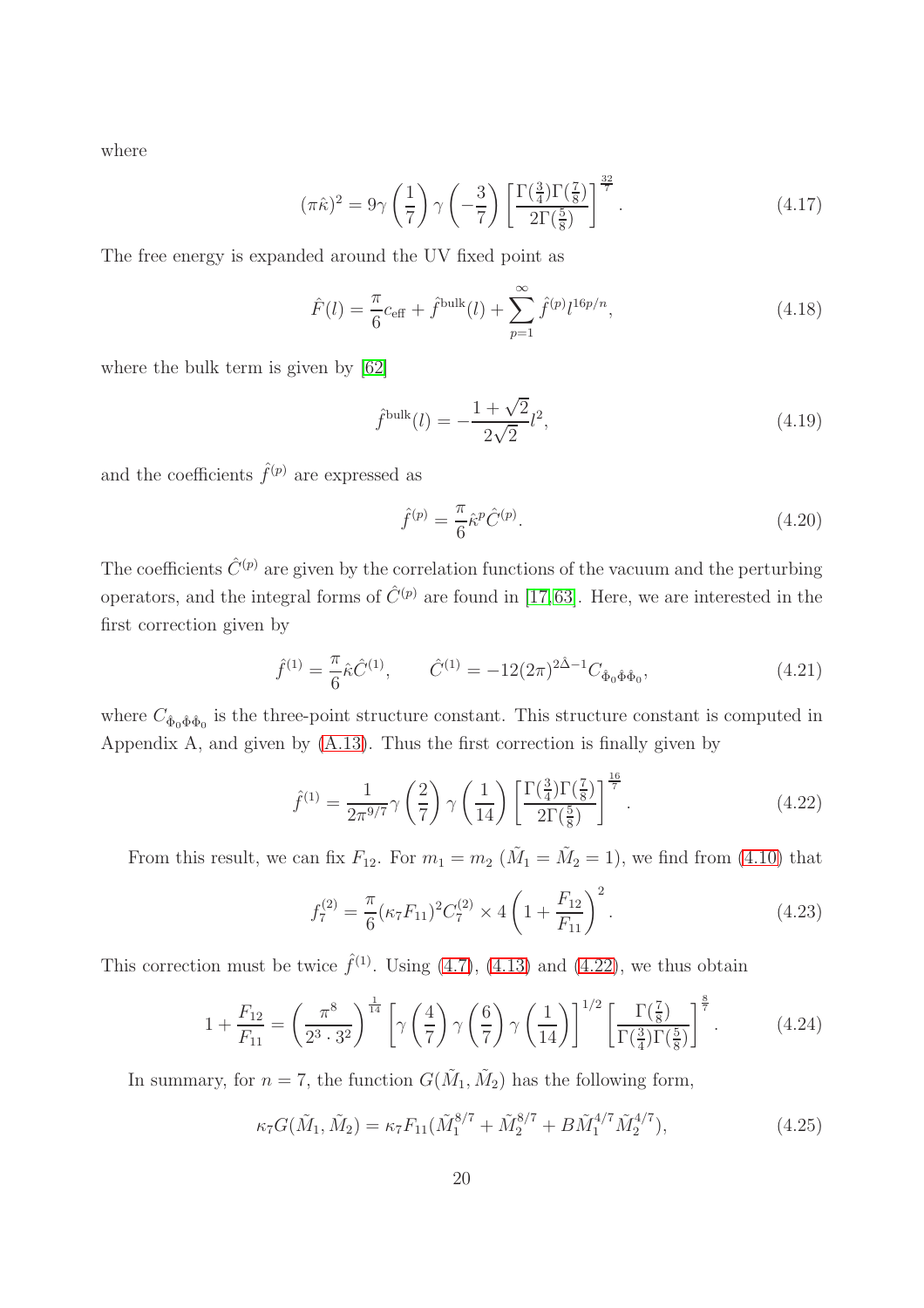where  $\kappa_7 F_{11}$  is given by [\(4.13\)](#page-19-1) and the constant B is given by

$$
B = \left(\frac{2^{11}\pi^8}{3^2}\right)^{\frac{1}{14}} \left[\gamma\left(\frac{4}{7}\right)\gamma\left(\frac{6}{7}\right)\gamma\left(\frac{1}{14}\right)\right]^{1/2} \left[\frac{\Gamma(\frac{7}{8})}{\Gamma(\frac{3}{4})\Gamma(\frac{5}{8})}\right]^{\frac{8}{7}} - 2.
$$
 (4.26)

We also find that the bulk terms in the above two cases, [\(4.12\)](#page-19-2) and [\(4.19\)](#page-20-1), fix the form in the general case to be  $f^{\text{bulk}}(l) = -A_{\text{periods}}$ , as expected. Thus, from the connections to the W minimal models, we indeed find this relation for  $n = 7$ .

So far, we have considered the case of real  $m_s$ . Let us now consider the UV expansion of the free energy when the masses are complex. By the relation to  $A_{\text{periods}}$ , or the argument in [\[26\]](#page-40-3) to maintain the  $\mathbb{Z}_n$ -symmetry, the bulk term is given by

$$
f^{\text{bulk}}(l) = -A_{\text{periods}} = -\frac{1}{2}(m_1\bar{m}_1 + m_2\bar{m}_2) - \frac{1}{2\sqrt{2}}(m_1\bar{m}_2 + m_2\bar{m}_1)
$$
  
= 
$$
-\frac{1}{2}\left(\tilde{M}_1^2 + \tilde{M}_2^2 + \sqrt{2}\tilde{M}_1\tilde{M}_2\cos(\varphi_1 - \varphi_2)\right)l^2,
$$
 (4.27)

where  $|m_s| = \tilde{M}_s l$ . Similarly, following [\[26\]](#page-40-3), we find that the function G is continued as

$$
G^{2}(\tilde{M}_{1}, \tilde{M}_{2}) \to |G(\tilde{M}_{1}e^{i\varphi_{1}}, \tilde{M}_{2}e^{i\varphi_{2}})|^{2}.
$$
\n(4.28)

In order to check the validity of these expressions, we compare them with numerical results from the TBA equations. Here, we remark that the TBA equations for the  $AdS_4$ minimal surfaces generally exhibit an instability [\[64\]](#page-41-23) around the UV limit, in that simple iterations for numerics do not converge. However, we have found that numerics based on the iteration works if  $|m_1| = |m_2|$  up to some value of l. When the phases are turned off, the numerics works for smaller *l*. For the comparison, we have thus solved the TBA equations for  $|m_1| = |m_2|$  from  $l = 1/20$  to  $l = 1/2$  with step 1/100 for various values of  $\varphi := \varphi_1 - \varphi_2$ . We have then fitted the free energy by the function,

$$
A_{\text{free}}^{(\text{fit})} = \frac{\pi}{6}c + bl^2 + f_7^{(2)}l^{16/7} + f_7^{(3)}l^{24/7} + f_7^{(4)}l^{32/7},\tag{4.29}
$$

and found the best values of the fitting for each value of  $\varphi$ . Note that  $\tilde{Y}_{a,s}$  and hence  $A_{\text{free}}$ depend on the phases only through  $\varphi$  in this case. In Fig. [2,](#page-22-0) we plot the  $\varphi$ -dependence of the coefficients b and  $f_7^{(2)}$  $T_7^{(2)}$ . The solid lines represent our analytic prediction while the dots show the numerical data from the TBA equations. Our analytic expressions show a good agreement with the numerical data.

# 5 UV expansion of T-functions

To derive the UV expansion of the remainder function, we need to expand the Y-/Tfunctions, as well as the free energy part discussed in the previous section. This is achieved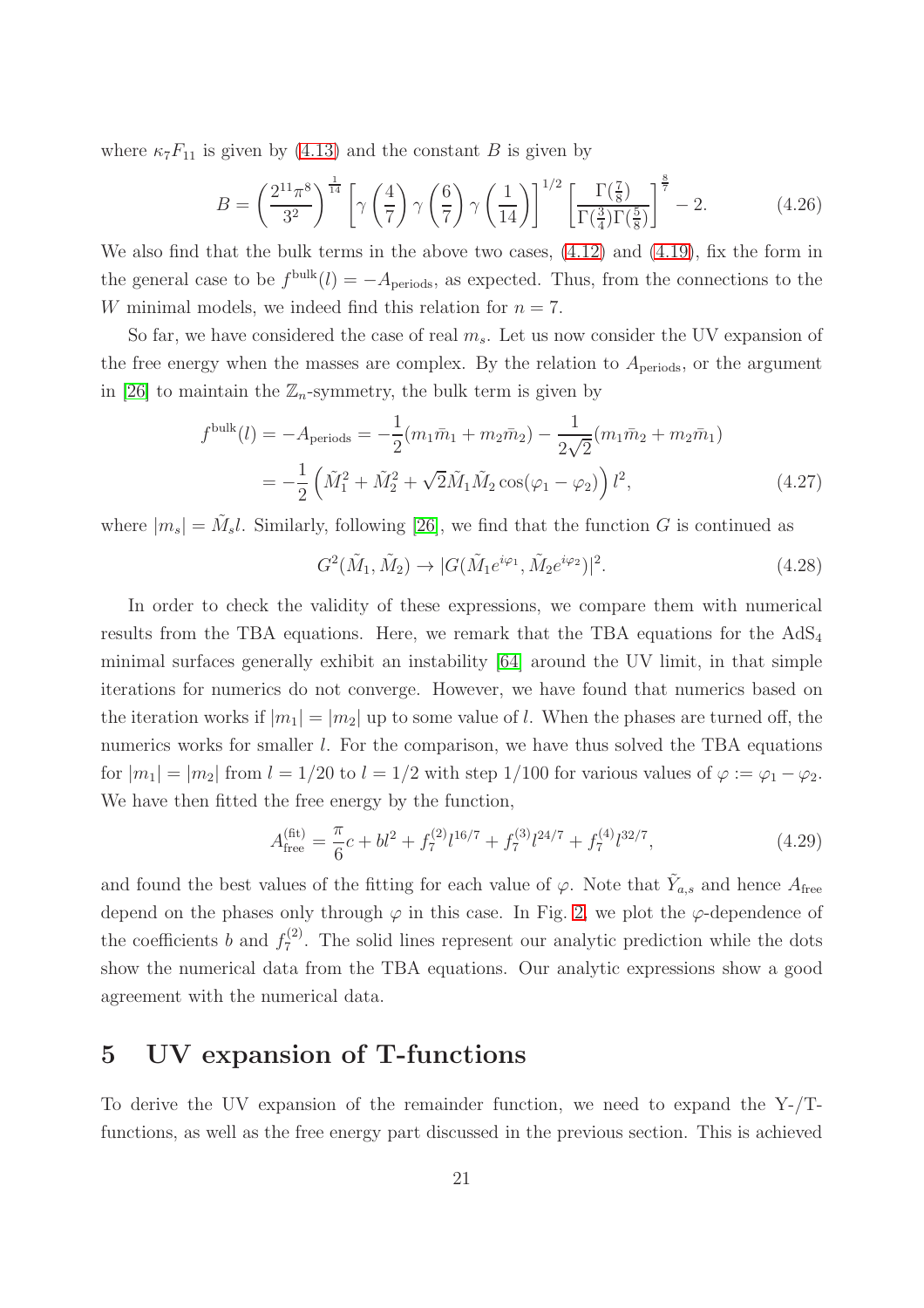

<span id="page-22-0"></span>Figure 2: The (relative) phase dependence of the bulk term (left) and  $f_7^{(2)}$  $x_7^{(2)}$  (right).

by using an interesting relation between the T-function and the g-function (boundary en-tropy) [\[18,](#page-39-14)65]. Here, we extend the discussion for the minimal surfaces in  $AdS_3$  [\[26,](#page-40-3)27] to the AdS<sub>4</sub> case. We concentrate on the case with  $n \notin 4\mathbb{Z}$ .

# 5.1 T-functions for  $SU(N)_4/U(1)^{N-1}$  HSG model

The first step to derive the expansion of  $T_{a,s}$  is to compare the integral equations for the Tand g-functions of the  $SU(N)_k/U(1)^{N-1}$  HSG model with level  $k = 4$ . In this subsection, we consider those for the T-functions, which are obtained by a procedure similar to the one from Y-systems to TBA equations. The extension to general  $k$  may be straightforward. For the reason explained in the next subsection, we also set  $m_s$  to be real.

Let us start our discussion by considering the asymptotic behavior of  $T_{a,s}$  for large  $|\theta|$ . To see this, we note that, when  $N \in 2\mathbb{Z} + 1$  with the boundary conditions [\(2.2\)](#page-3-2), [\(2.3\)](#page-3-0), one can invert the relation between the Y- and T-functions [\(2.4\)](#page-3-3) for AdS<sub>5</sub>, to express  $T_{a,s}$  by  $Y_{a,s}$ . This is also possible for  $N \in 4\mathbb{Z}+2$  after imposing the AdS<sub>4</sub> condition  $Y_{1,s} = Y_{3,s}$  and  $T_{1,s} = T_{3,s}$ . In such cases, the asymptotic behavior of  $Y_{a,s}$  [\(2.6\)](#page-4-0) implies that of  $T_{a,s}$ ,

<span id="page-22-1"></span>
$$
\log T_{a,s} \to -\nu_{a,s} \cosh \theta, \qquad (5.1)
$$

for  $0 \le a \le k(= 4)$  and  $0 \le s \le N$ , where constants  $\nu_{a,s}$  are related by  $(2.4)$  to  $m_{a,s} = M_{a,s}L$ as

$$
m_{a,s} = \nu_{a,s+1} + \nu_{k-a,s-1} - \nu_{a+1,s} - \nu_{a-1,s} \,. \tag{5.2}
$$

At the boundary  $a = 0, k$  or  $s = 0, N$ , we have  $\nu_{a,s} = 0$ . The above relation together with the mass ratios [\(2.21\)](#page-7-1) in turn gives

<span id="page-22-2"></span>
$$
\nu_{a,s} = \nu_s \sin\left(\frac{\pi a}{k}\right) / \sin\left(\frac{\pi}{k}\right),\tag{5.3}
$$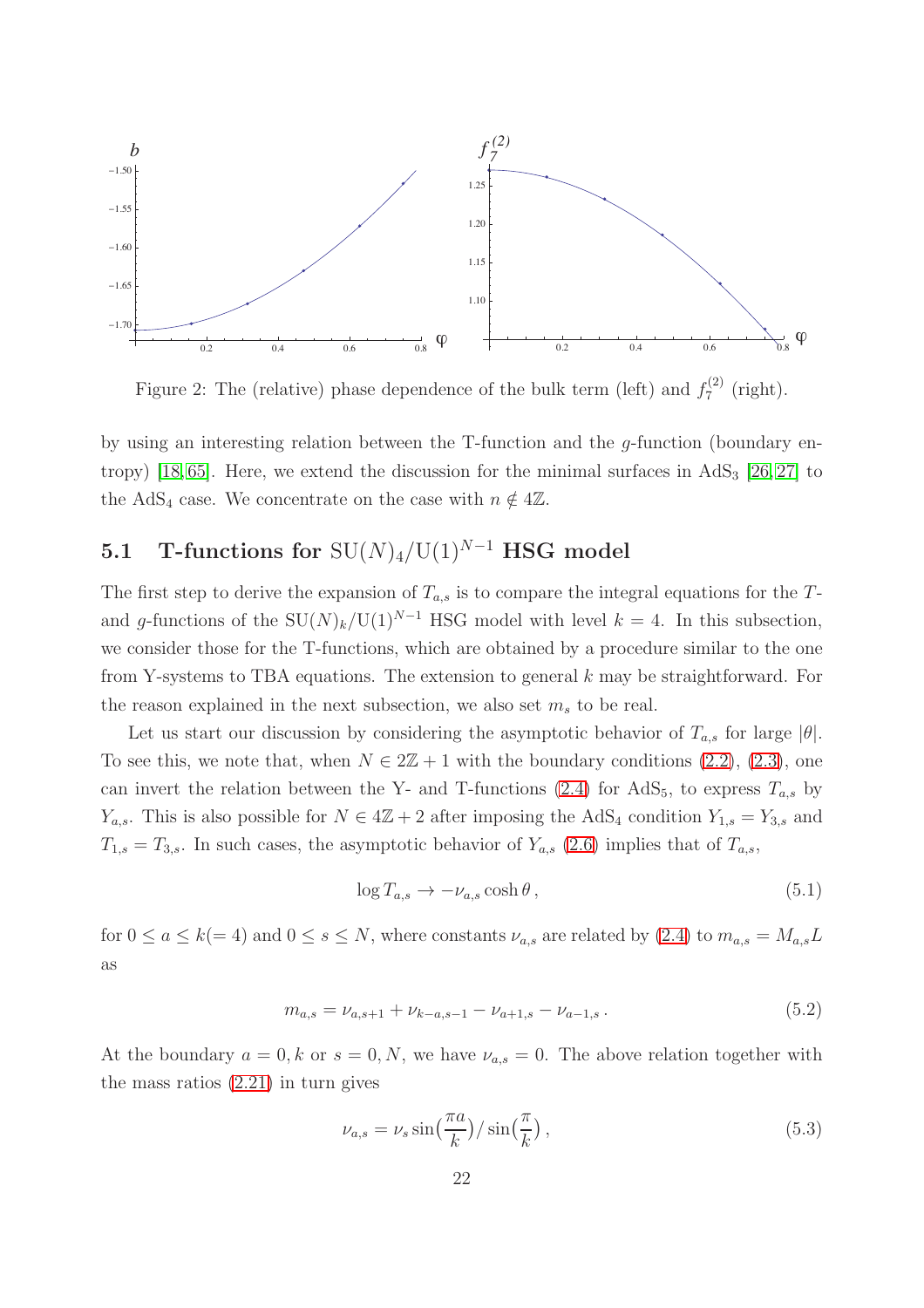and hence

$$
m_s = \left(I_{N-1} - 2\cos\frac{\pi}{k} \cdot 1\right)_{sr} \nu_r, \tag{5.4}
$$

where 1 is the  $(N-1) \times (N-1)$  unit matrix and  $I_{N-1}$  is the incidence matrix for  $A_{N-1}$ . This relation is inverted as

$$
\nu_s = (V_{N-1} \cdot J_{N-1} \cdot V_{N-1})_{sr} m_r , \qquad (5.5)
$$

where

<span id="page-23-0"></span>
$$
(V_{N-1})_{rs} := \sqrt{\frac{2}{N}} \sin \frac{rs\pi}{N},\qquad(5.6)
$$

and  $(J_{N-1})_{rs} := \delta_{rs}/2(\cos \frac{\pi r}{N} - \cos \frac{\pi}{k})$ . We have also used  $V_{N-1}^{-1} = V_{N-1}$  and

<span id="page-23-1"></span>
$$
(V_{N-1} \cdot I_{N-1} \cdot V_{N-1})_{rs} = \delta_{rs} \cdot 2 \cos \frac{\pi r}{N}.
$$
 (5.7)

Given the asymptotics [\(5.1\)](#page-22-1), we next subtract the linear terms in  $l = ML$  from  $\log T_{a,s}$ and define

$$
U_{a,s} := \log(T_{a,s}e^{\nu_{a,s}\cosh\theta}),
$$
\n(5.8)

so that  $U_{a,s} \to 0$  for large  $|\theta|$ . From [\(5.3\)](#page-22-2) as well as the T-system [\(2.1\)](#page-3-4) and the relation between  $T_{a,s}$  and  $Y_{a,s}$  [\(2.4\)](#page-3-3) with  $T_{k-a,s} = T_{a,s}$ , we find that

$$
\log \frac{T_{a,s}^+ T_{a,s}^-}{T_{a+1,s} T_{a-1,s}} = U_{a,s}^+ + U_{a,s}^- - U_{a+1,s} - U_{a-1,s} = \log(1 + Y_{a,s}) \,. \tag{5.9}
$$

Note that terms with  $\nu_{a,s}$  cancel each other due to [\(5.3\)](#page-22-2), and that the above relation involves the same s only. Assuming that  $U_{a,s}$  are analytic in the strip  $-\pi/k < \text{Im } \theta < \pi/k$  and vanishing rapidly enough for large  $|\theta|$ , which is expected from the relation to  $Y_{a,s}$ , one can Fourier-transform the above equations. Further taking into account the boundary conditions on  $T_{a,s}$  and using again [\(5.6\)](#page-23-0) and [\(5.7\)](#page-23-1) with N being replaced by k, we obtain

<span id="page-23-2"></span>
$$
\tilde{U}_{a,s} = -(V_{k-1} \cdot J'_{k-1} \cdot V_{k-1})_{ab} \log(1 + Y_{b,s}),
$$
\n(5.10)

where tildes stand for the Fourier transform,  $\tilde{f}(\omega) = \int d\theta \, e^{i\omega\theta} f(\theta)$ , and  $J'_{k-1}$  is given by  $(J'_{k-1})_{ab} := \delta_{ab}/2(\cos\frac{\pi a}{k} - \cosh\frac{\pi \omega}{k})$ . Taking into account  $U_{1,s} = U_{3,s}$  for  $k=4$ , and Fourier-transforming back [\(5.10\)](#page-23-2), we find the integral equations of  $U_{a,s}$  for  $k = 4$ :

<span id="page-23-3"></span>
$$
U_{a,s} = \mathcal{K}_{ab} * \log(1 + Y_{b,s}), \qquad (5.11)
$$

where

$$
\mathcal{K}(\theta) = \begin{pmatrix} K_2(\theta) & K_1(\theta) \\ 2K_1(\theta) & K_2(\theta) \end{pmatrix},
$$
\n(5.12)

and  $K_1, K_2$  are given in  $(2.9)$ .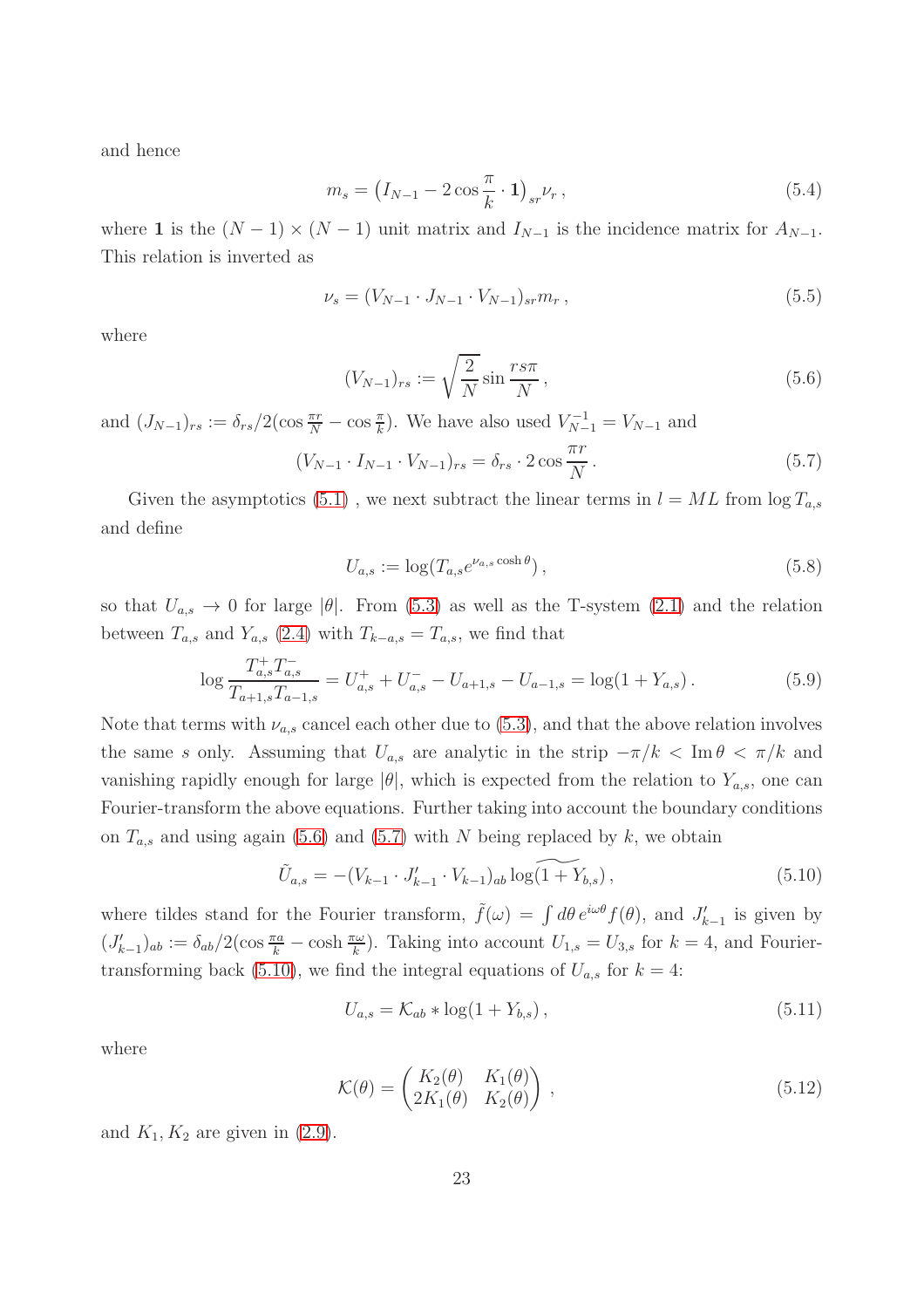# 5.2 g-functions for  $SU(N)_4/U(1)^{N-1}$  HSG model

Next, let us consider the g-function or boundary entropy for the  $SU(N)_4/U(1)^{N-1}$  HSG model. The g-function is associated with a boundary, and hence with a set of corresponding reflection factors in an integrable quantum field theory. To keep the boundary integrability, we thus set the resonance parameters of the HSG model to be vanishing, so that the bulk S-matrix has the parity invariance up to constant factors  $\eta_{r,s}$  in the S-matrix [\(2.22\)](#page-7-2). This corresponds to considering real mass parameters  $m_s$  in the TBA equations. The case of the complex  $m_s$  is discussed later.

The reflection factors are constrained by the conditions from the unitarity, crossingunitarity and boundary bootstrap [\[66,](#page-42-0) [67\]](#page-42-1). In our case, they read as

<span id="page-24-0"></span>
$$
R_{a,s}(\theta) R_{a,s}(-\theta) = 1 ,
$$
  
\n
$$
R_{a,s}(\theta) R_{\bar{a},s}(\theta - i\pi) = S_{aa}^{ss}(2\theta) ,
$$
  
\n
$$
R_{\bar{c},s}(\theta) n = R_{a,s}(\theta + i\bar{u}_{ac}^b) R_{b,s}(\theta - i\bar{u}_{bc}^a) S_{ab}^{ss}(2\theta + i\bar{u}_{ac}^b - i\bar{u}_{bc}^a) .
$$
\n(5.13)

Here,  $\bar{u} = \pi - u$  and we have used  $\bar{a}, s$  =  $(\bar{a}, s)$  =  $(k - a, s)$ . The location of the poles specified by  $u_{bc}^a$  is the same as that for the  $A_{k-1}$  minimal ATFT. Note that the boundary bootstrap equations involve the same label s only. Given a set of the reflections factors  $R_{a,s}$ , one can deform it as  $R'_{a,s} = R_{a,s}/Z_{a,s}$  [\[68\]](#page-42-2), where the deforming factors  $Z_{a,s}$  need to satisfy

<span id="page-24-1"></span>
$$
Z_{a,s}(\theta) Z_{a,s}(-\theta) = 1,
$$
  
\n
$$
Z_{a,s}(\theta) = Z_{\bar{a},s}(i\pi - \theta),
$$
  
\n
$$
Z_{\bar{c},s}(\theta) = Z_{a,s}(\theta + i\bar{u}_{ac}^b) Z_{b,s}(\theta - i\bar{u}_{bc}^a),
$$
\n(5.14)

in order to maintain the conditions [\(5.13\)](#page-24-0).

Assuming the existence of the reflection factors corresponding to the boundary labeled by the identity operator,  $R_{a,s}^{(1)}$ , we then consider the deformed reflection factors,

$$
R_{a,s}^{|b,r;C\rangle} = R_{a,s}^{|1\rangle}/Z_{a,s}^{|b,r;C\rangle},\tag{5.15}
$$

where

<span id="page-24-2"></span>
$$
Z_{a,s}^{|b,r;C\rangle} = \left[ S_{ab}^F \left( \theta + \frac{i\pi}{k} C \right) S_{ab}^F \left( \theta - \frac{i\pi}{k} C \right) \right]^{\delta_{sr}},\tag{5.16}
$$

and  $S_{ab}^F$  is defined in [\(2.25\)](#page-7-3). The deforming factors  $Z_{a,s}^{|b,r;C\rangle}$  are non-trivial only in the case  $s = r$ , where they reduce to those for the minimal ATFT [\[19\]](#page-39-15). This assures that they indeed satisfy the conditions [\(5.14\)](#page-24-1). We also note that when  $k = 2$ , the indices a, b take only 1, and the deforming factors of the form [\(5.16\)](#page-24-2) reduce to

$$
Z_{1,s}^{|1,r;C\rangle} = \left[ (1+C)_{\theta} (1-C)_{\theta} \right]^{\delta_{sr}},\tag{5.17}
$$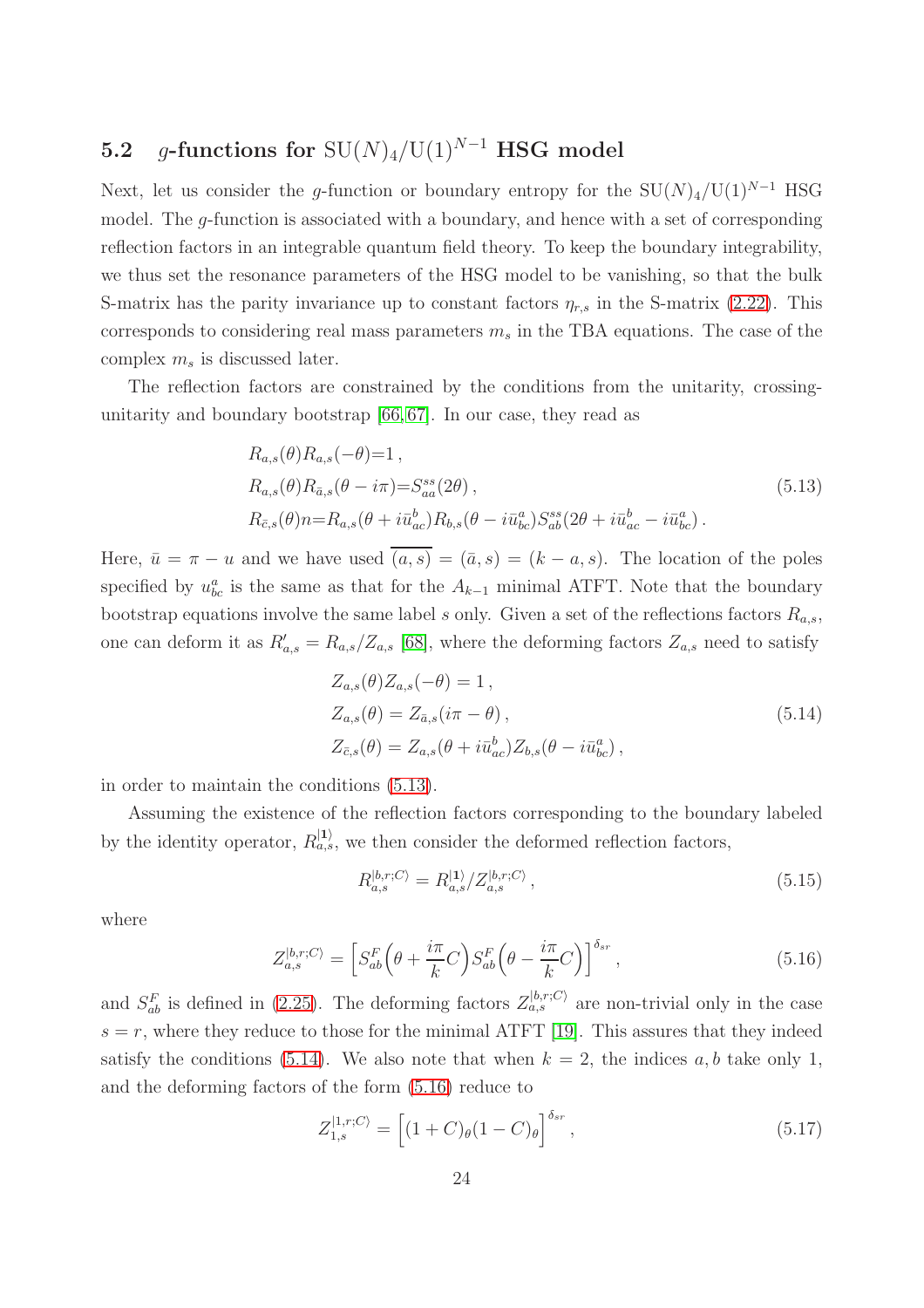which were used to analyze the T-functions for the minimal surfaces in  $AdS_3$  [\[26,](#page-40-3) [27\]](#page-40-4).

Given a pair of sets of the reflection factors, the *q*-functions associated with the corre-sponding boundaries satisfy [\[19,](#page-39-15) [69\]](#page-42-3)

<span id="page-25-0"></span>
$$
\log \frac{g_{|\alpha\rangle}(l)}{g_{|\beta\rangle}(l)} \frac{c_{|\beta\rangle}}{c_{|\alpha\rangle}} = \frac{1}{4} \sum_{\gamma} \int_{\mathbb{R}} d\theta \left( \phi_{\gamma}^{|\alpha\rangle}(\theta) - \phi_{\gamma}^{|\beta\rangle}(\theta) \right) \log \left( 1 + Y_{\gamma}(\theta) \right), \tag{5.18}
$$

where  $c_{|\alpha\rangle}$  are certain constants related to the vacuum degeneracy, and

$$
\phi_{\gamma}^{|\alpha\rangle} := \frac{1}{\pi i} \partial_{\theta} \log R_{\gamma}^{|\alpha\rangle}(\theta) \,. \tag{5.19}
$$

When we choose  $R_{a,s}^{|b,r;C\rangle}$  and  $R_{a,s}^{|1\rangle}$  for the pair, the right-hand side of [\(5.18\)](#page-25-0) is determined only through the deforming factors  $Z_{a,s}^{[b,r;C)}$ . By further using the relations  $Y_{a,s}(\theta) = Y_{a,s}(-\theta)$ and  $Y_{1,s} = Y_{3,s}$  for  $k = 4$ , we find that

<span id="page-25-1"></span>
$$
G_{a,s}(C) := \log \frac{g_{|a,s;C\rangle}(l)}{g_{|1\rangle}(l)} \frac{c_{|1\rangle}}{c_{|a,s;C\rangle}} = \left[ \mathcal{K}_{ab} * \log(1 + Y_{b,s}) \right] \left( \frac{i\pi}{k} C \right). \tag{5.20}
$$

By comparing [\(5.11\)](#page-23-3) and [\(5.20\)](#page-25-1), we see that  $G_{a,s}(C) = U_{a,s}(\frac{\pi i}{k}C)$ . Moreover, assuming that  $c_{11} = c_{a,s;C}$  as in the case of AdS<sub>3</sub>, and subtracting the linear terms in  $l \propto \nu_{a,s}$  from both sides, we arrive at the relation,

<span id="page-25-2"></span>
$$
\frac{\mathcal{G}_{|a,s;C\rangle}^{(0)}}{\mathcal{G}_{|1\rangle}^{(0)}} = T_{a,s} \left(\frac{\pi i}{k} C\right). \tag{5.21}
$$

The ratios of  $\mathcal{G}_{|\alpha\rangle}^{(0)}$  $\int_{|\alpha\rangle}^{(0)} := \log g_{|\alpha\rangle} - f_{|\alpha\rangle} l$  on the left-hand side, with  $f_{|\alpha\rangle}$  being a constant, are the quantities which are directly computed around the UV limit by the conformal perturbation theory with boundaries [\[18,](#page-39-14) [19\]](#page-39-15).

## 5.3 Expansion of  $T_{a,s}$

Another input for the expansion of the T-functions is their periodicity. To see this, we first note that, from the Y-system [\(2.5\)](#page-4-2) with  $Y_{1,s} = Y_{3,s}$  and the boundary conditions given in section 2.1, the Y-functions have the quasi-periodicity,

$$
Y_{a,s}\left(\theta + \frac{n}{k}\pi i\right) = Y_{a,N-s}(\theta),\qquad(5.22)
$$

where  $n = N + k$  and  $k = 4$ . Since our T-functions are expressed by the Y-functions for  $N \notin 4\mathbb{Z}$ , they inherit the same quasi-periodicity,

<span id="page-25-3"></span>
$$
T_{a,s}\left(\theta + \frac{n}{k}\pi i\right) = T_{a,N-s}(\theta) \qquad (N \notin 4\mathbb{Z}).\tag{5.23}
$$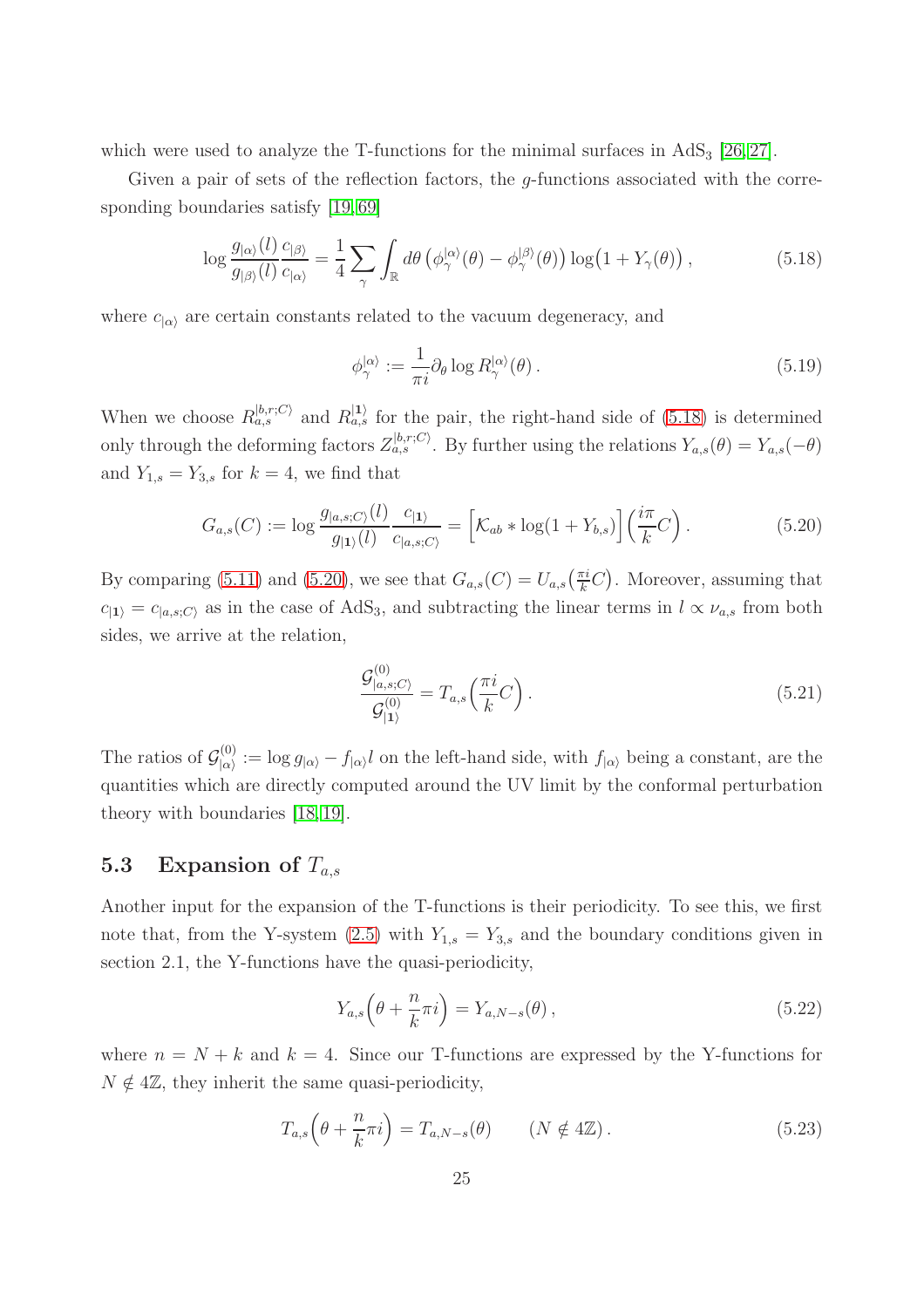Taking also into account the structure of the CPT, we find that  $T_{a,s}$  are expanded as

<span id="page-26-3"></span>
$$
T_{a,s}(\theta) = \sum_{p,q=0}^{\infty} t_{a,s}^{(p,2q)} l^{(1-\Delta)(p+2q)} \cosh\left(\frac{kp}{n}\theta\right),\tag{5.24}
$$

with  $t_{a,N-s}^{(p,2q)} = (-1)^p t_{a,s}^{(p,2q)}$ . For lower orders, one can check from the T-system [\(2.1\)](#page-3-4) that the terms  $t_{a,s}^{p,q'}$  with q' odd are indeed absent, and that the first two non-trivial coefficients are  $t_{a,s}^{(0,0)}$  and  $t_{a,s}^{(2,0)}$ . The Y-functions also have similar expansion, the coefficients of which are related to  $t_{a,s}^{(p,2q)}$  by [\(2.4\)](#page-3-3) with [\(2.10\)](#page-5-2).

To compute these coefficients using the relation to the  $g$ -functions  $(5.21)$ , we still need to find which boundary the reflection factors  $R_{a,s}^{|b,r;C\rangle}$  correspond to. For this purpose, we recall that similar reflection factors for the  $SU(\tilde{n} - 2)_2/U(1)^{\tilde{n}-3}$  HGS model in the AdS<sub>3</sub> case corresponded to a boundary labeled by a fundamental representation of  $\mathfrak{su}(\tilde{n}-2)$ . It is thus expected that the reflection factors in the present case also correspond to a boundary labeled by a definite representation. Expressing the weight vector by the Dynkin label as  $\lambda = [\lambda_1, \lambda_2, \cdots],$  we infer the following correspondence,

<span id="page-26-1"></span>
$$
|a, s; C\rangle \longleftrightarrow \mathbf{\lambda}_{(a,s)} \quad \text{with} \quad (\lambda_{(a,s)})_j = a\delta_s^j. \tag{5.25}
$$

The result of the CPT and [\(5.21\)](#page-25-2) then give [\[18,](#page-39-14) [19\]](#page-39-15)

<span id="page-26-0"></span>
$$
t_{a,s}^{(0,0)} = \frac{S_{\lambda_{(a,s)}}^{(k)} 0}{S_{00}^{(k)}},\tag{5.26}
$$

where  $S_{\lambda\mu}^{(k)}$  is the modular S-matrix for  $\mathrm{SU}(N)_k$  given by the formula [\[70\]](#page-42-4),

<span id="page-26-2"></span>
$$
S_{\lambda\mu}^{(k)} = (N+k)^{-(N-1)/2} \frac{i^{N(N-1)/2}}{\sqrt{N}} \exp\left[\frac{2\pi i}{N(N+k)} \left(\sum_{j=1}^{N-1} j(\lambda_j + 1)\right) \left(\sum_{j=1}^{N-1} j(\mu_j + 1)\right)\right],
$$
  
 
$$
\times \det\left(\exp\left[-\frac{2\pi i}{N+k} \left(\sum_{j=a}^{N-1} (\lambda_j + 1)\right) \left(\sum_{j=b}^{N-1} (\mu_j + 1)\right)\right]\right)_{1 \le a, b \le N}.
$$
 (5.27)

For lower N, one can check that [\(5.26\)](#page-26-0) indeed solve the constant T-system, in which  $T_{a,s}$ are set to be constants corresponding to the UV limit. This provides a justification of the correspondence [\(5.25\)](#page-26-1).

From the fact that the HSG model is obtained from an integrable deformation of the coset model by weight-zero adjoint operators, the CPT also gives [\[18,](#page-39-14) [19\]](#page-39-15)

$$
\frac{t_{a,s}^{(2,0)}}{t_{a,s}^{(0,0)}} = -\kappa_n G(\tilde{M}_s) \cdot \frac{B(1 - 2\Delta, \Delta)}{2(2\pi)^{1-2\Delta}} \left( \frac{S_{\lambda_{(a,s)}\rho_{\text{adj}}}}{S_{\lambda_{(a,s)}0}^{(k)}} \sqrt{\frac{S_{\mathbf{00}}^{(k)}}{S_{\mathbf{0}\rho_{\text{adj}}}}^{(k)}} - \sqrt{\frac{S_{\mathbf{0}\rho_{\text{adj}}}}^{(k)}}{S_{\mathbf{00}}^{(k)}} \right),\tag{5.28}
$$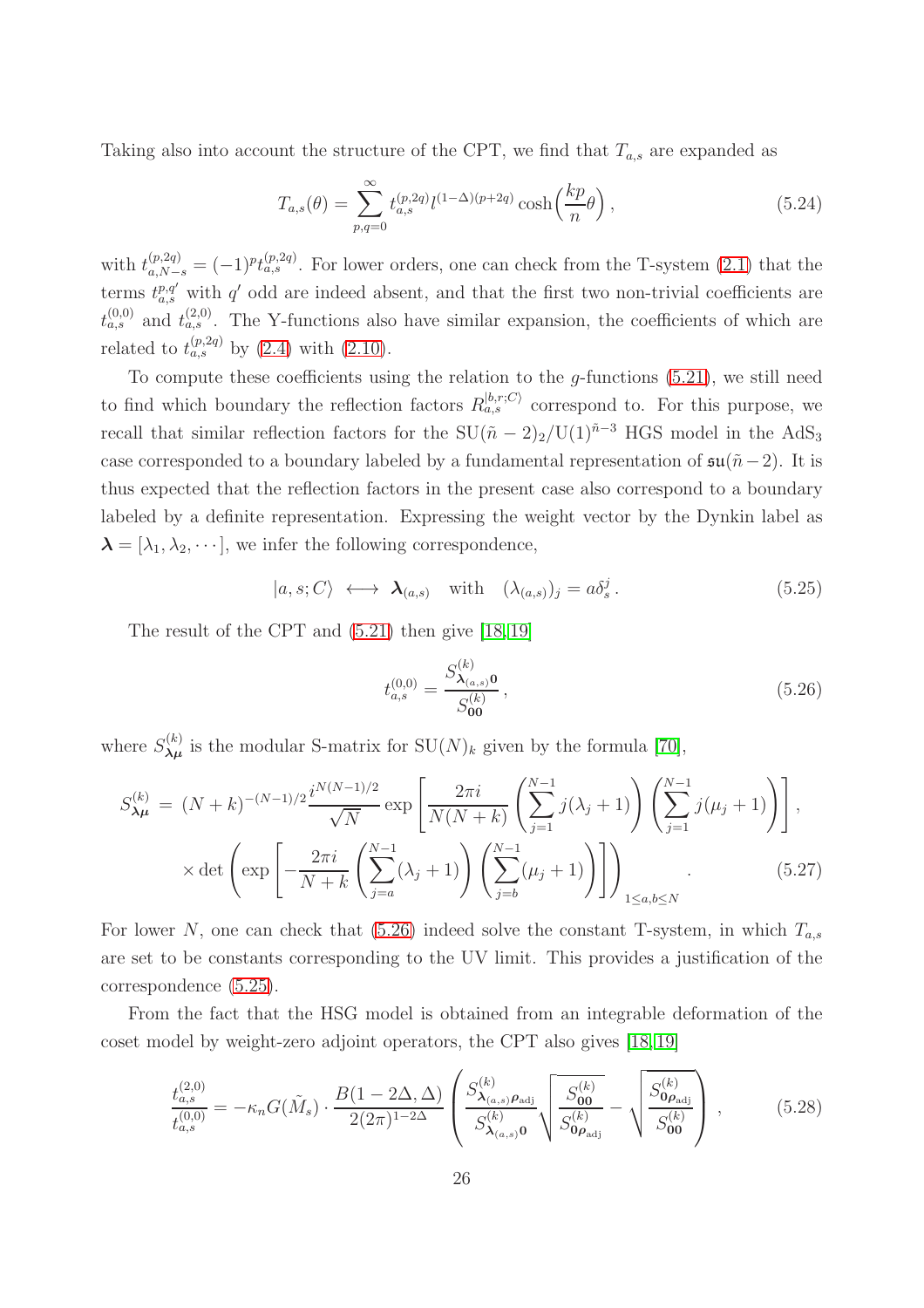at the next non-trivial order. Here,  $\rho_{\text{adj}} = [1, 0, ..., 0, 1]$  and  $\mathbf{0} = [0, ..., 0]$  are the Dynkin labels of the adjoint and the vacuum representation of  $\mathfrak{su}(N)$ , respectively.

Now, we are in the position to consider the expansion for complex  $m_s$ . As discussed in [\[26\]](#page-40-3), the T-functions in this case are expanded as

$$
T_{a,s}(\theta) = \sum_{p,q=0}^{\infty} \frac{1}{2} \left( t_{a,s}^{(p,2q)} e^{-\frac{kp}{n}\theta} + \bar{t}_{a,s}^{(p,2q)} e^{\frac{kp}{n}\theta} \right) l^{(1-\Delta)(p+2q)}, \tag{5.29}
$$

where the coefficients are argued to be continued from the real-mass case as  $t_{a,s}^{(p,2q)}(m_s) \rightarrow$  $t_{a,s}^{(p,2q)}(|m_s|e^{i\varphi_s})$ . We confirm below that the expansions obtained in this way indeed agree with numerical results.

## 5.4 Case of  $N = 2$   $(n = 6)$

In the next section, we discuss the UV expansion of the remainder functions for the 6- and 7-cusp minimal surfaces, which correspond to  $N = 2$  and  $N = 3$ , respectively. Here, we list the relevant data for the expansion of  $T_{a,s}$ .

First, when  $N = 2$ , the coefficients  $t_{a,s}^{(p,2q)}$  with p odd vanish due to [\(5.23\)](#page-25-3). At the lowest order,  $(5.26)$  and  $(5.27)$  give<sup>[1](#page-27-0)</sup>

$$
t_1^{(0,0)} = t_3^{(0,0)} = \sqrt{3}, \qquad t_2^{(0,0)} = 2, \tag{5.30}
$$

where we have omitted the index s since it takes 1 only in this case. Denoting  $\lambda_{a,s}$  by a and  $\rho_{\text{adj}} = \lambda_{2,s}$  by 2, the ratios of the modular S-matrix elements appearing in  $t_a^{(2,0)}$  are

$$
\frac{S_{02}^{(4)}}{S_{00}^{(4)}} = 2\,, \quad \frac{S_{12}^{(4)}}{S_{10}^{(4)}} = \frac{S_{32}^{(4)}}{S_{30}^{(4)}} = 0\,, \quad \frac{S_{22}^{(4)}}{S_{20}^{(4)}} = -1\,. \tag{5.31}
$$

Collecting these results, we find

<span id="page-27-1"></span>
$$
t_1^{(2,0)} = \kappa_6 G \cdot \sqrt{6} \frac{B(\frac{1}{3}, \frac{1}{3})}{2(2\pi)^{1/3}}, \qquad t_2^{(2,0)} = \sqrt{3} t_1^{(2,0)}, \tag{5.32}
$$

where  $\kappa_6 G$  is given by [\(4.8\)](#page-18-1) with  $G = \tilde{M}_1 = 1$ . In addition, substituting the expansion [\(5.24\)](#page-26-3) into the T-system [\(2.1\)](#page-3-4) with  $T_{1,1} = T_{3,1}$ , we also find that  $t_a^{(0,2)} = 0$ ,  $t_2^{(2,0)} = \sqrt{3}t_1^{(2,0)}$ 1 and

<span id="page-27-2"></span>
$$
\begin{pmatrix} t_1^{(0,4)} \\ t_2^{(0,4)} \end{pmatrix} = \frac{1}{24\sqrt{3}} \begin{pmatrix} 6 & 1 \\ 6\sqrt{3} & 2\sqrt{3} \end{pmatrix} \begin{pmatrix} (t_1^{(2,0)})^2 \\ (t_2^{(2,0)})^2 \end{pmatrix} . \tag{5.33}
$$

<span id="page-27-0"></span><sup>1</sup> For SU(2)<sub>k</sub>, the modular S-matrix [\(5.27\)](#page-26-2) simplifies to  $S_{ab}^{(k)} = \sqrt{\frac{2}{k+2}} \sin\left(\frac{(a+1)(b+1)\pi}{k+2}\right)$ .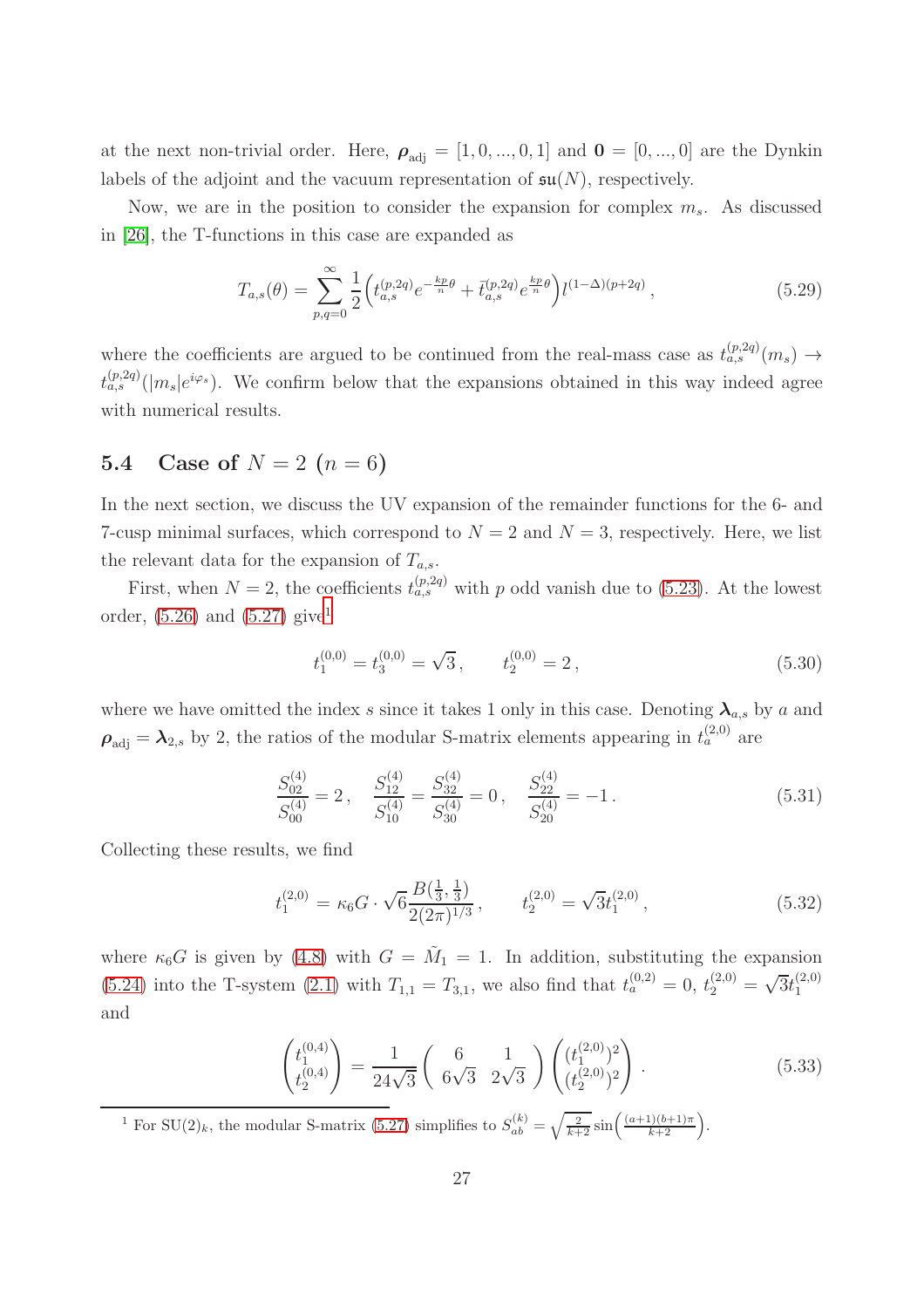The ratio of  $t_1^{(2,0)}$  and  $t_2^{(2,0)}$  $2^{(2,0)}$  from the T-system agrees with  $(5.32)$ , which provides a non-trivial check of our computations.

In [\[22\]](#page-40-16), the expansion of the Y-functions for  $N = 2$  was numerically determined up to and including  $\mathcal{O}(l^{4/3})$ . We can compare this with the above results. To this end, we note that the relation between the Y- and T-functions in this case reads as  $Y_1 = 1/T_2$ ,  $Y_2 = 1/(T_1)^2$ , and that the Y-functions in [\[13,](#page-39-10)[22\]](#page-40-16) and those in this paper are inverse to each other,  $Y_a^{\text{AGM}} = 1/Y_a^{\text{here}2}$  $Y_a^{\text{AGM}} = 1/Y_a^{\text{here}2}$  $Y_a^{\text{AGM}} = 1/Y_a^{\text{here}2}$  Then,

$$
Y_2^{\text{AGM}} = (T_1)^2 = (t_1^{(0,0)})^2 + 2t_1^{(0,0)}t_1^{(2,0)}t_1^{4/3}\cosh\left(\frac{4}{3}\theta\right) + \mathcal{O}(l^{8/3})
$$
  

$$
\approx 3 + 5.4805|Z|^{4/3}\cosh\left(\frac{4}{3}\theta\right) + \mathcal{O}(l^{8/3}), \tag{5.34}
$$

for real  $m_s$ , where  $|Z| = l/2$ . This agrees with the result in [\[22\]](#page-40-16).

# 5.5 Case of  $N = 3$   $(n = 7)$

When  $N = 3$ , it follows from [\(5.23\)](#page-25-3) that  $t_{a,2}^{(p,q)} = (-1)^{p} t_{a,1}^{(p,q)}$  $_{a,1}^{(p,q)}$ , and thus the independent variables are  $t_{a,1}^{(p,q)}$  only. At the lowest order, [\(5.26\)](#page-26-0) and [\(5.27\)](#page-26-2) give

$$
t_{1,1}^{(0,0)} = t_{3,1}^{(0,0)} = \frac{\sin\frac{3}{7}\pi}{\sin\frac{\pi}{7}}, \qquad t_{2,1}^{(0,0)} = \frac{\sin\frac{3}{14}\pi}{\sin\frac{\pi}{14}}.\tag{5.35}
$$

The ratios of the modular S-matrix elements appearing in  $t_{a,s}^{(2,0)}$  are

$$
\frac{S_{\mathbf{0}\rho_{\mathrm{adj}}}^{(4)}}{S_{\mathbf{0}\mathbf{0}}^{(4)}}=\frac{\sin\frac{5\pi}{14}}{\sin\frac{\pi}{14}},\quad\frac{S_{\mathbf{\lambda}_{(1,s)}\rho_{\mathrm{adj}}}}{S_{\mathbf{\lambda}_{(1,s)}\mathbf{0}}^{(4)}}=\frac{S_{\mathbf{\lambda}_{(3,s)}\rho_{\mathrm{adj}}}}{S_{\mathbf{\lambda}_{(3,s)}\mathbf{0}}^{(4)}}=1\,,\quad\frac{S_{\mathbf{\lambda}_{(2,s)}\rho_{\mathrm{adj}}}}{S_{\mathbf{\lambda}_{(2,s)}\mathbf{0}}^{(4)}}=-\frac{\sin\frac{\pi}{14}}{\sin\frac{3\pi}{14}}\,,
$$

for  $s = 1, 2$ . Collecting these results gives

<span id="page-28-1"></span>
$$
t_{1,s}^{(2,0)} = -\kappa_7 G \cdot \frac{B(\frac{1}{7},\frac{3}{7})}{2(2\pi)^{1/7}} \frac{\sin\frac{3\pi}{7}}{\sin\frac{\pi}{7}} \left( \sqrt{\frac{\sin\frac{\pi}{14}}{\sin\frac{5\pi}{14}}} - \sqrt{\frac{\sin\frac{5\pi}{14}}{\sin\frac{\pi}{14}}} \right) , \quad t_{2,s}^{(2,0)} = 2\cos\frac{\pi}{7} \cdot t_{1,s}^{(2,0)}, \quad (5.36)
$$

where  $\kappa_7G$  is given in [\(4.25\)](#page-20-2). In addition, substituting the expansion [\(5.24\)](#page-26-3) into the T-system [\(2.1\)](#page-3-4) with  $T_{1,s} = T_{3,s}$ , we find that  $t_{a,s}^{(0,2)} = t_{a,s}^{(1,0)} = 0$ ,  $t_{2,s}^{(2,0)} = 2 \cos \frac{\pi}{7} \cdot t_{1,s}^{(2,0)}$ , and

<span id="page-28-2"></span>
$$
\begin{pmatrix} t_{1,1}^{(0,4)} \\ t_{2,1}^{(0,4)} \end{pmatrix} = \frac{s_0}{2(1+s_0)(3-4s_0)} \begin{pmatrix} 2+s_0-4s_0^2 & s_0 \\ s_0^{-1} & 1-s_0 \end{pmatrix} \begin{pmatrix} (t_{1,1}^{(2,0)})^2 \\ (t_{2,1}^{(2,0)})^2 \end{pmatrix}, \tag{5.37}
$$

where  $s_0 = \sin(\pi/14)$ . The ratio of  $t_{1,s}^{(2,0)}$  and  $t_{2,s}^{(2,0)}$  from the T-system agrees with [\(5.36\)](#page-28-1), which provides a non-trivial check of our computations again.

<span id="page-28-0"></span><sup>2</sup> We also need to rename the *i*<sup>th</sup> cusp to the  $(i + 1)$ <sup>th</sup> cusp to match the conventions.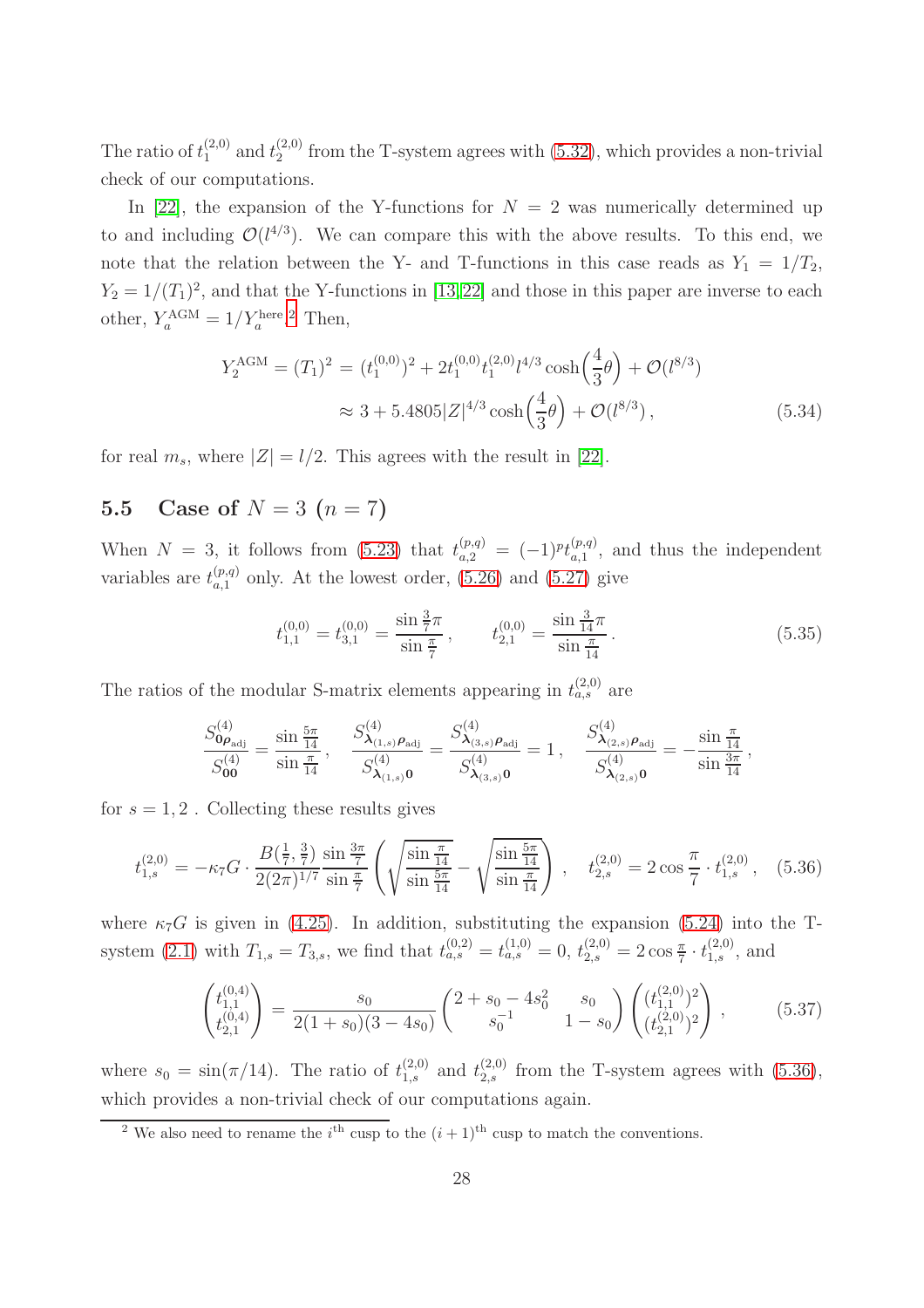

<span id="page-29-0"></span>Figure 3: (a) Plots of  $Y_{2,1}(0)$  from numerics (points) and from the analytic expansion (solid line) for  $m_1 = m_2 = l$ . (b) Phase dependence of an expansion coefficient of  $\tilde{Y}_{2,1}(0)$ . The points are from numerical fitting, whereas the solid line represents the analytic expression.

We have checked our analytic expansion by comparing it with numerical results. For ex-ample, Fig. [3](#page-29-0) (a) shows plots of  $Y_{2,1}(0)$  from numerics (points) and from our expansion (solid line) for real and equal mass parameters  $m_1 = m_2 = l$ , which are in good agreement with each other around the UV limit. To check the phase dependence, we have also numerically solved the TBA equations from  $l = 1/20$  to  $3/2$  for  $m_s = e^{i\varphi_s} l$  with  $\varphi = \varphi_1 - \varphi_2 = -\pi j/40$  $(j = 0, ..., 9)$ , and fitted  $\tilde{Y}_{2,1}(0)$  by the function

$$
\tilde{Y}_{2,1}^{(\text{fit})}(0) = \tilde{Y}_{2,1}^{(0)} + \sum_{p=1}^{10} \tilde{y}_{2,1}^{(p)}(\varphi) l^{4p/7}.
$$
\n(5.38)

Here,  $\tilde{Y}_{2,1}^{(0)} = t_{2,1}^{(0,0)}/(t_{1,1}^{(0,0)})$  $(0,0)$ <sup>(0,0)</sup>)<sup>2</sup>  $\approx$  0.554958 is the exact value in the UV limit. The points in Fig. [3](#page-29-0) (b) show the fitted values of  $\tilde{y}_{2,1}^{(2)}$  $_{2,1}^{(2)}$  for each  $\varphi$ . We find a good agreement with our analytic expression (solid line) again.

# 6 UV expansion of remainder function

Based on the results so far, we derive the UV expansion of the remainder function in this section.

## 6.1 Remainder function for six-cusp minimal surfaces

In the case of  $n = 6$  ( $N = 2$ ), the relevant cross-ratios for  $\Delta A_{\rm BDS}$  in [\(2.32\)](#page-9-1) are

<span id="page-29-1"></span>
$$
u_{r,r+3} = \left(U_1^{[2r-1]}\right)^{-1} = \frac{1}{T_{2,1}^{[2r-2]}T_{2,1}^{[2r]}}.
$$
\n(6.1)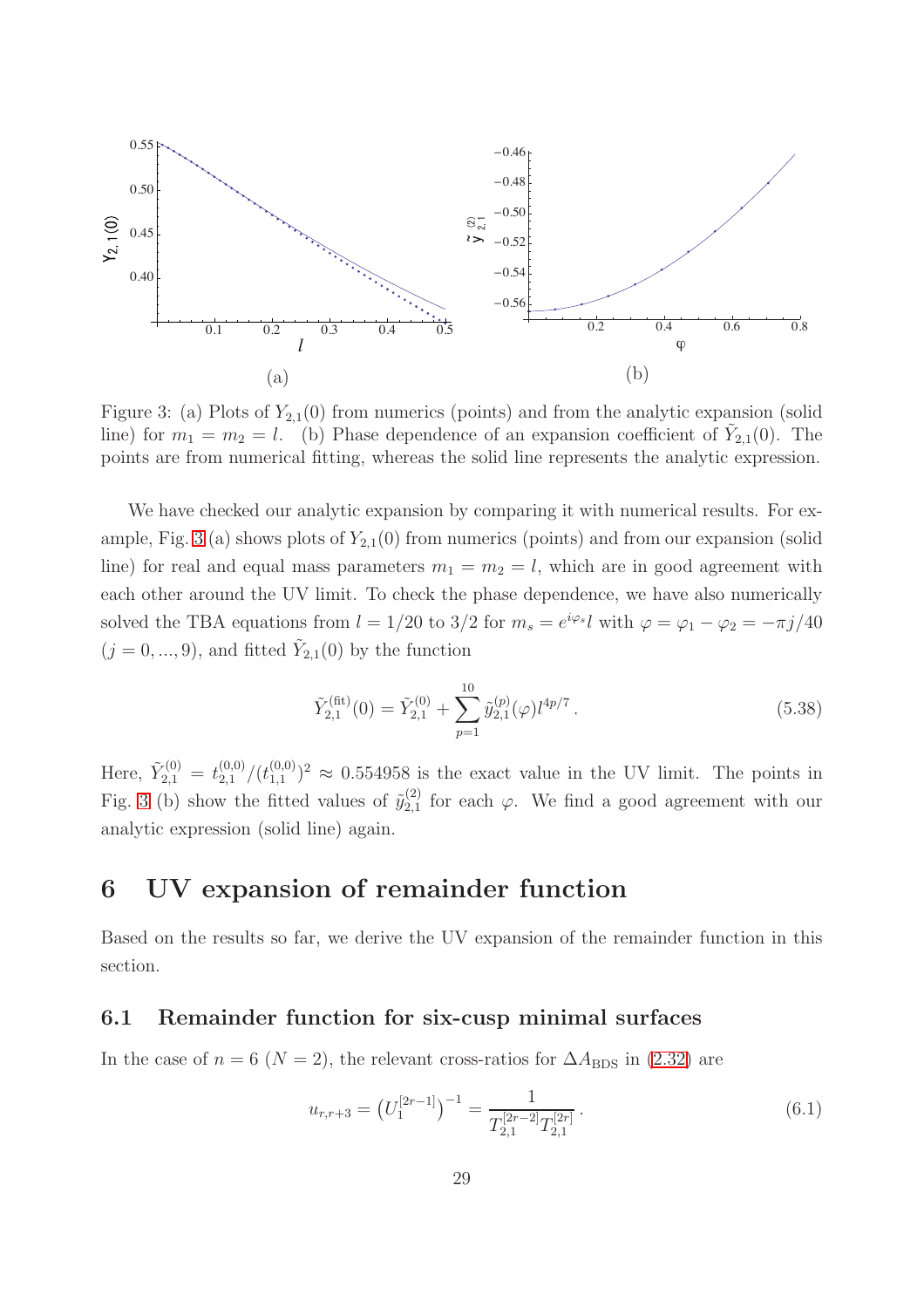These are also rewritten by using  $T_{2,1}^{[6+r]} = T_{2,1}^{[r]}$  $_{2,1}^{[1]}$ . In the UV limit, the cross-ratios become  $u_{r,r+3} = 1/4$  and equal to each other. Form [\(6.1\)](#page-29-1) and the expansion of the T-functions, one finds that  $\Delta A_{\rm BDS}$  is expanded in terms of  $t_{a,s}^{(0,0)}$ ,  $(t_{a,s}^{(2,0)})^2$  and  $t_{a,s}^{(0,4)}$  for real  $m_s$  up to  $\mathcal{O}(l^{4(1-\Delta)})$ . Similarly to the AdS<sub>3</sub> case [\[26,](#page-40-3) [27\]](#page-40-4), other  $t_{a,s}^{(p,2q)}$  do not appear in the expansion due to the  $\mathbb{Z}_n$ -symmetry. Further using [\(5.32\)](#page-27-1) and [\(5.33\)](#page-27-2), we find

$$
\Delta A_{\rm BDS} = \frac{3}{4} \operatorname{Li}_2(-3) - \frac{1}{16} (3 + 2 \log 2) (t_{2,1}^{(2,0)})^2 l^{4(1-\Delta)} + \mathcal{O}(l^{6(1-\Delta)}).
$$
 (6.2)

Since the period term and the bulk term in the free energy part cancel each other, we arrive at the expansion of the remainder function,

<span id="page-30-1"></span>
$$
R_6 = \frac{\pi}{6} + \frac{3}{4} \operatorname{Li}_2(-3) + \left[ \frac{\pi}{6} C_6^{(2)} - \frac{1}{16} (3 + 2 \log 2) (\tilde{t}_{1,1}^{(2,0)})^2 \right] (\kappa_6 G)^2 \cdot l^{8/3} + \mathcal{O}(l^4) \,, \tag{6.3}
$$

where we have introduced

$$
\tilde{t}_{a,s}^{(2,0)} := t_{a,s}^{(2,0)}/\kappa_n G ,\qquad(6.4)
$$

and  $C_6^{(2)}$  $\zeta_6^{(2)}$ ,  $t_{1,1}^{(2,0)}$  and  $\kappa_6G$  are given by [\(4.7\)](#page-18-0), [\(5.32\)](#page-27-1) and [\(4.8\)](#page-18-1) with  $G = \tilde{M}_1 = 1$ , respectively. For complex  $m_s$ , one has only to replace  $G^2(\tilde{M}_s)$  by  $|G(\tilde{M}_s e^{i\varphi_s})|^2$ , giving just  $|G|^2 = 1$ . These results agree with those in [\[22\]](#page-40-16).

## 6.2 Remainder function for seven-cusp minimal surfaces

In the case of  $n = 7$  ( $N = 3$ ), the relevant cross-ratios for  $\Delta A_{\rm BDS}$  in [\(2.33\)](#page-9-2) are

<span id="page-30-0"></span>
$$
u_{r,r+3} = \left(U_2^{[2r-2]}\right)^{-1} = \frac{T_{2,1}^{[2r-2]}}{T_{2,2}^{[2r-3]}T_{2,2}^{[2r-1]}}.
$$
\n(6.5)

These are also rewritten by using  $T_{2,1}^{[7+r]} = T_{2,2}^{[r]}$  $2.2^{\left[\frac{n!}{2}\right]}$ . From [\(6.5\)](#page-30-0) and the expansion of the Tfunctions, one finds again that  $\Delta A_{\rm BDS}$  is expanded in terms of  $t_{a,s}^{(0,0)}$ ,  $(t_{a,s}^{(2,0)})^2$  and  $t_{a,s}^{(0,4)}$  for real  $m_s$  up to  $\mathcal{O}(l^{4(1-\Delta)})$ . Further using [\(5.36\)](#page-28-1) and [\(5.37\)](#page-28-2), we find that

$$
\Delta A_{\rm BDS} = D_7^{(0)} + D_7^{(4)} (t_{1,1}^{(2,0)})^2 l^{4(1-\Delta)} + \mathcal{O}(l^{6(1-\Delta)}), \qquad (6.6)
$$

where

$$
D_7^{(0)} = -\frac{7}{4} \left[ \log^2 \left( 2 \cos \frac{\pi}{7} + 1 \right) + \text{Li}_2 \left( \frac{2 \cos \frac{\pi}{7}}{2 \cos \frac{\pi}{7} + 1} \right) \right],\tag{6.7}
$$
  
\n
$$
D_7^{(4)} = -\frac{7}{16s_0(15 + 5s_0 - 24s_0^2)} \left[ s_0(3 - 4s_0) + (1 - s_0)(1 - 4s_0) \log(3 - 4s_0^2) \right].
$$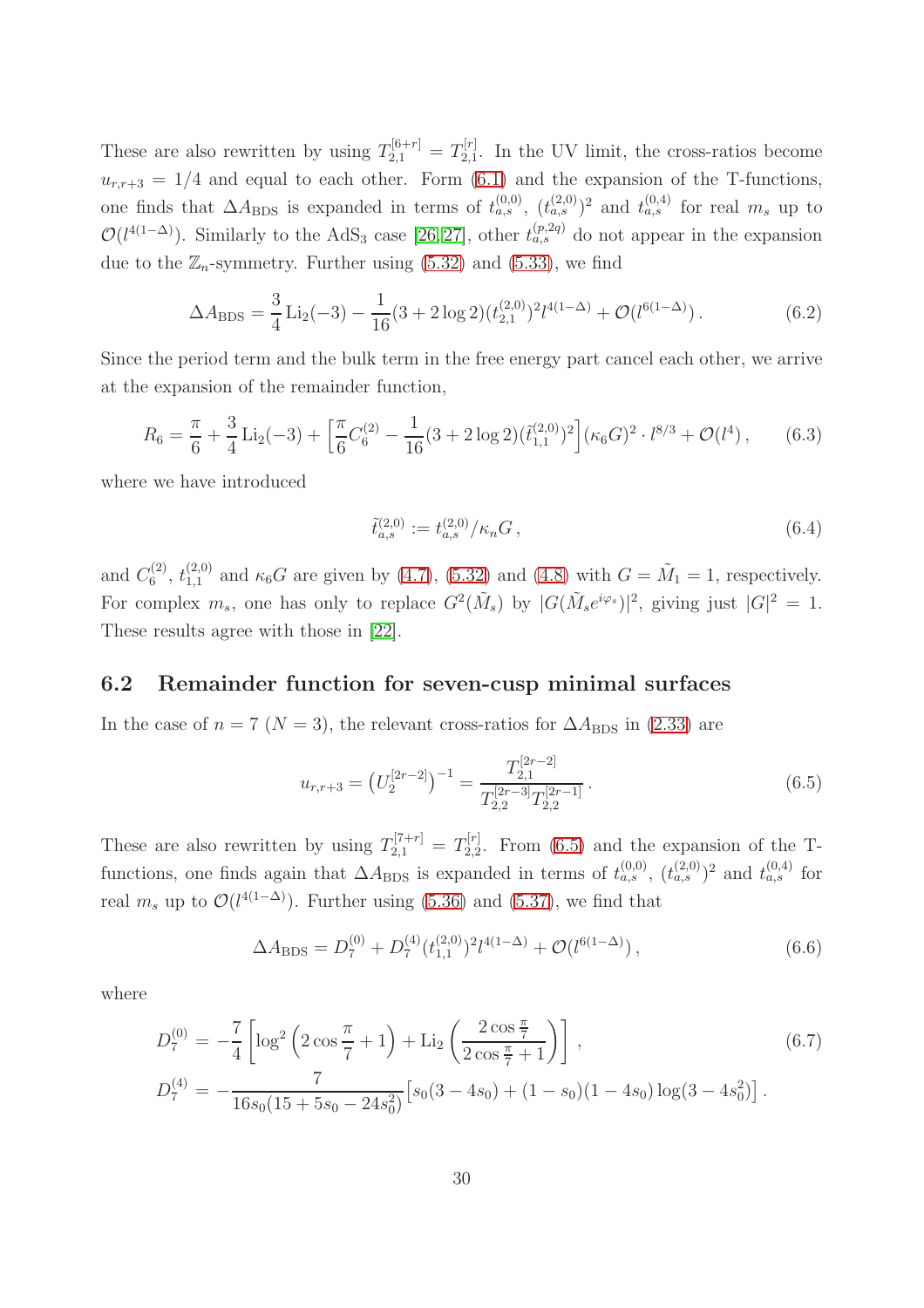

<span id="page-31-1"></span>Figure 4: 7-point remainder function at strong coupling. The points are from numerics, whereas the solid line is from our analytic expansion [\(6.8\)](#page-31-0). These are evaluated for  $m_1 =$  $e^{-\frac{\pi}{40}i}l, m_2 = e^{-\frac{\pi}{20}i}l.$ 

Due to the cancelation between the period and bulk terms, we arrive at the expansion of the remainder function,

<span id="page-31-0"></span>
$$
R_7 = \frac{\pi}{6}c_7 + D_7^{(0)} + \left[\frac{\pi}{6}C_7^{(2)} + D_7^{(4)}(\tilde{t}_{1,1}^{(2,0)})^2\right] (\kappa_7 G)^2 \cdot l^{16/7} + \mathcal{O}(l^{24/7}),\tag{6.8}
$$

where  $C_7^{(2)}$ (2),  $t_{1,1}^{(2,0)}$  and  $\kappa_7 G(\tilde{M}_s)$  are given by [\(4.7\)](#page-18-0), [\(5.36\)](#page-28-1) and [\(4.25\)](#page-20-2), respectively. For complex  $m_s$ ,  $(\kappa_7 G(\tilde{M}_s))^2$  is replaced by  $|\kappa_7 G(\tilde{M}_s e^{i\varphi_s})|^2$ .

In Fig. [4,](#page-31-1) we show plots of the 7-point (7-cusp) remainder function for  $m_1 = e^{-\frac{\pi}{40}i}l$ ,  $m_2 = e^{-\frac{\pi}{20}i}l$  from numerics (points) and from our analytic expansion (solid line). They are in good agreement around the UV limit.

## 6.3 Rescaled remainder function

In [\[29\]](#page-40-6), it was observed numerically for the 8-cusp minimal surfaces in  $AdS<sub>3</sub>$  that the remainder functions at strong coupling and at two loops are close to each other, but different, if they are appropriately shifted and rescaled. In [\[26,](#page-40-3)[27\]](#page-40-4), this was analytically demonstrated around the UV limit for the general null-polygonal minimal surfaces in AdS3.

Similarly, one can define the rescaled remainder function for the AdS<sub>4</sub> case by

<span id="page-31-2"></span>
$$
\bar{R}_n := \frac{R_n - R_{n, \text{UV}}}{R_{n, \text{UV}} - R_{n, \text{IR}}}.
$$
\n(6.9)

Here,  $R_{n,UV}$  is the *n*-point remainder function in the UV limit, which is read off from [\(6.3\)](#page-30-1) and [\(6.8\)](#page-31-0).  $R_{n,\text{IR}}$  is the *n*-point remainder function in the IR limit where  $|m_s| \to \infty$ . To find this constant, we note the asymptotics of  $Y_{a,s}$  [\(2.6\)](#page-4-0) valid for real  $m_s$  and  $|\operatorname{Im} \theta| < \pi/2$ , and successively use the Y-system [\(2.5\)](#page-4-2), to express  $Y_{a,s}^{[r]}$ , e.g., by  $Y_{a,s}^{[0]}$  and  $Y_{a,s}^{[-1]}$  in the IR limit.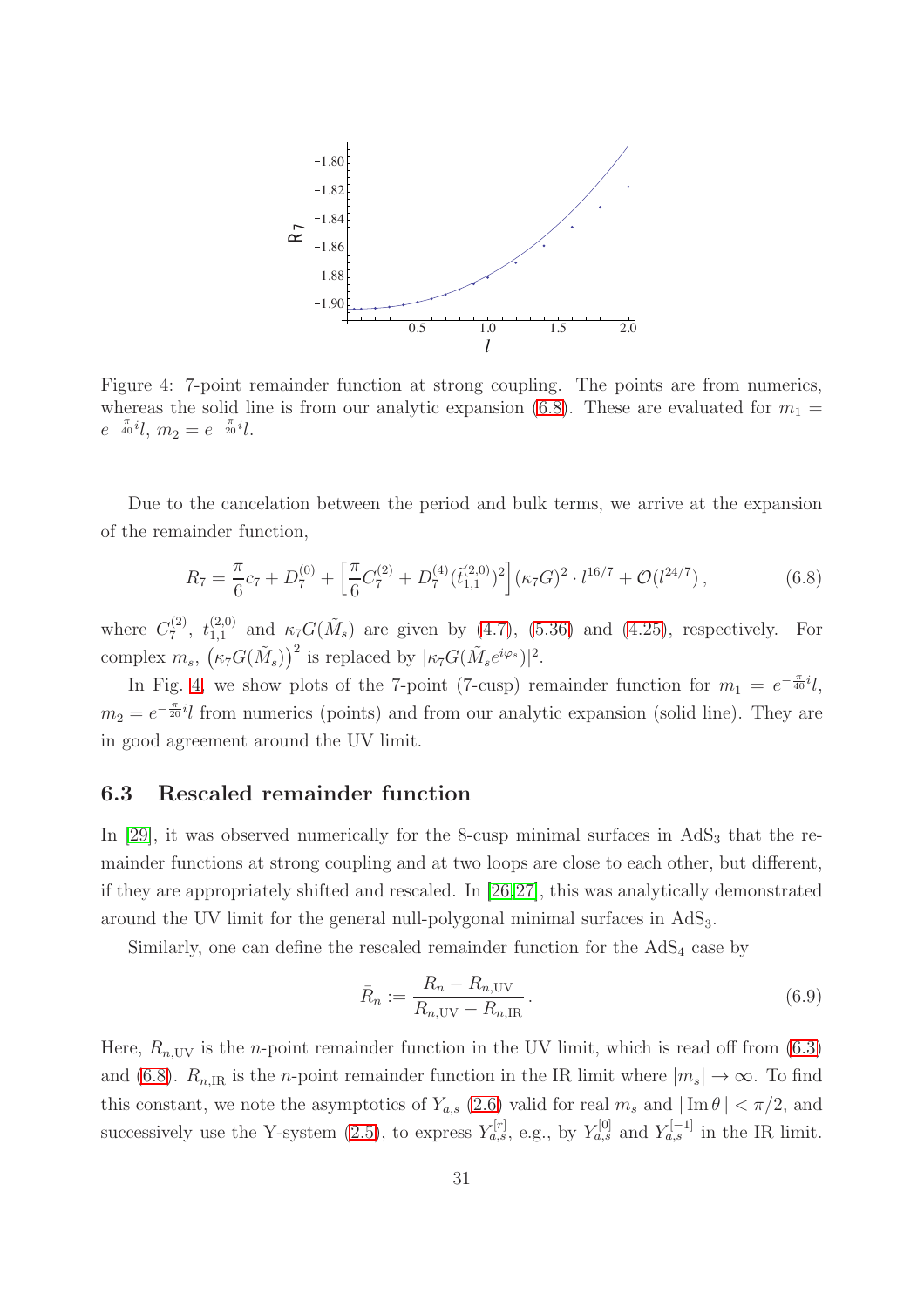We then find that

$$
(u_{1,4}, u_{2,5}, u_{3,6}) \sim (e^{-m_1}, 1, e^{-m_1}), \qquad (6.10)
$$

for  $n = 6$  [\[13\]](#page-39-10), and that

$$
(u_{1,4}, u_{2,5}, u_{3,6}, u_{4,7}, u_{1,5}, u_{2,6}, u_{3,7}) \sim \left(e^{-\sqrt{2}m_2}, \frac{1}{2}, 1, e^{-m_1}, e^{-m_1}, 1, \frac{1}{2}\right),\tag{6.11}
$$

for  $n = 7$ . The leading terms in  $\Delta A_{\rm BDS}$  thus cancel  $A_{\rm periods}$  [\[23\]](#page-40-15). Furthermore, from the fact that  $A_{\text{free}}$  vanishes in the IR limit, it follows that

$$
R_{6,\text{IR}} = -\frac{\pi^2}{12}, \qquad R_{7,\text{IR}} = -\frac{\pi^2}{6}.
$$
 (6.12)

Substituting these values into [\(6.9\)](#page-31-2), we find that

$$
\bar{R}_6 \approx -0.0528126l^{8/3} + \mathcal{O}(l^{12/3}), \qquad (6.13)
$$

for  $n = 6$ , and

$$
\bar{R}_7 \approx -0.707647 |\kappa_7 G|^{2} l^{16/7} + \mathcal{O}(l^{24/7}), \qquad (6.14)
$$

for  $n = 7$ .

On the weak-coupling side, the remainder function at two loops for  $n = 6$  in the AdS<sub>4</sub> case is read off from the results in the  $AdS_5$  case [\[32](#page-40-8)[–35\]](#page-40-9). In particular, one can find the UV expansion of the remainder function from a very concise expression in [\[35\]](#page-40-9) and the expansion of the T-functions in the previous section:  $R_6^{2-loop} \approx 1.08917 - 0.0487985l^{8/3}$ . The value in the UV limit  $l \to 0$  has been given in [\[32,](#page-40-8)[34\]](#page-40-17). The rescaled remainder function is defined similarly to [\(6.9\)](#page-31-2). Since the two-loop remainder function vanishes in the IR limit, the rescaled remainder function at two loops is expanded as

$$
\bar{R}_6^{2\text{-loop}} \approx -0.0448036 l^{8/3} + \mathcal{O}(l^{12/3}).\tag{6.15}
$$

The ratio of the rescaled remainder functions at strong coupling and at two loops is then

$$
\frac{\bar{R}_6}{\bar{R}_6^{2-\text{loop}}} \approx 1.17876\,,\tag{6.16}
$$

which is close to 1. By numerics, we also find that the two 6-point rescaled remainder functions are close to each other for all the scales as shown in Fig. [5](#page-33-0) (a). We also show the 7-point rescaled remainder function from the numerics in Fig. [5](#page-33-0) (b). For both the 6 and 7-point cases, we find a good agreement with our analytic expansions around the UV limit. It would be of interest to compare the 7-point rescaled remainder function at strong coupling with the one at weak coupling, which is yet to be computed.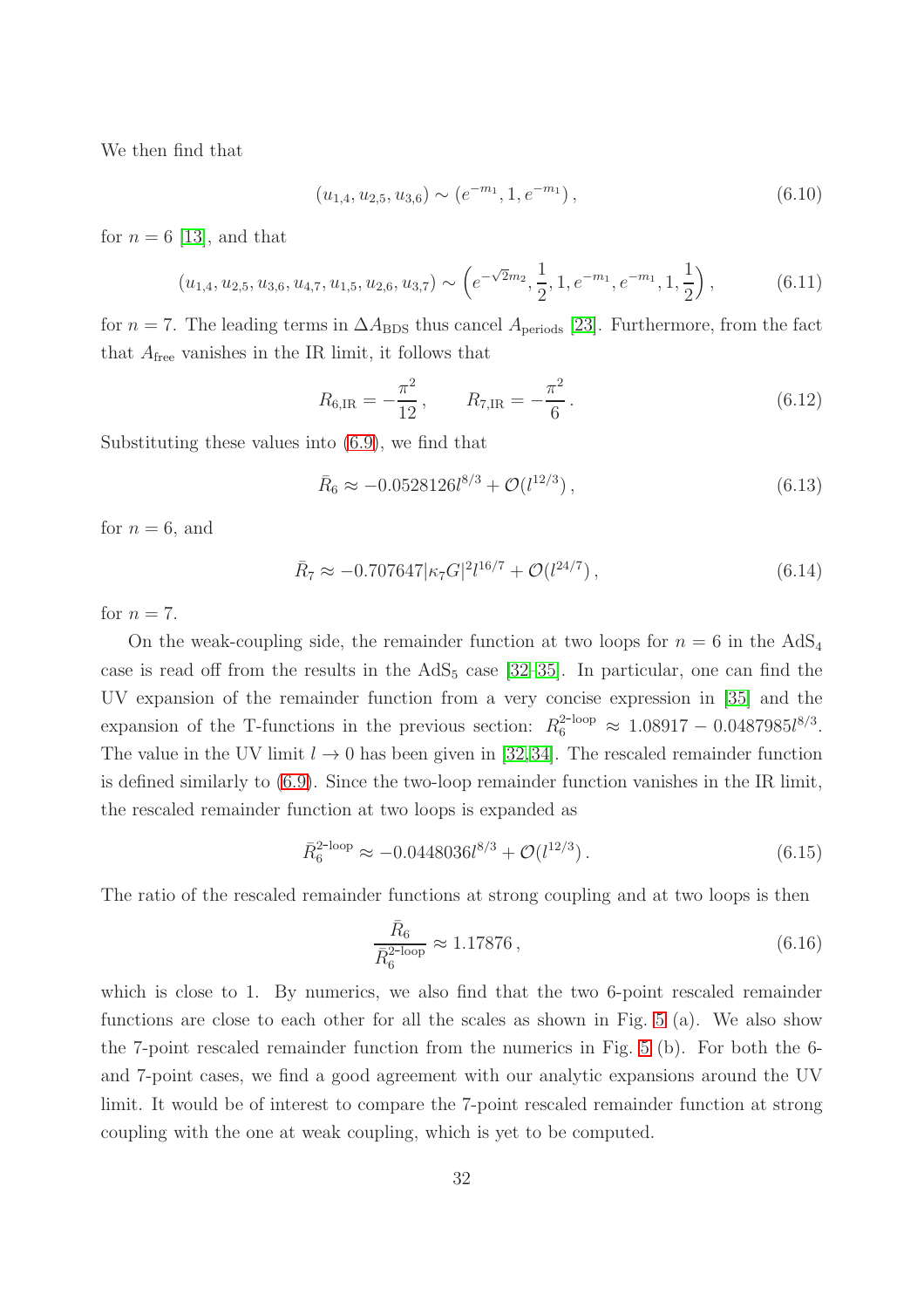

<span id="page-33-0"></span>Figure 5: (a) 6-point rescaled remainder functions. Points denoted by ∗/+ stand for a plot from numerics at strong coupling/two loops. The solid/dashed line represents the analytic expansion around the UV limit at strong coupling/two loops. These are evaluated for  $m_1 = e^{-\frac{\pi}{20}i}l$ . (b) 7-point rescaled remainder function at strong coupling. Points are from numerics and the solid line represents the analytic expansion around the UV limit. These are evaluated for  $m_1 = e^{-\frac{\pi}{40}i}l$ ,  $m_2 = e^{-\frac{\pi}{20}i}l$ .

## 6.4 Cross-ratios and mass parameters

We have expanded the remainder function by the mass parameters. In order to express it by the cross-ratios, one needs to invert the relation between the former and the latter.

For  $n = 6$ , it follows from  $(6.1)$  and the expansion of the T-functions in the previous section that

$$
u_{r,3+r} = \frac{1}{4} - \frac{1}{8} \cos\left(\frac{1}{3}(4\varphi - (2r - 1)\pi)\right) \cdot |t_2^{(2,0)}| l^{2(1-\Delta)} + \mathcal{O}(l^{4(1-\Delta)}).
$$
 (6.17)

Inverting this relation, one can express the mass parameter  $m_1 = e^{i\varphi} l$  by the cross-ratios [\[22\]](#page-40-16). In the notation in this paper, the result reads as

$$
\tan\frac{4}{3}\varphi = \frac{\sqrt{3}(U_1^{[-1]} - U_1^{[1]})}{2U_1^{[3]} - U_1^{[-1]} - U_1^{[1]}}, \qquad l^{\frac{4}{3}} = \frac{-2U_1^{[3]} + U_1^{[-1]} + U_1^{[1]}}{6\sqrt{3}|t_1^{(2,0)}|\cos\frac{4}{3}\varphi}.
$$
(6.18)

For  $n = 7$ , it follows from [\(6.5\)](#page-30-0) and the expansion of the T-function in the previous section that

$$
u_{r,r+3} = \frac{1}{t_{2,1}^{(0,0)}} - \frac{2\cos\frac{2\pi}{7} - 1}{2(t_{2,1}^{(0,0)})^2} \left( t_{2,1}^{(2,0)} e^{-\frac{4}{7}\pi(r-1)i} + \bar{t}_{2,1}^{(2,0)} e^{\frac{4}{7}\pi(r-1)i} \right) l^{2(1-\Delta)} + \mathcal{O}(l^{3(1-\Delta)}). \tag{6.19}
$$

By inverting this relation, one can express the mass parameters by the cross-ratios. For example, when  $\varphi_1 = \varphi_2$ , the inversion is simple, but generically it is not.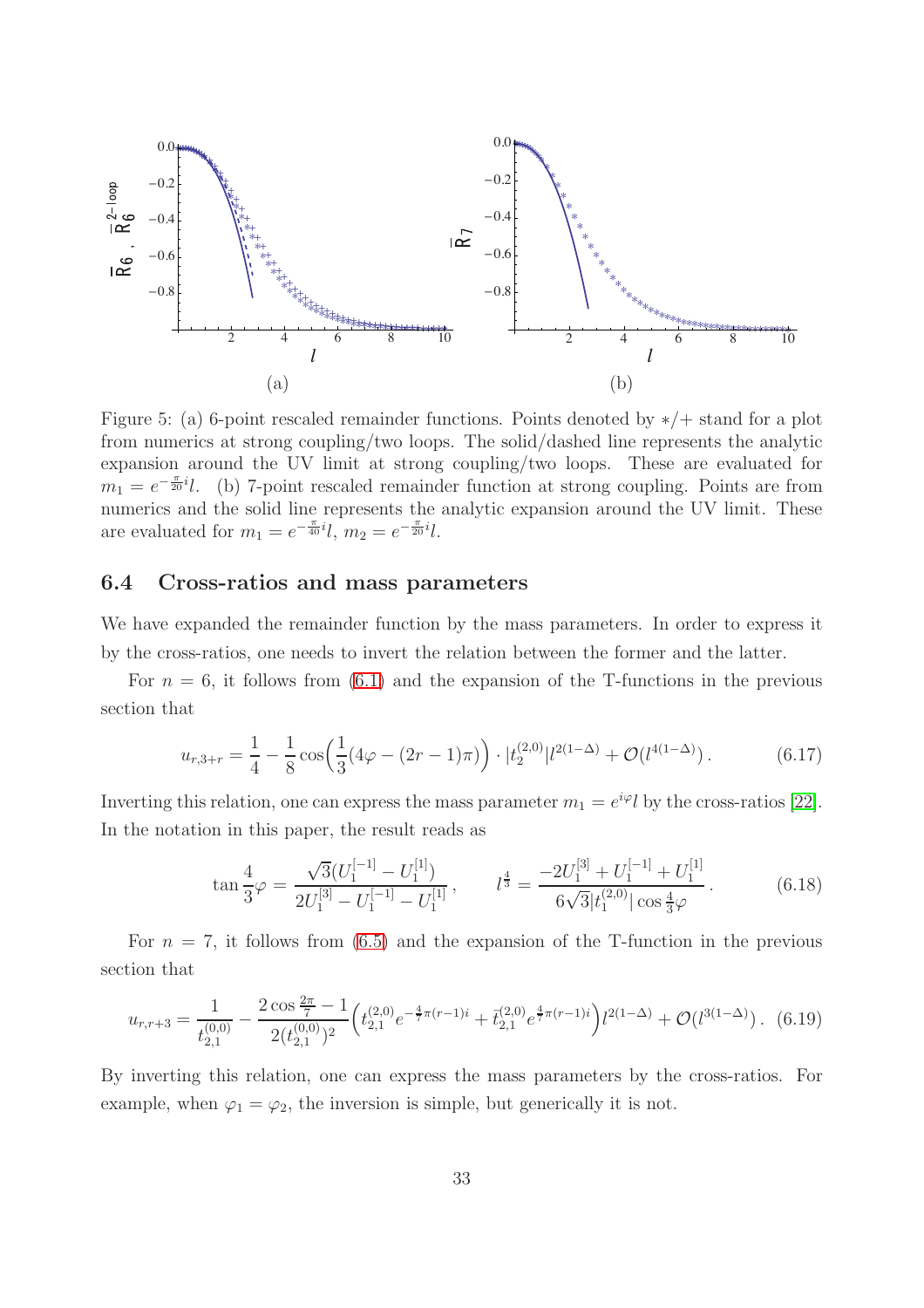## 7 Conclusions and discussion

In this paper we have evaluated the regularized area of the null-polygonal minimal surfaces in AdS4, and the remainder function for the corresponding Wilson loops/amplitudes at strong coupling. They are described by the TBA integral equations or the associated T-/Ysystem of the HSG model, which is regarded as the integrable perturbation of the generalized parafermion CFT by the weight-zero adjoint fields. The connection to the HSG model as well as to the corresponding CFT allows us to derive the analytic expansion of the remainder function around the UV/regular-polygonal limit by using the conformal perturbation theory. Generalizing the results in the  $AdS<sub>3</sub>$  case, we have found or argued that the TBA systems in the single-mass cases are given by those for the perturbed SU(4) diagonal coset models and W minimal models. This is used to find the precise expansion coefficients through their mass-coupling relations and correlation functions. We have derived the leading-order expansion explicitly for  $n = 6$  and 7. For the 6-point case, we have also compared the rescaled remainder function with the two-loop one. They are close to each other, but different, similarly to the AdS<sub>3</sub> case. Although we have focused on the  $n \notin 4\mathbb{Z}$  case in this paper, it would be an interesting problem to generalize our analysis to the minimal surfaces with general  $n$ , and to compare their remainder functions with those at weak coupling.

As noted in section [4,](#page-17-0) the TBA equations for the  $AdS<sub>4</sub>$  minimal surfaces generally exhibit a numerical instability around the UV limit. In spite of that, our analytic expansion works well, which proves our formalism to be useful in this respect as well. It would also be desirable to establish the proposed connection to the TBA systems of the non-unitary diagonal coset/W minimal models, and to substantiate the "decomposition" discussed in section [3.](#page-11-0)

The remainder function at strong coupling for general kinematical configurations are given by the minimal surfaces in  $AdS_5$ . The corresponding TBA system is recovered by reintroducing the parameters dropped in the  $AdS_4$  case. For example, in the 6-point case, the relevant chemical potential is turned on by a twist operator in the  $\mathbb{Z}_4$ -parafermion or the  $SU(2)_4/U(1)$  coset CFT. It would be interesting to find corresponding operators for higherpoint cases, as well as to identify the relevant integrable system and the CFT. This would also provide a way to analyze the AdS<sub>4</sub> minimal surfaces with the chemical potential  $\mu = -1$ , which are not discussed in this paper. Finally, it would be very interesting to find the quantum/strong-coupling corrections to the minimal surfaces, and possibly to extrapolate the results to the weak-coupling side.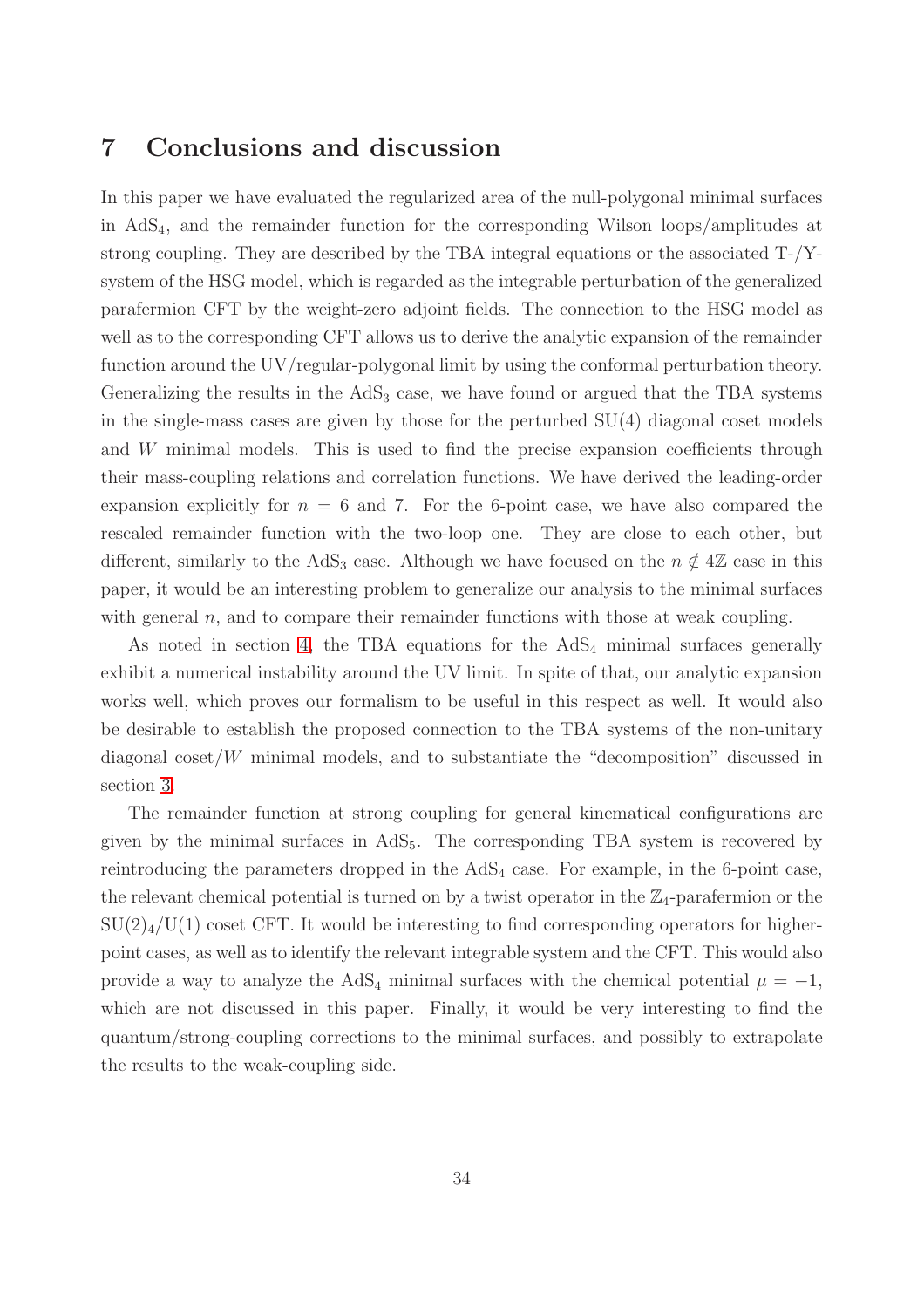## Acknowledgements

We would like to thank Y. Aisaka, Z. Bajnok, J. Balog, P. Dorey, C. Dunning, D. Fioravanti, K. Hosomichi, J.L. Miramontes, M. Rossi, K. Sakai, V. Schomerus, J. Suzuki and R. Tateo for useful discussions and conversations. We are also grateful to Yukawa Institute for Theoretical Physics, where part of this work was done during YITP workshop YITP-W-12-05. Y. S. would like to thank the organizers of a conference "Progress in Quantum Field Theory and String Theory" at Osaka, CQUeST-IEU Focus program at Seoul, APCTP-CQueST-IEU Workshop at Jeju Island, Yukawa International Seminar (YKIS) 2012 at Kyoto, and YIPQS long-term workshop at Kyoto, for warm hospitality. The work of Y. H. is supported in part by the JSPS Research Fellowship for Young Scientists, whereas the work of K. I. and Y. S. is supported in part by Grant-in-Aid for Scientific Research from the Japan Ministry of Education, Culture, Sports, Science and Technology.

# A Three-point function in W minimal models

In this appendix we review the free field representation of the  $WA_{k-1}^{(p,q)}$  minimal model and compute the three-point function of the ground-state and perturbing operators for  $k = 4$ and  $p = 5, q = 7$ , that is used in section [4](#page-17-0) to analyze the 7-point remainder function. To lighten the notation, we refrain from using boldface letters for the weight vectors.

## A.1 Free field representation

The  $WA_{k-1}$  minimal model [\[48\]](#page-41-7) is realized by the scalar fields  $\varphi = (\varphi_1, ..., \varphi_{k-1})$  in the  $\mathfrak{sl}(k)$ conformal Toda field theory with the Lagrangian,

$$
L = \frac{1}{8\pi} (\partial \varphi)^2 + \tilde{\mu} \sum_{j=1}^{k-1} e^{b(e_j, \varphi)}.
$$
 (A.1)

Here,  $e_j$  are the simple roots of  $\mathfrak{sl}(k)$ , (,) denotes the inner-product,  $\tilde{\mu}$  is the scale parameter and  $b$  is the dimensionless coupling. The system has the background charge,

$$
Q = \left(b + \frac{1}{b}\right)\rho\,,\tag{A.2}
$$

where  $\rho = \sum_j \omega_j$  is the Weyl vector of  $\mathfrak{sl}(k)$  and  $\omega_j$  are the fundamental weights satisfying  $(e_i, \omega_j) = \delta_{ij}$ . The energy momentum tensor is

$$
T(z) = -\frac{1}{2}(\partial \varphi)^2 + (Q, \partial^2 \varphi).
$$
 (A.3)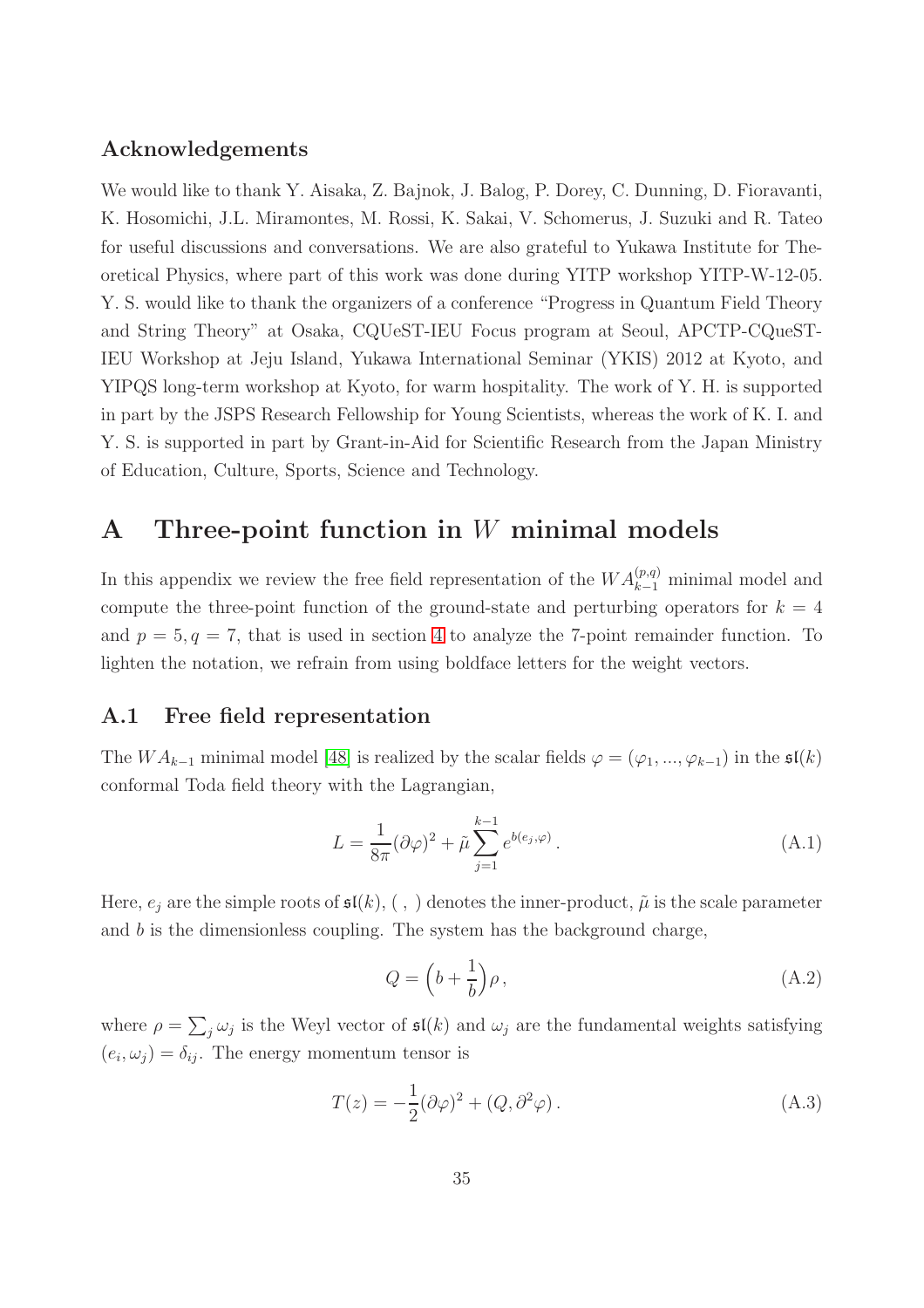The central charge is given by

$$
c = k - 1 + 12Q^{2} = (k - 1)\left[1 + k(k + 1)\left(b + \frac{1}{b}\right)^{2}\right].
$$
 (A.4)

For the  $WA_{k-1}^{(p,q)}$  minimal model with the central charge [\(3.5\)](#page-13-1), the coupling is given by

$$
ib = \sqrt{\frac{p}{q}}.\tag{A.5}
$$

The primary field of the CFT is represented by the vertex operator,

$$
V_{\alpha} := e^{(\alpha, \varphi)}, \tag{A.6}
$$

which has the dimension

$$
h(\alpha) = h(2Q - \alpha) = \frac{1}{2}(\alpha, 2Q - \alpha). \tag{A.7}
$$

Thus, the field with the dimension [\(3.14\)](#page-14-2) is represented by the vertex operator with

$$
\alpha = \alpha(\Lambda_+, \Lambda_-) := -\frac{1}{b}\Lambda_+ - b\Lambda_-\,. \tag{A.8}
$$

For example, from [\(3.17\)](#page-15-2), we find that the operator  $\phi_{(1,1,\text{ad})}$  corresponds to  $V_{\alpha}$  with

$$
\alpha = \alpha_{(1,1,\text{adj})} := -be_0 ,\tag{A.9}
$$

where

$$
e_0 = \sum_{j=1}^{k-1} e_j = \omega_1 + \omega_{k-1}
$$
 (A.10)

is the highest root, i.e., the highest weight of the adjoint representation. Similarly, from [\(3.19\)](#page-15-3), the ground-state operator for  $k = 4$  and  $p = n - 2, q = n$  with n odd corresponds to

$$
\alpha = \alpha_0 := -\left(\frac{n-7}{2}b^{-1} + \frac{n-5}{2}b\right)\omega_2.
$$
 (A.11)

For  $n = 7$ , this simplifies to

$$
\alpha_0 = -b\omega_2. \tag{A.12}
$$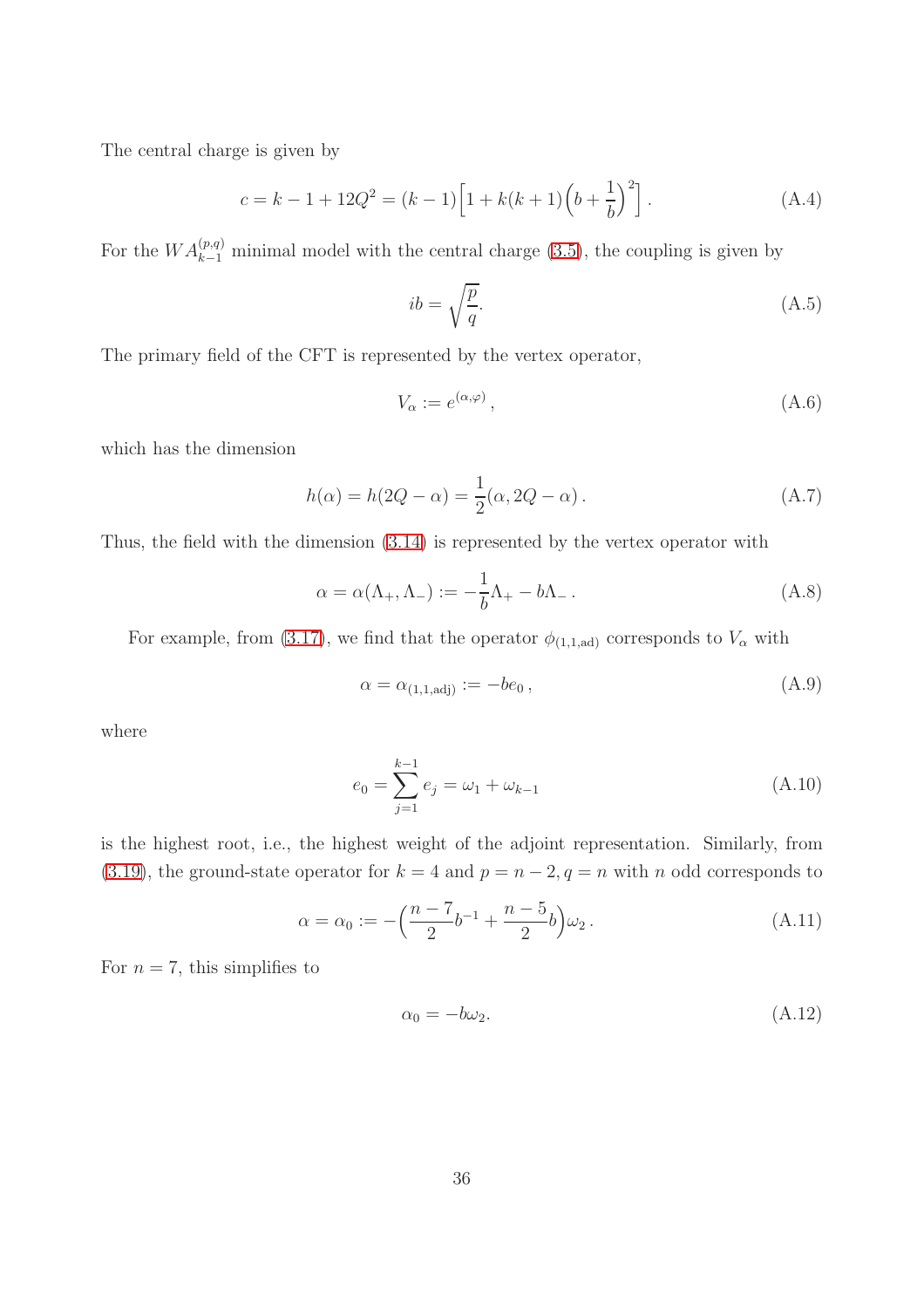## A.2 Three-point function

We are interested in the three-point structure constant  $C_{\Phi_0\Phi_{\text{adj}}\Phi_0}$  of the ground-state operator  $\Phi_0$  and the perturbing operator  $\Phi_{\text{adj}} := \phi_{(1,1,\text{adj})}$  for  $k = 4$  and  $p = 5, q = 7$ , where

$$
\Phi_0 \sim V_{\alpha_0}, \quad \Phi_{\text{adj}} \sim V_{-be_0}, \tag{A.1}
$$

up to normalization. To compute this, we first note that the normalized three-point function is generally given by [\[71,](#page-42-5) [72\]](#page-42-6)

<span id="page-37-1"></span>
$$
\left\langle \mathcal{O}_{\alpha_1} \mathcal{O}_{\alpha_2} \mathcal{O}_{\alpha_3} \right\rangle_{\text{normalized}} = B(\alpha_1) B(\alpha_2) B^{-1}(\alpha_3) \left\langle V_{\alpha_1} V_{\alpha_2} V_{2Q - \alpha_3^*} \right\rangle,\tag{A.2}
$$

where  $\mathcal{O}_{\alpha} := B(\alpha)V_{\alpha}$  is the normalized operator so that  $\langle \mathcal{O}_{\alpha}(z)\mathcal{O}_{\alpha^*}(0)\rangle_{\text{normalized}} = |z|^{-4h(\alpha)}$ , and  $\alpha^*$  for  $\alpha$  is defined through  $(\alpha, e_j) = (\alpha^*, e_{k-j})$ . The normalization constant  $B(\alpha)$  is given by

$$
B(\alpha) = \sqrt{\frac{A(\alpha)A(2Q)}{A(2Q - \alpha)A(0)}},
$$
  
\n
$$
A(\alpha) = (\pi \tilde{\mu}\gamma(b^2))^{\alpha - Q(\rho)/b} \prod_{e>0} \Gamma(1 - b(\alpha - Q, e)) \Gamma(-b^{-1}(\alpha - Q, e)),
$$
\n(A.3)

with the product being over the positive roots. The normalization of the vacuum has also been taken into account. Next, the unnormalized structure constant  $C^{\alpha_3}_{\alpha_1,\alpha_2}$  is obtained by extracting the residue of the Coulomb-gas integral for  $\langle V_{\alpha_1}(\infty)V_{\alpha_2}(1)V_{2Q-\alpha_3}(0)\rangle$ . In particular, a class of the structure constants has been evaluated in eq. (1.53) of [\[71\]](#page-42-5):

<span id="page-37-0"></span>
$$
C_{-be_0,\alpha}^{\alpha} = \sum_{i=1}^{k} \prod_{j \neq i}^{k} \frac{\pi \tilde{\mu} \gamma \big(b(\alpha - Q, h_{ji})\big)}{\gamma(-b^2) \gamma \big(1 + b^2 + b(\alpha - Q, h_{ji})\big)} \mathcal{F}_i^2(\alpha) ,
$$
 (A.4)

where

$$
\mathcal{F}_i(\alpha) := 1 + \sum_{p=1}^{\infty} \prod_{j=1}^k \frac{\left(b(Q - \alpha, h_{ji}) - b^2\right)_p}{\left(1 + b(Q - \alpha, h_{ji})\right)_p}
$$
\n
$$
= {}_k F_{k-1} \left( \begin{array}{ccc} b(Q - \alpha, h_{1i}) - b^2, & \cdots, & -b^2, & \cdots, & b(Q - \alpha, h_{ki}) - b^2 \\ 1 + b(Q - \alpha, h_{1i}), & \cdots & & \cdots, & 1 + b(Q - \alpha, h_{ki}) \end{array} \middle| 1 \right), \text{(A.5)}
$$

and the i-th entry in the lower row is empty. We have also defined

$$
(x)_p = x(x+1)\cdots(x+p-1) = \frac{\Gamma(x+p)}{\Gamma(x)},
$$
\n(A.6)

 $\gamma(x) = \Gamma(x)/\Gamma(1-x)$  and

$$
h_{ij} := h_i - h_j, \qquad h_j = \omega_1 - e_1 - \dots - e_{j-1}.
$$
 (A.7)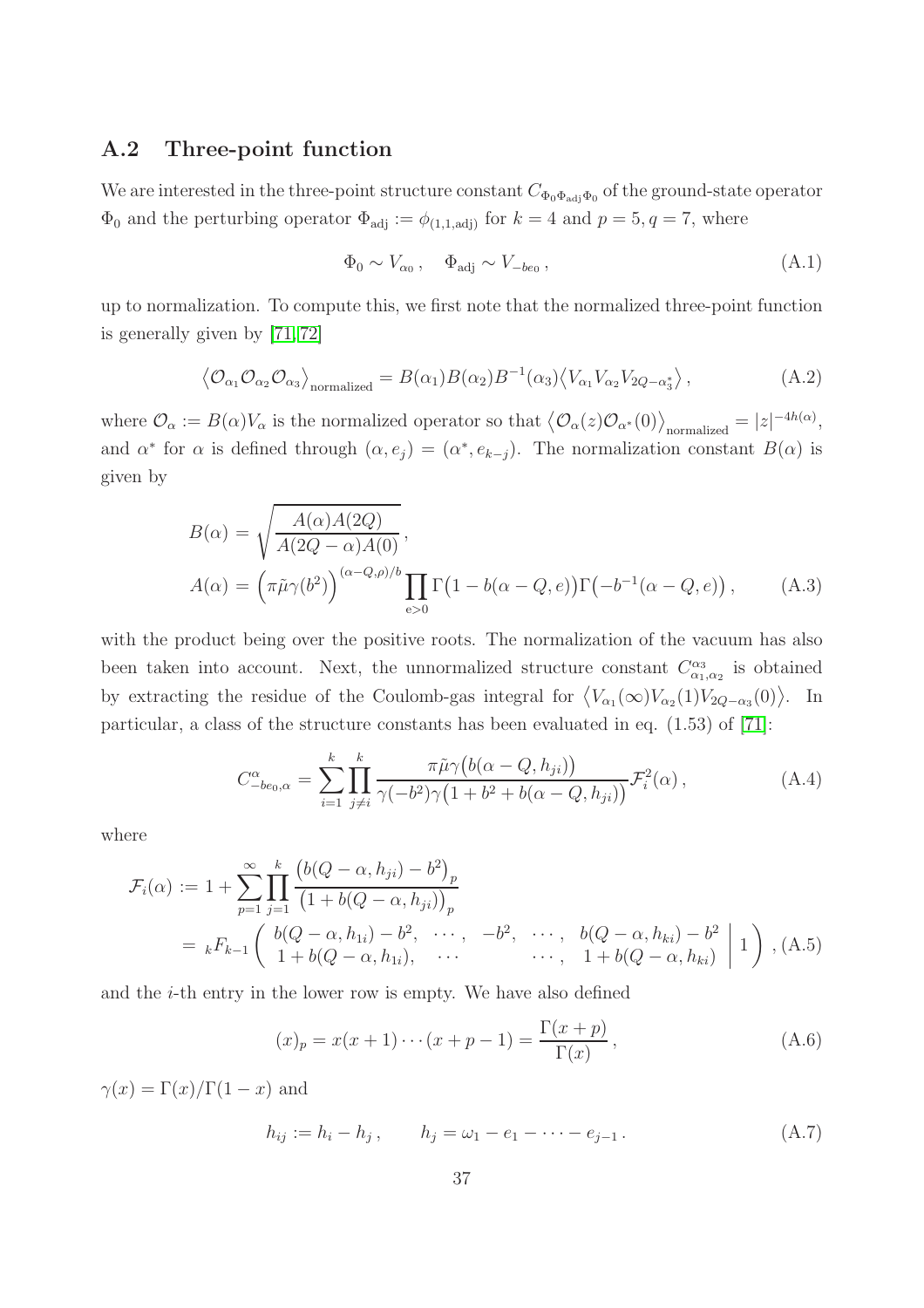We now concentrate on the case of  $k = 4$ . Since  $\alpha_0 = -b\omega_2$  for  $p = 5, q = 7$  of our interest, we first evaluate  $C^{-b\omega_2}_{-be}$  $\frac{1-\omega_2}{-\omega_0-\omega_2}$  with b being generic. Taking into account the fact that the coefficients in front of  $\mathcal{F}_i$  in [\(A.4\)](#page-37-0) vanish for  $i = 2, 4$ , we find after some algebras that

<span id="page-38-1"></span>
$$
C_{-be_0,-b\omega_2}^{-b\omega_2} = \left(\frac{\pi\tilde{\mu}}{\gamma(-b^2)}\right)^3 \frac{\gamma(1+b^2)}{\gamma(2+2b^2)} \left[\frac{\gamma(2+3b^2)}{\gamma(4+5b^2)} \mathcal{F}_1^2(-b\omega_2) + \frac{\gamma(-2-3b^2)}{\gamma(-b^2)} \mathcal{F}_3^2(-b\omega_2)\right],
$$
  
= 
$$
\left(\frac{\pi\tilde{\mu}}{\gamma(-b^2)}\right)^3 \frac{\gamma^2(1+b^2)}{\gamma(2+2b^2)\gamma(4+5b^2)} \frac{\Gamma^2(3+4b^2)}{\Gamma^2(2+2b^2)} \cdot (-2) \cos(2\pi b^2),
$$
 (A.8)

where

$$
\mathcal{F}_1(-b\omega_2) = {}_4F_3 \left( \begin{array}{ccc} -b^2, & -1-2b^2, & -2-4b^2, & -3-5b^2 \\ -b^2, & -1-3b^2, & -2-4b^2 \end{array} \middle| 1 \right)
$$
  
\n
$$
= \frac{\Gamma(-1-3b^2)\Gamma(3+4b^2)}{\Gamma(-b^2)\Gamma(2+2b^2)},
$$
  
\n
$$
\mathcal{F}_3(-b\omega_2) = {}_4F_3 \left( \begin{array}{ccc} -b^2, & 2+2b^2, & 1+b^2, & -1-2b^2 \\ 3+3b^2, & 2+2b^2, & -b^2 \end{array} \middle| 1 \right)
$$
  
\n
$$
= \frac{\Gamma(3+3b^2)\Gamma(3+4b^2)}{\Gamma(2+2b^2)\Gamma(4+5b^2)}.
$$
 (A.9)

To obtain the normalized structure constant through  $(A.2)$ , we next need  $B(-be_0)$ , which is evaluated by using

$$
\frac{A(\alpha)}{A(2Q-\alpha)} = \left(\pi \tilde{\mu}\gamma(b^2)\right)^{2(\alpha-Q,\rho)/b} \prod_{e>0} \frac{1}{b^2} \frac{\gamma(1-b(\alpha-Q,e))}{\gamma(1+b^{-1}(\alpha-Q,e))},\tag{A.10}
$$

as

<span id="page-38-2"></span>
$$
B^{2}(-be_0) = \left(\pi \tilde{\mu}\gamma(b^2)\right)^{-6} b^{-24} \left(\frac{3+4b^2}{4+5b^2}\right)^2 \gamma^{-2} (1+b^2) \gamma(3+3b^2) \gamma(5+5b^2).
$$
 (A.11)

Combining [\(A.8\)](#page-38-1) and [\(A.11\)](#page-38-2), we find the normalized structure constant,

$$
C_{-be_0,-b\omega_2}^{\text{--b}\omega_2;\text{ normalized}} = B(-be_0)C_{-be_0,-b\omega_2}^{\text{--b}\omega_2}
$$
\n
$$
= -2\cos(2\pi b^2) \cdot (3+4b^2)(4+5b^2) \frac{\Gamma^2(3+4b^2)}{\Gamma^2(2+2b^2)} \frac{\gamma(1+b^2)}{\gamma(2+2b^2)} \sqrt{\frac{\gamma(3+3b^2)}{\gamma(5+5b^2)}}.
$$
\n(A.12)

The factors of  $\pi\tilde{\mu}$  have been canceled, as they should.

Finally, the normalized structure constant  $C_{\Phi_0 \Phi_{\text{adj}} \Phi_0}$  for  $p = 5, q = 7$  and  $k = 4$  is obtained by plugging  $b^2 = -5/7$  in the above expression,

<span id="page-38-0"></span>
$$
C_{\Phi_0 \Phi_{\text{adj}} \Phi_0} = -\frac{6}{49} \cos\left(\frac{10}{7} \pi\right) \frac{\Gamma^2(\frac{1}{7}) \gamma(\frac{2}{7})}{\Gamma^2(\frac{4}{7}) \gamma(\frac{4}{7})} \sqrt{\frac{\gamma(\frac{6}{7})}{\gamma(\frac{10}{7})}} \approx 1.31083 \sqrt{-1} \,. \tag{A.13}
$$

This is purely imaginary since  $\gamma(10/7) < 0$ . In section [4,](#page-17-0)  $\Phi_0$  and  $\Phi_{\text{adj}}$  are denoted by  $\hat{\Phi}_0$ and  $\hat{\Phi}$ , respectively.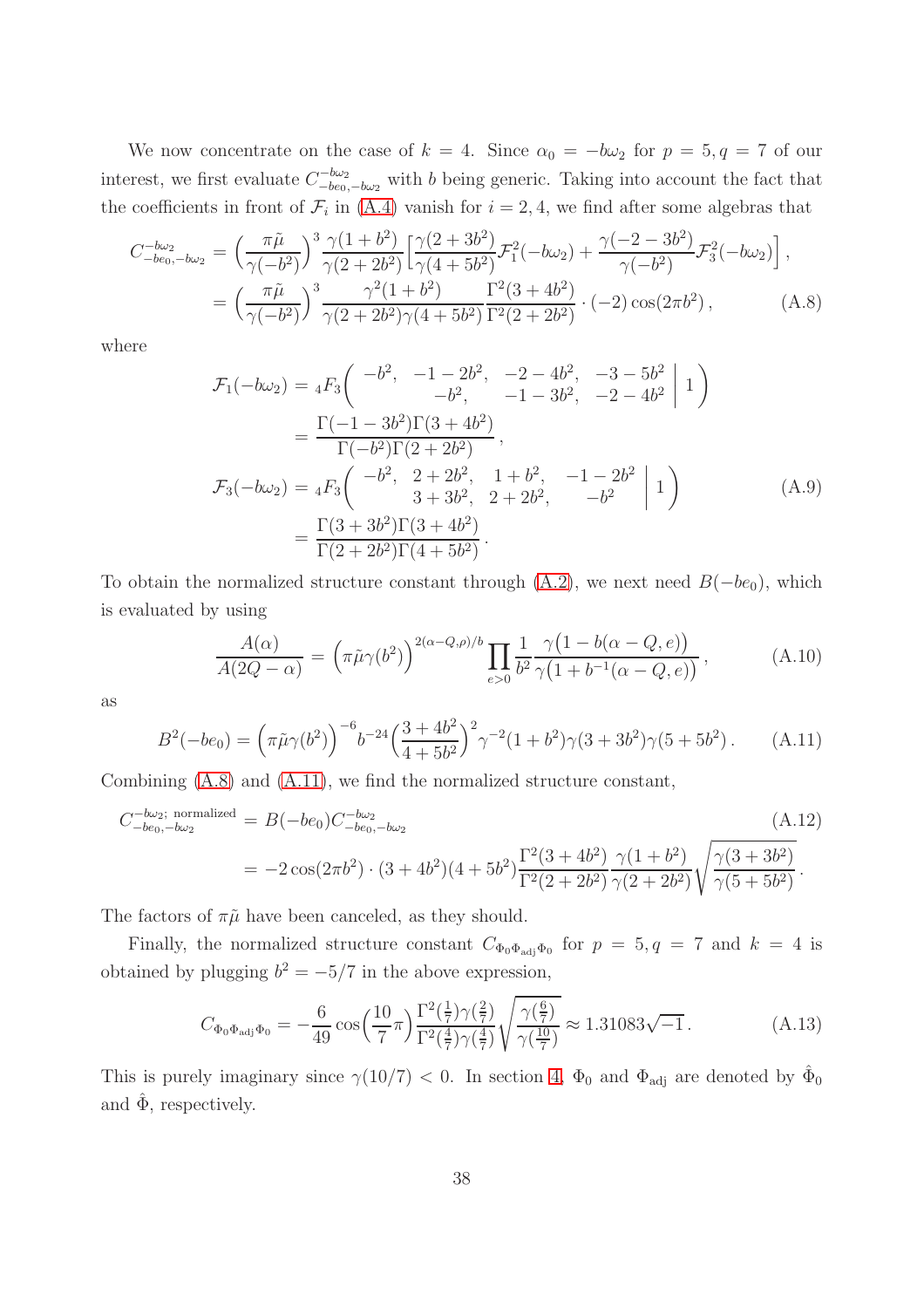## References

- <span id="page-39-1"></span><span id="page-39-0"></span>[1] S. -J. Rey and J. -T. Yee, Eur. Phys. J. C 22 (2001) 379 [\[hep-th/9803001\]](http://arxiv.org/abs/hep-th/9803001).
- <span id="page-39-2"></span>[2] J. M. Maldacena, Phys. Rev. Lett. 80 (1998) 4859 [\[hep-th/9803002\]](http://arxiv.org/abs/hep-th/9803002).
- [3] L. F. Alday and J. M. Maldacena, JHEP 0706 (2007) 064 [\[arXiv:0705.0303](http://arxiv.org/abs/0705.0303) [hep-th]].
- <span id="page-39-3"></span>[4] J.M. Drummond, G.P. Korchemsky and E. Sokatchev, Nucl. Phys. B 795 (2008) 385 [\[arXiv:0707.0243](http://arxiv.org/abs/0707.0243) [hep-th]].
- <span id="page-39-4"></span>[5] A. Brandhuber, P. Heslop and G. Travaglini, Nucl. Phys. B 794 (2008) 231 [\[arXiv:0707.1153](http://arxiv.org/abs/0707.1153) [hep-th]].
- [6] J. M. Drummond, J. Henn, V. A. Smirnov and E. Sokatchev, JHEP 0701 (2007) 064  $\arXiv:hep-th/0607160$ .
- <span id="page-39-6"></span><span id="page-39-5"></span>[7] J.M. Drummond, J. Henn, G.P. Korchemsky and E. Sokatchev, Nucl. Phys. B 826 (2010) 337 [\[arXiv:0712.1223](http://arxiv.org/abs/0712.1223) [hep-th]].
- [8] Z. Bern, L. J. Dixon and V. A. Smirnov, Phys. Rev. D 72 (2005) 085001 [\[arXiv:hep-th/0505205\]](http://arxiv.org/abs/hep-th/0505205).
- <span id="page-39-7"></span>[9] L. F. Alday and J. Maldacena, JHEP 0711 (2007) 068 [\[arXiv:0710.1060](http://arxiv.org/abs/0710.1060) [hep-th]].
- [10] Z. Bern, L. J. Dixon, D. A. Kosower, R. Roiban, M. Spradlin, C. Vergu and A. Volovich, Phys. Rev. D 78 (2008) 045007 [\[arXiv:0803.1465](http://arxiv.org/abs/0803.1465) [hep-th]].
- <span id="page-39-8"></span>[11] J. M. Drummond, J. Henn, G. P. Korchemsky and E. Sokatchev, Nucl. Phys. B 815 (2009) 142 [\[arXiv:0803.1466](http://arxiv.org/abs/0803.1466) [hep-th]].
- <span id="page-39-10"></span><span id="page-39-9"></span>[12] L. F. Alday and J. Maldacena, JHEP 0911 (2009) 082 [\[arXiv:0904.0663](http://arxiv.org/abs/0904.0663) [hep-th]].
- [13] L. F. Alday, D. Gaiotto and J. Maldacena, JHEP 1109 (2011) 032 [\[arXiv:0911.4708](http://arxiv.org/abs/0911.4708) [hep-th]].
- <span id="page-39-16"></span>[14] L. F. Alday, J. Maldacena, A. Sever and P. Vieira, J. Phys. A 43 (2010) 485401 [\[arXiv:1002.2459](http://arxiv.org/abs/1002.2459) [hep-th]].
- <span id="page-39-11"></span>[15] Y. Hatsuda, K. Ito, K. Sakai and Y. Satoh, JHEP 1004 (2010) 108 [\[arXiv:1002.2941](http://arxiv.org/abs/1002.2941) [hep-th]].
- <span id="page-39-12"></span>[16] C. R. Fernandez-Pousa, M. V. Gallas, T. J. Hollowood, J. L. Miramontes, Nucl. Phys. B 484 (1997) 609 [\[arXiv:hep-th/9606032\]](http://arxiv.org/abs/hep-th/9606032).
- <span id="page-39-14"></span><span id="page-39-13"></span>[17] Al. B. Zamolodchikov, Nucl. Phys. B **342** (1990) 695.
- [18] P. Dorey, I. Runkel, R. Tateo and G. Watts, Nucl. Phys. B 578 (2000) 85 [\[arXiv:hep-th/9909216\]](http://arxiv.org/abs/hep-th/9909216).
- <span id="page-39-15"></span>[19] P. Dorey, A. Lishman, C. Rim and R. Tateo, Nucl. Phys. B 744 (2006) 239 [\[arXiv:hep-th/0512337\]](http://arxiv.org/abs/hep-th/0512337).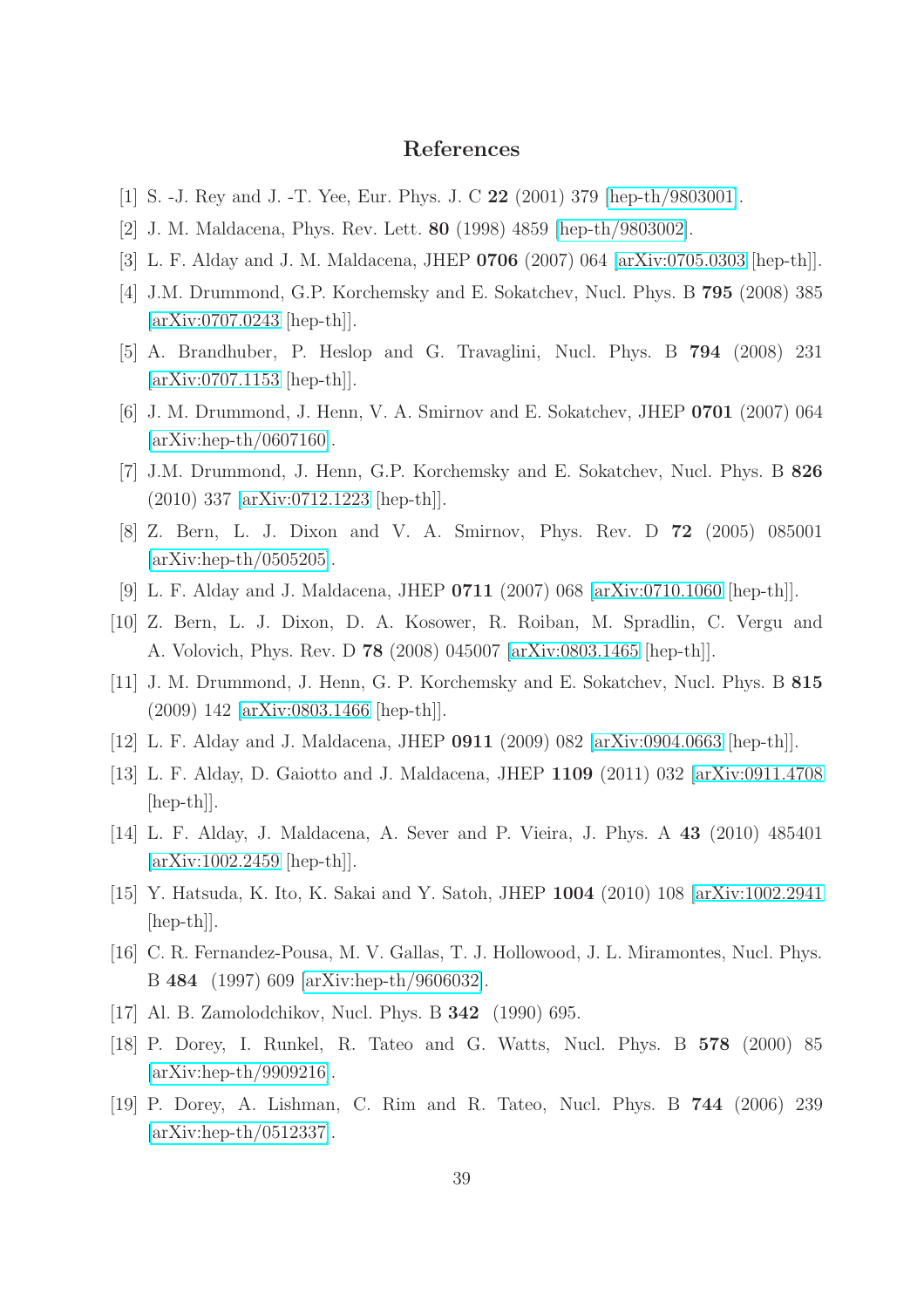- <span id="page-40-1"></span><span id="page-40-0"></span>[20] I. Affleck, A. W. W. Ludwig, Phys. Rev. Lett. 67 (1991) 161.
- <span id="page-40-16"></span>[21] G. Yang, JHEP 1012, 082 (2010) [\[arXiv:1004.3983](http://arxiv.org/abs/1004.3983) [hep-th]].
- <span id="page-40-15"></span>[22] Y. Hatsuda, K. Ito, K. Sakai and Y. Satoh, JHEP 1009 (2010) 064 [\[arXiv:1005.4487](http://arxiv.org/abs/1005.4487) [hep-th]].
- [23] G. Yang, JHEP 1103 (2011) 087 [\[arXiv:1006.3306](http://arxiv.org/abs/1006.3306) [hep-th]].
- <span id="page-40-2"></span>[24] J. Bartels, J. Kotanski and V. Schomerus, JHEP 1101 (2011) 096 [\[arXiv:1009.3938](http://arxiv.org/abs/1009.3938) [hep-th]].
- <span id="page-40-3"></span>[25] J. Bartels, V. Schomerus and M. Sprenger, [arXiv:1207.4204](http://arxiv.org/abs/1207.4204) [hep-th].
- [26] Y. Hatsuda, K. Ito, K. Sakai and Y. Satoh, JHEP 1104 (2011) 100 [\[arXiv:1102.2477](http://arxiv.org/abs/1102.2477) [hep-th]].
- <span id="page-40-5"></span><span id="page-40-4"></span>[27] Y. Hatsuda, K. Ito and Y. Satoh, JHEP 1202 (2012) 003 [\[arXiv:1109.5564](http://arxiv.org/abs/1109.5564) [hep-th]].
- <span id="page-40-6"></span>[28] D. Gepner, Nucl. Phys. B 290 (1987) 10.
- [29] A. Brandhuber, P. Heslop, V. V. Khoze and G. Travaglini, JHEP 1001 (2010) 050 [\[arXiv:0910.4898](http://arxiv.org/abs/0910.4898) [hep-th]].
- [30] V. Del Duca, C. Duhr and V. A. Smirnov, JHEP 1009 (2010) 015 [\[arXiv:1006.4127](http://arxiv.org/abs/1006.4127) [hep-th]].
- <span id="page-40-8"></span><span id="page-40-7"></span>[31] P. Heslop and V. V. Khoze, JHEP 1011 (2010) 035 [\[arXiv:1007.1805](http://arxiv.org/abs/1007.1805) [hep-th]].
- [32] C. Anastasiou, A. Brandhuber, P. Heslop, V. V. Khoze, B. Spence and G. Travaglini, JHEP 0905 (2009) 115 [\[arXiv:0902.2245](http://arxiv.org/abs/0902.2245) [hep-th]].
- [33] V. Del Duca, C. Duhr and V. A. Smirnov, JHEP 1003 (2010) 099 [\[arXiv:0911.5332](http://arxiv.org/abs/0911.5332)  $\vert \text{hep-ph} \vert$ .
- <span id="page-40-17"></span>[34] V. Del Duca, C. Duhr and V. A. Smirnov, JHEP 1005 (2010) 084 [\[arXiv:1003.1702](http://arxiv.org/abs/1003.1702) [hep-th]].
- <span id="page-40-9"></span>[35] A. B. Goncharov, M. Spradlin, C. Vergu and A. Volovich, Phys. Rev. Lett. 105 (2010) 151605 [\[arXiv:1006.5703](http://arxiv.org/abs/1006.5703) [hep-th]].
- <span id="page-40-10"></span>[36] O. A. Castro-Alvaredo, A. Fring, C. Korff and J. L. Miramontes, Nucl. Phys. B 575 (2000) 535 [\[arXiv:hep-th/9912196\]](http://arxiv.org/abs/hep-th/9912196).
- <span id="page-40-11"></span>[37] J. L. Miramontes and C. R. Fernandez-Pousa, Phys. Lett. B 472 (2000) 392 [\[arXiv:hep-th/9910218\]](http://arxiv.org/abs/hep-th/9910218).
- <span id="page-40-13"></span><span id="page-40-12"></span>[38] R. Koberle and J. A. Swieca, Phys. Lett. B 86 (1979) 209.
- <span id="page-40-14"></span>[39] H. W. Braden, E. Corrigan, P. E. Dorey and R. Sasaki, Nucl. Phys. B 338 (1990) 689.
- [40] G. Mussardo, "Statistical field theory:an introduction to exactly solved models in statistical physics," Oxford Univ. Press, Oxford, UK (2009).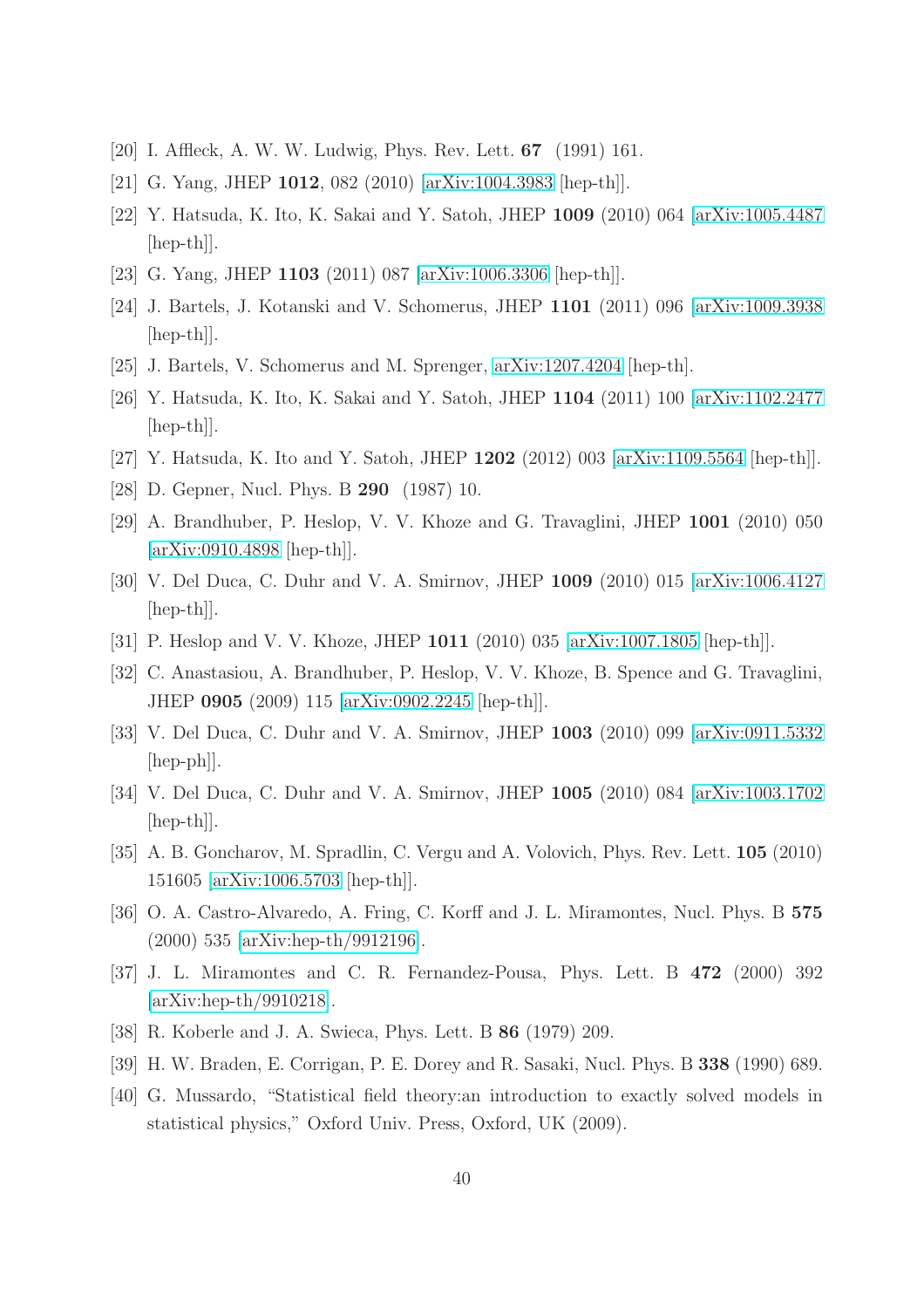- <span id="page-41-1"></span><span id="page-41-0"></span>[41] Al. B. Zamolodchikov, Nucl. Phys. B 366 (1991) 122.
- <span id="page-41-2"></span>[42] H. Itoyama, P. Moxhay, Phys. Rev. Lett. 65 (1990) 2102.
- <span id="page-41-3"></span>[43] Al. B. Zamolodchikov, Nucl. Phys. B 358 (1991) 497.
- <span id="page-41-4"></span>[44] F. Ravanini, R. Tateo and A. Valleriani, Int. J. Mod. Phys. A 8 (1993) 1707 [\[hep-th/9207040\]](http://arxiv.org/abs/hep-th/9207040).
- <span id="page-41-5"></span>[45] P. Fendley, JHEP 0105, 050 (2001) [\[arXiv:hep-th/0101034\]](http://arxiv.org/abs/hep-th/0101034).
- <span id="page-41-6"></span>[46] F. Ravanini, Phys. Lett. B 282, 73 (1992) [\[hep-th/9202020\]](http://arxiv.org/abs/hep-th/9202020).
- <span id="page-41-7"></span>[47] F. Ravanini, R. Tateo and A. Valleriani, Phys. Lett. B 293 (1992) 361 [\[hep-th/9207069\]](http://arxiv.org/abs/hep-th/9207069).
- <span id="page-41-8"></span>[48] V. A. Fateev and S. L. Lukyanov, Int. J. Mod. Phys. A 3 (1988) 507.
- <span id="page-41-9"></span>[49] V. G. Kac and M. Wakimoto, Acta. Appl. Math. 21 (1990) 3.
- <span id="page-41-10"></span>[50] E. Frenkel, V. Kac and M. Wakimoto, Commun. Math. Phys. 147 (1992) 295.
- <span id="page-41-11"></span>[51] P. Mathieu, D. Senechal and M. Walton, Int. J. Mod. Phys. A 7S1B (1992) 731 [\[hep-th/9110003\]](http://arxiv.org/abs/hep-th/9110003).
- <span id="page-41-12"></span>[52] D. Altschuler, Nucl. Phys. B 313 (1989) 293.
- <span id="page-41-13"></span>[53] A. Kuniba, T. Nakanishi and J. Suzuki, Nucl. Phys. B 356 (1991) 750.
- <span id="page-41-14"></span>[54] V. A. Fateev and A. B. Zamolodchikov, Sov. Phys. JETP 62 (1985) 215 [Zh. Eksp. Teor. Fiz. 89 (1985) 380].
- <span id="page-41-15"></span>[55] D. Gepner and Z. -a. Qiu, Nucl. Phys. B 285 (1987) 423.
- <span id="page-41-16"></span>[56] F. A. Bais, P. Bouwknegt, M. Surridge and K. Schoutens, Nucl. Phys. B 304 (1988) 371.
- [57] J. Bagger and D. Nemeschansky, "Coset construction of chiral algebras," HUTP-88/A059.
- <span id="page-41-18"></span><span id="page-41-17"></span>[58] P. Bouwknegt and K. Schoutens, Phys. Rept. 223 (1993) 183 [\[hep-th/9210010\]](http://arxiv.org/abs/hep-th/9210010).
- [59] M. Ninomiya and K. Yamagishi, Phys. Lett. B 183 (1987) 323 [Addendum-ibid. B 190 (1987) 234].
- <span id="page-41-20"></span><span id="page-41-19"></span>[60] V.G. Kac and M. Wakimoto, Adv. Math. 70 (1988) 156.
- <span id="page-41-21"></span>[61] V. A. Fateev, Phys. Lett. B **324** (1994) 45.
- <span id="page-41-22"></span>[62] C. Dunning, Phys. Lett. B 537 (2002) 297 [\[hep-th/0204090\]](http://arxiv.org/abs/hep-th/0204090).
- <span id="page-41-23"></span>[63] T. R. Klassen and E. Melzer, Nucl. Phys. B 350, 635 (1991).
- <span id="page-41-24"></span>[64] O. Castro-Alvaredo and A. Fring, Phys. Lett. A 334 (2005) 173 [\[hep-th/0406066\]](http://arxiv.org/abs/hep-th/0406066).
- [65] V. V. Bazhanov, S. L. Lukyanov and A. B. Zamolodchikov, Commun. Math. Phys. 177 (1996) 381 [\[arXiv:hep-th/9412229\]](http://arxiv.org/abs/hep-th/9412229).